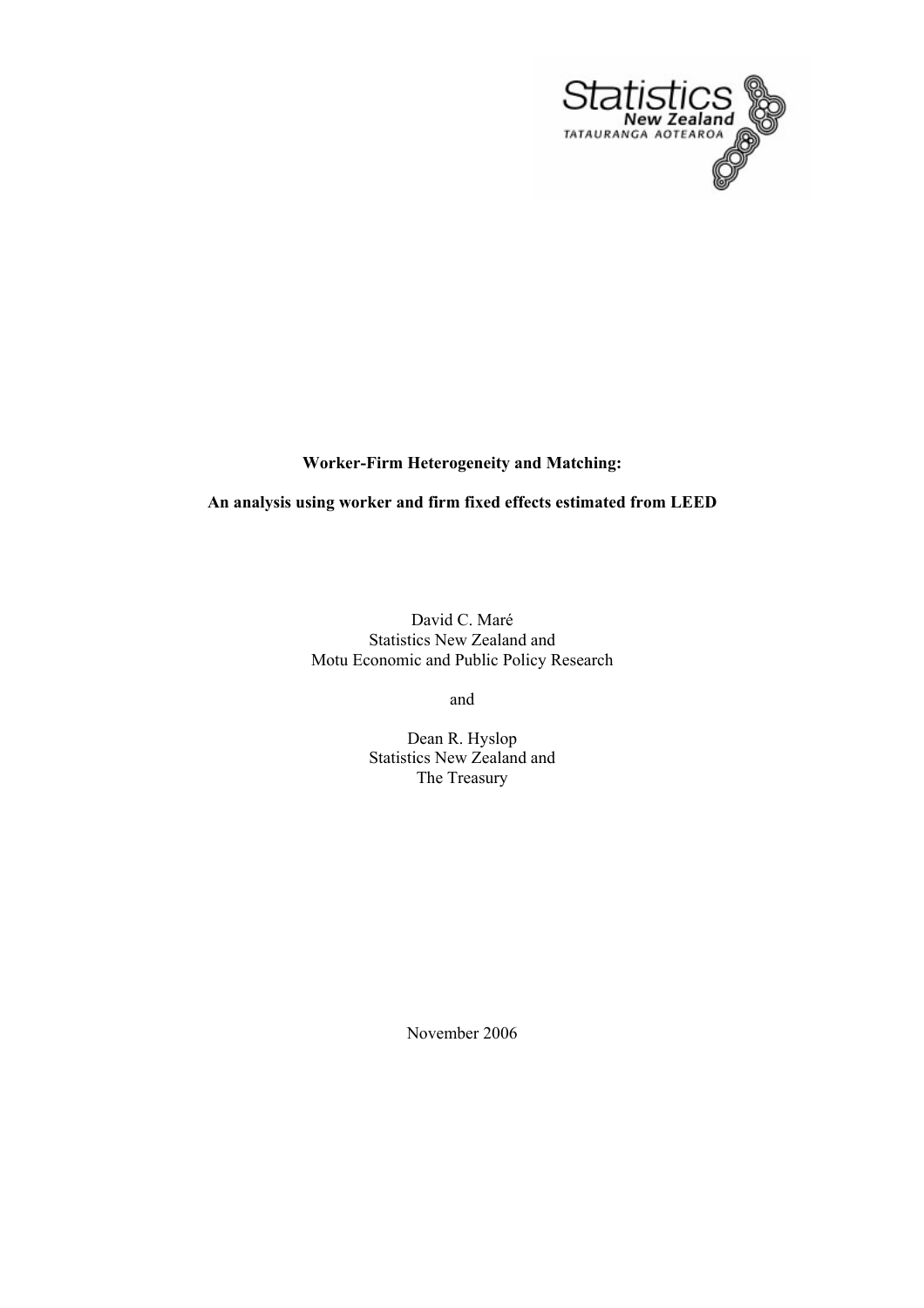#### **Acknowledgements**

This work was undertaken while the authors were on secondment to Statistics New Zealand. The research was funded by the Department of Labour and The Treasury. We thank Sarah Crichton, Walter Davis, Sylvia Dixon, Richard Fabling, Tas Papadopoulos, Steve Stillman and participants at Statistics New Zealand Linked Employer-Employee Data (LEED) Research Forum for discussions and valuable comments. Any views expressed are those of the authors and do not purport to represent those of Statistics New Zealand, the Treasury or Motu Economic and Public Policy Research. Any remaining errors are the sole responsibility of the authors.

The tables in this paper contain information about groups of people so that the confidentiality of individuals is protected. Only people authorised by the Statistics Act 1975 are allowed to see data about a particular person or firm. The results are based in part on tax data supplied by Inland Revenue (IRD) to Statistics New Zealand under the Tax Administration Act. These tax data must be used only for statistical purposes, and no individual information is provided back to IRD for administrative or regulatory purposes. Any discussion of data limitations or weaknesses is in the context of using the LEED for statistical purposes, and is not related to the ability of the data to support IRD's core operational requirements. Careful consideration has been given to the privacy, security and confidentiality issues associated with using tax data in this project. A full discussion can be found in the LEED Project Privacy Impact Assessment paper (Statistics New Zealand, 2003).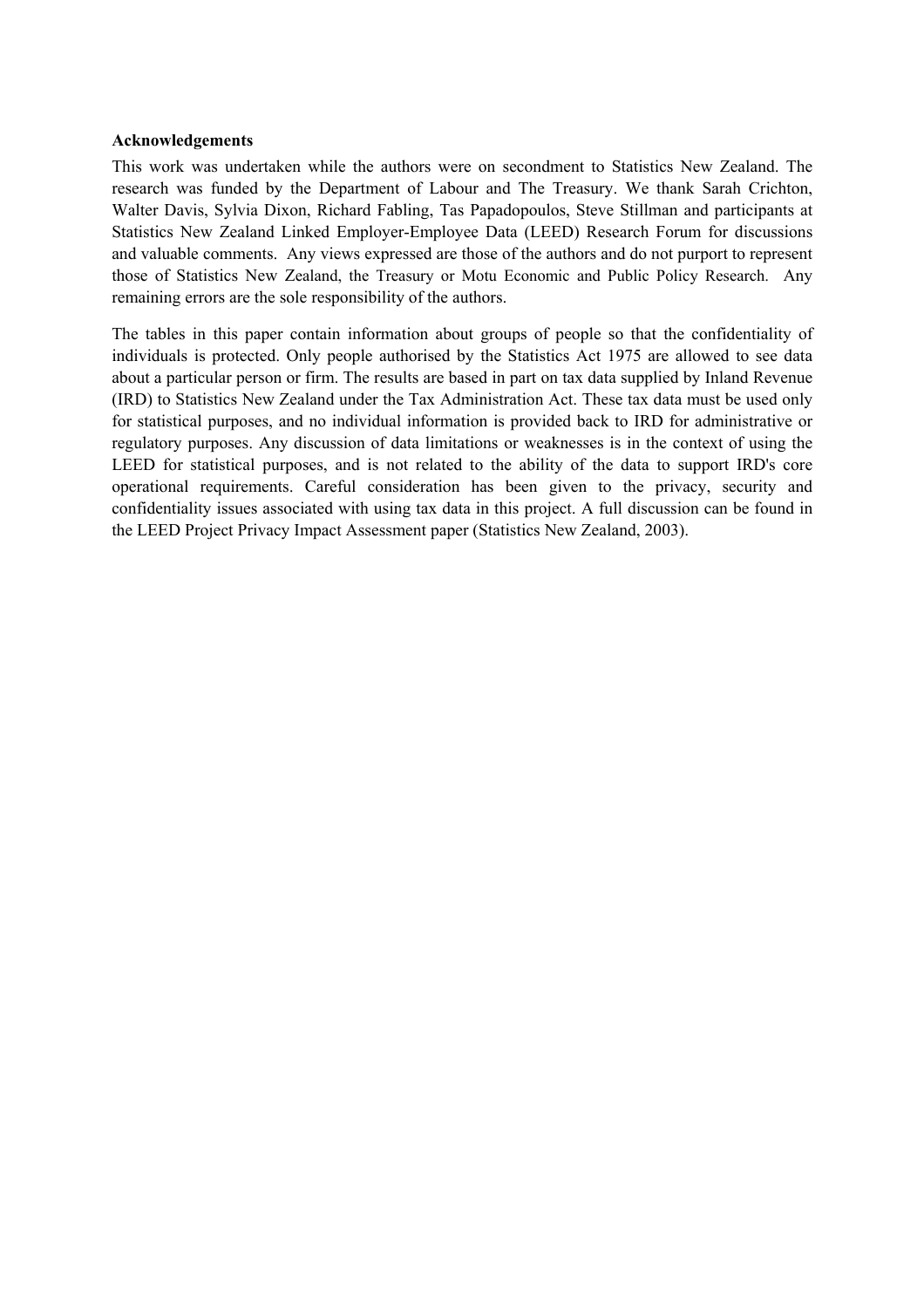#### **Abstract**

This paper uses Statistics New Zealand's Linked Employer-Employee Data (LEED) over the six year period April 1999–March 2005 to derive and analyse estimates of two-way worker and firm fixed effects components of job earnings rates. The fixed effects estimates reflect the portable earnings premium that each worker receives in whichever firm they work for, and the time-invariant premium that each firm pays to all the workers it employs. Our main estimates use full-time equivalent annual earnings for each job-year observation weighted by its effective employment, which involves about 18.7 million job-year observations for 2.8 million employees and 320,000 firms. Our analysis focuses on three issues. First, how much of the variation in job earnings rates is attributable to observable worker demographic factors (age and sex), unobserved worker effects and unobserved firm effects? We find that worker effects account for about one half, worker demographics one quarter, and firm effects 10–25 percent of the variance in job earnings. Second, how much compositional change occurred during this period of substantial employment growth? As measured by changes in the annual averages, worker and firm effects declined by about 5 and 1 percent, respectively, over the period. Third, what is the aggregate pattern of sorting of workers and firms across jobs? The correlation between worker and firm effects is 0.12, which is higher than international estimates and implies a tendency for high-earning workers to work for high-paying firms. A primary dimension along which sorting occurs is the full-time / part-time employment dimension. The results are qualitatively robust to various sensitivity tests, including unweighted estimation across all jobs, using only workers' main jobs held in each year, jobs of workers estimated to be employed full-time during the year, and excluding jobs in firms that have a low degree of connectivity to other firms. The estimated correlation between worker and firm effects is higher based on unweighted jobs (0.18) and more-connected firms (0.17), but lower based on main job (0.06) and full-time workers (-0.01).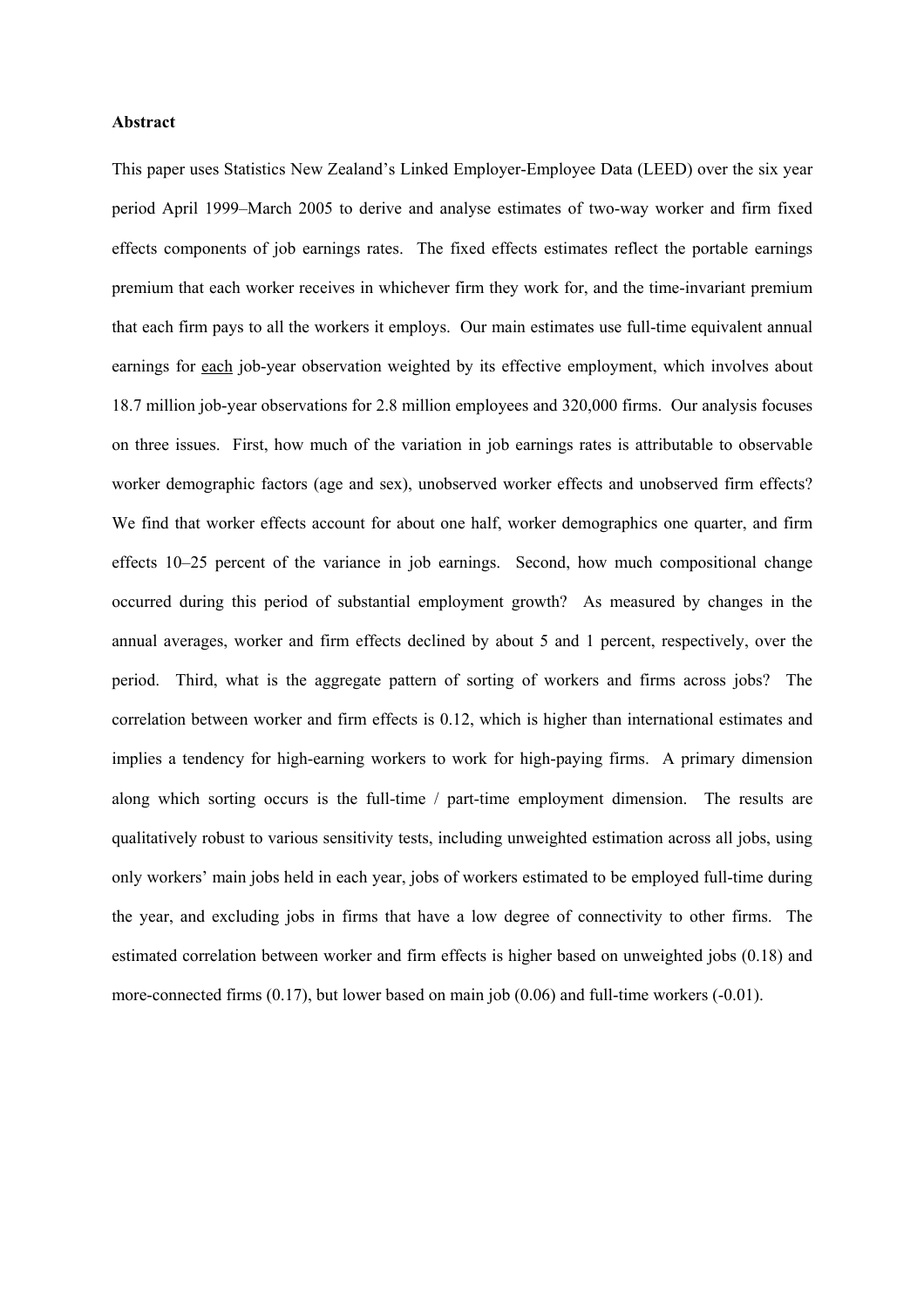### **1. Introduction**

 $\overline{\phantom{a}}$ 

Workers' earnings rates may vary because of systematic differences across workers and/or differences across the firms they work for.<sup>1</sup> Disentangling the sources of variation in earnings is important for understanding in several areas, including earnings inequality, productivity differences across firms, the impacts of alternative remuneration policies, etc. In addition, if there are complementarities between workers and firms, then we would expect high-earning workers to be concentrated in highpaying firms.<sup>2</sup> In the presence of worker and/or firm components of earnings differences, patterns of worker and firm matching across jobs may affect the degree of earnings inequality (Acemoglu, 1997, Burgess et al, 2004) and/or the relative performance of dense labour markets (Andersson et al, 2005). Assessing the relative importance of alternative sources of variation in job earnings, as well as the strength of the matching, requires the simultaneous estimation of unobserved worker and firm effects from longitudinal job-level data that allow workers and firms to be linked (Abowd and Kramarz,  $1999a$ ) $^{3}$ 

This paper uses linked employer-employee earnings data to address these two sets of issues for the first time in New Zealand, using Statistics New Zealand's Linked Employer-Employee Data (LEED) over the period 1999–2005. The paper has two main objectives. The primary objective is to estimate the regression-adjusted joint (two-way) worker and firm fixed effects associated with the full-time equivalent (FTE) annualised job earnings rate, controlling for worker observed (age and sex) demographic differences. We first document the cross-sectional variation in job-earnings rates over

 $<sup>1</sup>$  For example, earnings differences reflect differences in workers' observable characteristics such as education</sup> and experience, as well as unobservable characteristics such as innate ability and effort. Similarly, earnings differences may reflect firm productivity differences that arise from differences in entrepreneurial skill, product or industry rents, or labour market frictions such as search and turnover costs. Groshen (1991a) provides an extensive discussion of potential sources of establishment wage differentials. Groshen (1991b), Lane et al

<sup>(2001)</sup> and Davis and Haltiwanger (1991) all document substantial plant-level differences in earnings.<br><sup>2</sup> International estimates of the patterns of matching between workers and jobs are mixed. Abowd, Kramarz and Pérez-Duarte (2003) have estimated that the correlation is approximately zero in the US and negative in France, and show that the negative pattern in France is a consequence of strong negative correlation *within* industries and firm-size classes. They characterise this result that 'good workers are employed by bad firms' as a puzzle, and show such an empirical finding can be consistent with a model with positive assortative matching and labour market frictions. See also Abowd, Kramarz, Lengermann and Pérez-Duarte (2004).

<sup>&</sup>lt;sup>3</sup> In particular, if worker and firm contributions are correlated, standard one-way estimates based on either worker-level or firm-level data will be biased, reflecting the extent to which high-paying firms employ highearning workers. Specifically, one-way estimates of worker effects will capture the average effects of the firms in which a worker is employed, while one-way firm effects will reflect in part the average person effect of its employees (Abowd, Kramarz and Margolis, 1999).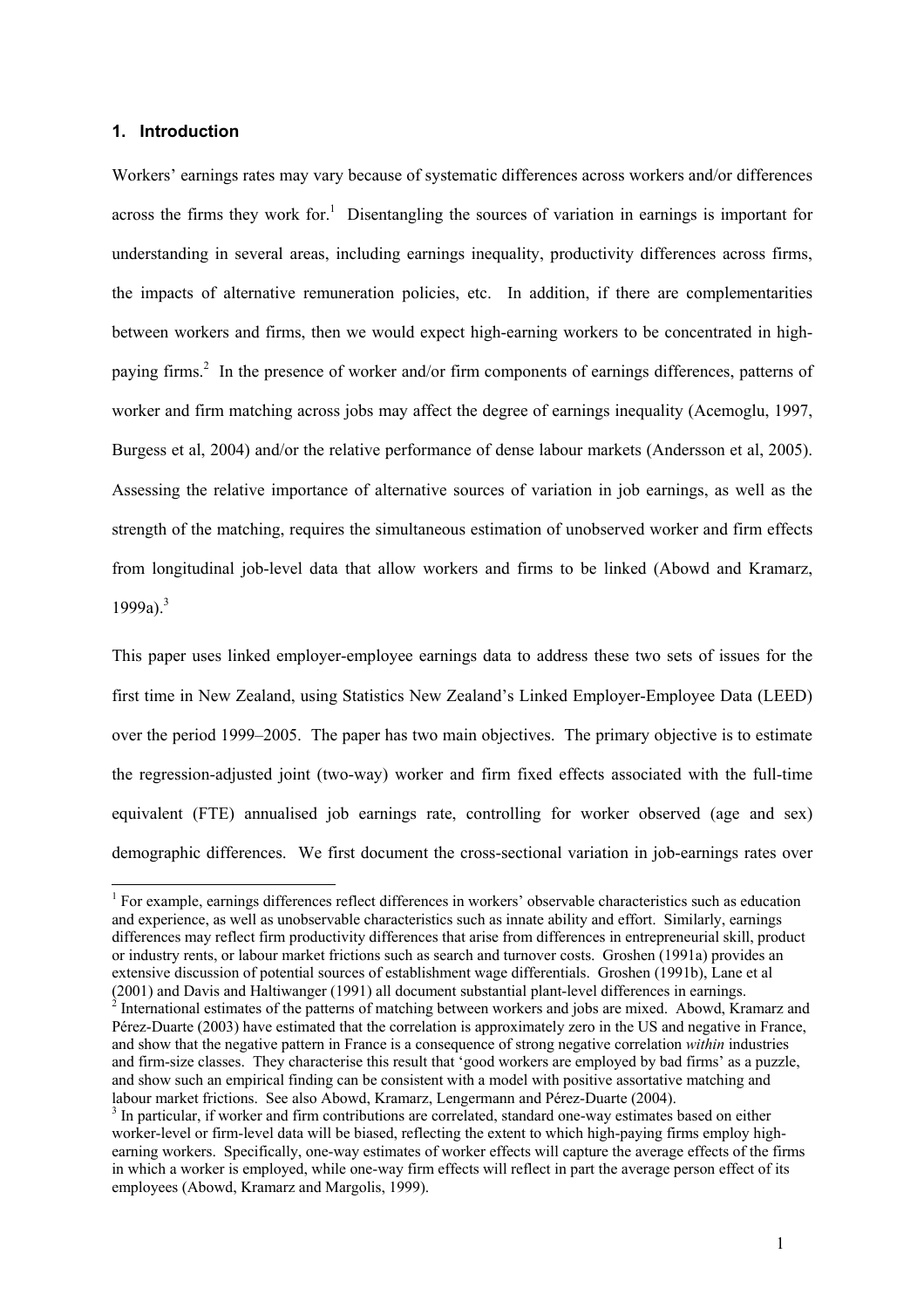the sample, and then consider various econometric identification and estimation issues associated with estimating the worker and firm effects of interest.

Our second objective is to describe and analyse the patterns of interaction between these estimated components of the job earnings rate. In this analysis we focus on three broad issues: the degree of worker and firm earnings heterogeneity, compositional changes over the period, and the strength of assortative matching of workers and firms across jobs. First, we document the degree of heterogeneity, as measured by the variability of each component of earnings, both across the full population and also within alternative subgroups defined by worker and firm characteristics. That is, how much earnings variability across jobs reflects differences in workers' observed demographics, versus unobserved systematic worker effects, firm effects and/or idiosyncratic worker-firm job effects?

Second, we describe the effects of compositional change over the period, by focusing on patterns over time and for subgroups characterised by their entry and exit behaviour. Our sample period 1999– 2005 was one of strong cyclical economic and employment growth.<sup>4</sup> If the composition of workers varies systematically over the business cycle according to their productivity levels, such compositional change will act to bias downwards measured earnings and productivity growth during business cycle upswings.<sup>5</sup>

Third, we document the degree of assortative matching between workers and firms, again both across the full population and within various subgroups. Our main focus here is to what extent high-earning workers work for high-paying firms. The basic ideas are captured by Becker (1973), who highlights

<sup>&</sup>lt;sup>4</sup> For example, GDP growth averaged 3.9 percent per annum between 1999 and 2005, the unemployment rate fell from about 7.5 percent to less than 4 percent, the employment rate rose from 61 to 65 percent and the labour force participation rate rose from 65 to 67 percent. Employment in LEED mirrors these changes, with the number of workers employed annually increasing 16 percent over the period.

<sup>&</sup>lt;sup>5</sup> The basic hypothesis underlying this idea is that more productive workers are employed throughout the business cycle, while less productive workers are marginalised during recessions and drawn into employment during upturns. Solon, Barsky and Parker (1994) show that the usual macroeconomic finding of weakly cyclical wages over the business cycle is substantially affected by composition bias: controlling for compositional changes in employment over the business cycle, real wages are strongly procyclical. There are potentially two distinct factors in the composition effects story: first, a direct effect associated with the changing labour productivity composition of the workforce; and second, an indirect effect associated with changing capital intensity over the business cycle, as labour utilisation changes – i.e. capital dilution holding labour productivity constant.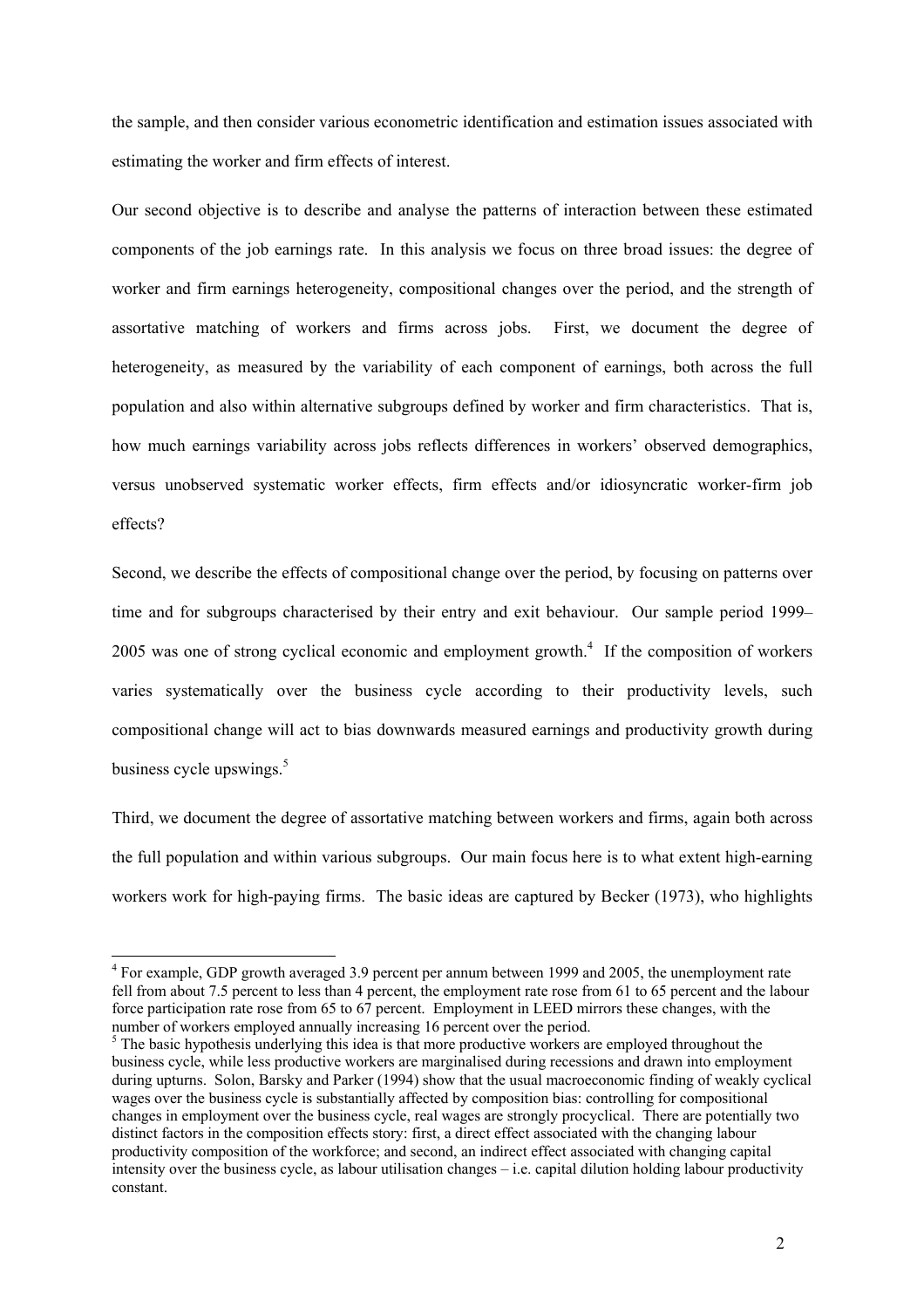the central role of complementarity in household production as a basis for positive assortative matching of marriage partners. In the job earnings context, a positive correlation between worker and firm effects can arise if there are sufficient complementarities in production. More recently, Shimer and Smith (2000) generalise Becker's frictionless result by deriving the conditions under which positive matching occurs in a model with search frictions.6

The paper is organised as follows. In the next section we provide a brief overview of the LEED and a discussion of the derivation of the variables we use in the analysis. In section 3 we outline the econometric framework adopted, and discuss various identification and estimation issues encountered. We also highlight our main two-way fixed effects results, and compare and contrast these to alternative estimates taking account of the issues discussed. Section 4 contains the presentation and discussion of the results pertaining to the level of heterogeneity, the compositional changes over the period and the matching of workers and firms. The paper concludes with a summary discussion.

### **2. Data**

l

The analysis in this paper uses Statistics New Zealand's Linked Employer-Employee Data (LEED). The LEED uses information from tax and statistical sources to construct a record of paid jobs.<sup>7</sup> Since April 1999, all employers in New Zealand are required to file a monthly record with Inland Revenue (IRD) called an Employer Monthly Schedule (EMS), which lists all paid employees at that firm during the month, the earnings they received and the amount of tax that was deducted at source. Two types of recipients are covered by EMS: those who have Pay-As-You-Earn (PAYE) tax deducted, who are employees; and those who pay withholding tax, who are a subset of the self-employed. Because the selection and coverage of which self-employed workers have tax withheld is unknown, we use only information on PAYE-deducted (employee) jobs.

<sup>&</sup>lt;sup>6</sup> The conditions become more restrictive, but continue to require complementarities in production. Whereas Becker's (1973) result requires strict supermodularity of the production function (all agents have higher productivity when they match with high-productivity agents), Shimer and Smith's (2000) result in a search model requires log-supermodularity of the first derivative and cross-derivative of the production function (p. 356).

<sup>7</sup> See Statistics New Zealand (2003), Kelly (2003), and Crichton, Stillman and Hyslop (2005) for more detailed discussions of the LEED.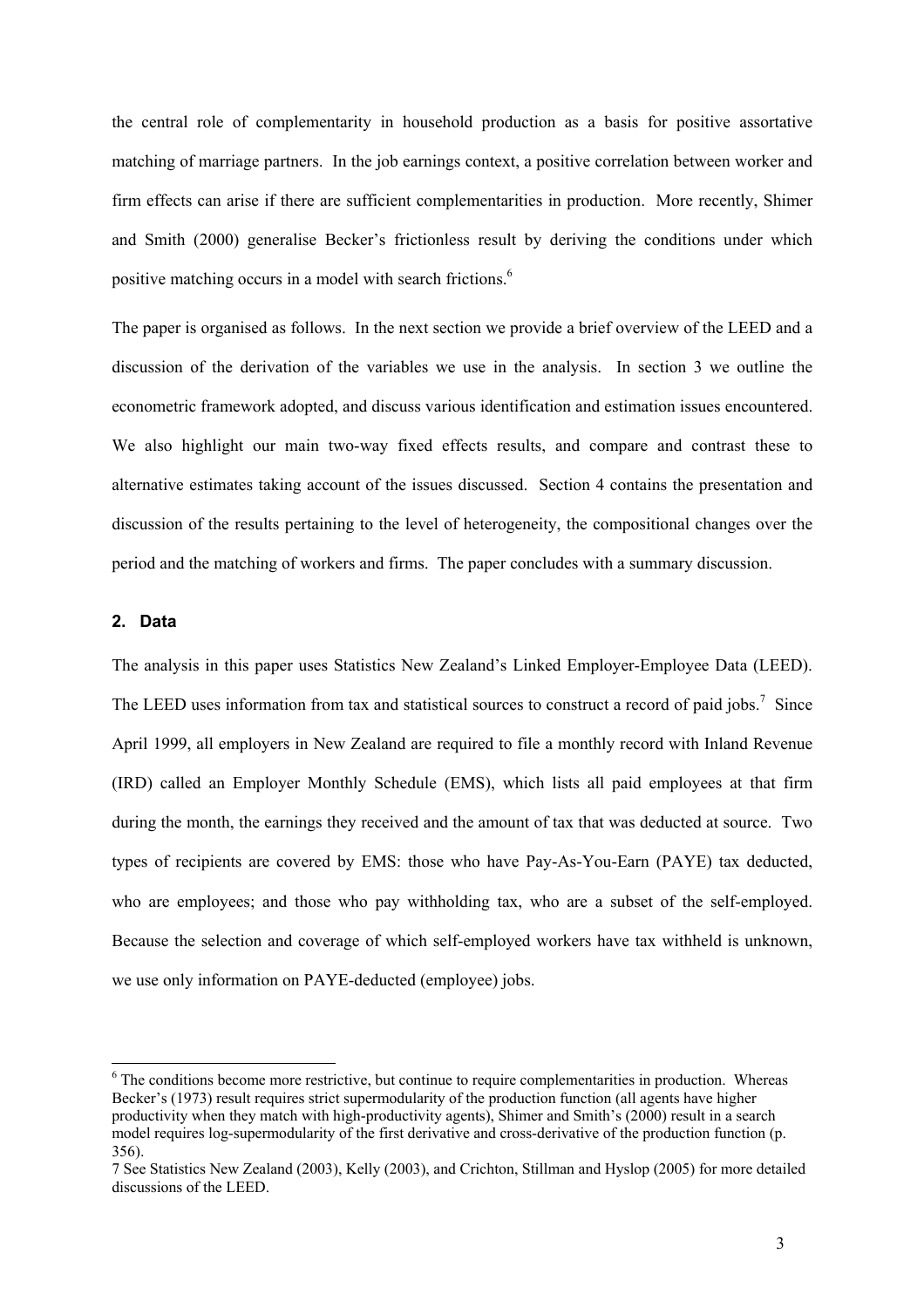Firms (employers) and workers (employees) are identified by unique confidentialised identifiers based on their respective IRD tax numbers. For workers, this represents a single identifier over time, enabling workers to be tracked longitudinally and across the firms that they work for. In the IRD data, employers are identified as the legal or administrative unit to which the EMS return relates, and do not equate to any consistent conception of a firm. That is, legal and/or other administrative changes can trigger a change in an employer's IRD identifier, with no effective change in the economic structure of the firm. For this reason, we use a version of the LEED that has allocated EMS returns to geographic units, identified by a unique identifier (the Permanent Business Number, PBN) in Statistics New Zealand's Longitudinal Business Frame (LBF) (Seyb, 2003), and adopt such geographic units as our concept of firms.

In addition to regular firm-worker employment jobs being identified in the LEED, several other relationships involving PAYE tax deductions can also be identified by particular "employer" identifiers. These are working-age social welfare taxable benefits;<sup>8</sup> earnings-related accident compensation payments from the Accident Compensation Corporation (ACC); Student Allowance payments (SA); Paid Parental Leave (PPL) payments; and New Zealand Superannuation (NZS) retirement pensions. In what follows, we make a distinction between LEED *earnings* from employment-jobs and other LEED *income* from these other (non-employment) sources.

Conceptually, the LEED covers the universe of PAYE employment relationships and earnings in New Zealand over the period. In addition, there is limited information on the characteristics of workers and firms: age, sex, and location of workers; and industry and location of firms. However, there are some significant weaknesses with the LEED. Perhaps the main weakness of the LEED for the current analysis is that it contains no information on hours worked. The EMS returns report only monthly earnings for each employee. As a result, we cannot accurately distinguish low hourly wage rates from low hourly employment intensity. Similarly, high earnings may result from either a high wage rate or high employment intensity.

<sup>&</sup>lt;sup>8</sup> The major working-age benefits are the Unemployment, Domestic Purposes, Sickness and Invalids benefits. Although receipt of a taxable working-age benefit is identified, the specific benefit-type is not separately identifiable from the LEED data.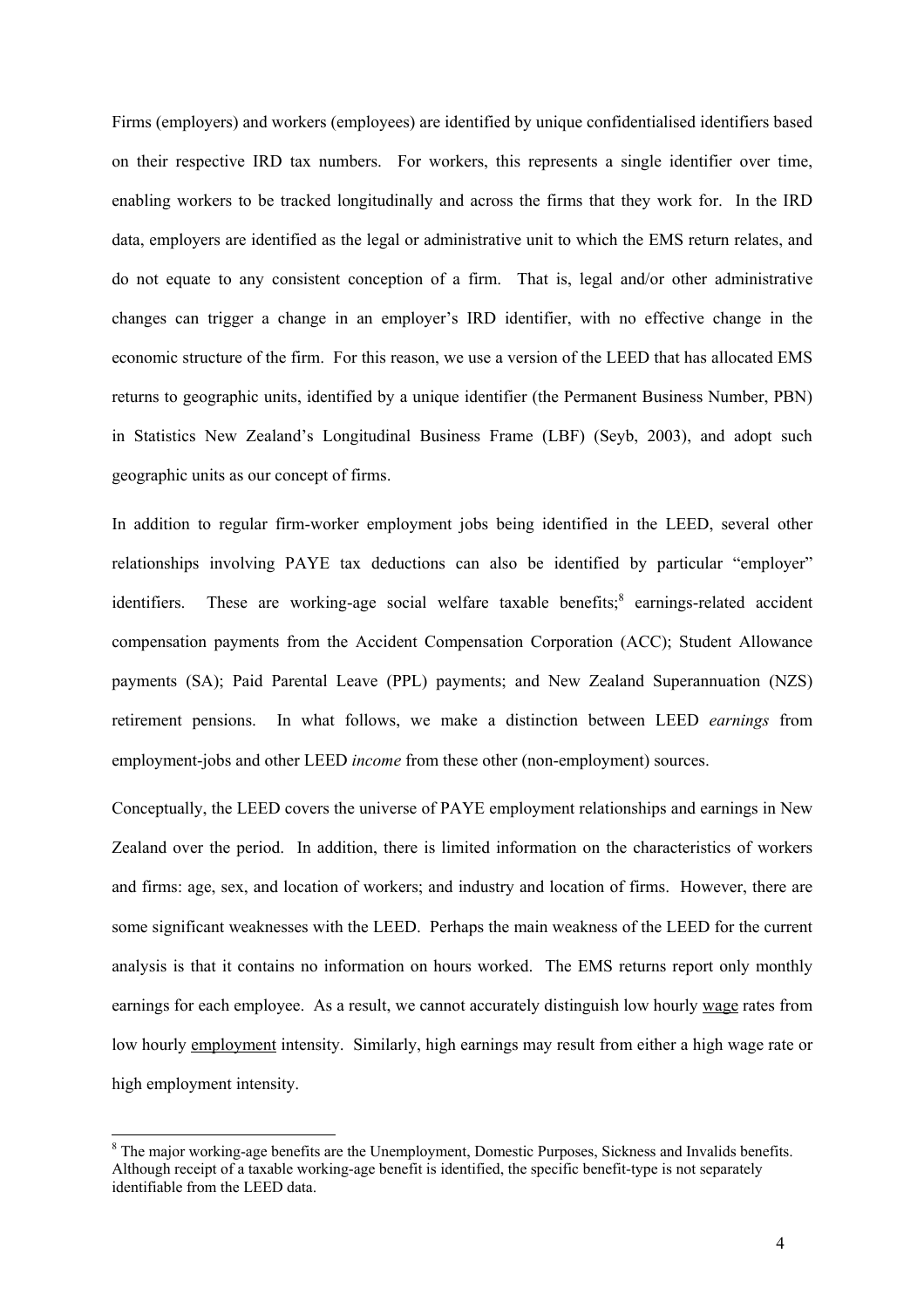In order to provide a partial adjustment for the lack of hours information, we develop an algorithm to estimate each worker's relative *employment intensity*. This algorithm takes into account both the worker's monthly LEED earnings from employment and any earnings-tested income they receive from other sources; the algorithm also allocates their total employment across their (multiple) jobs. We first assume that each worker can have up to one unit of employment intensity in any month, and their employment is zero in any month that they have no LEED earnings. A worker's total monthly employment intensity is reduced either if their total monthly earnings are less than full-time minimum wage earnings, and/or if they receive any earnings-tested LEED 'non-work payments' income.<sup>9</sup> In the case of low earnings, we estimate an individual's employment intensity as the ratio of their actual to full-time minimum wage monthly earnings;<sup>10</sup> while, in the presence of 'non-work payments', we estimate the employment intensity as the fraction of earnings to total LEED income (i.e. earnings plus non-work payments). Specifically, we estimate individual-*i*'s employment intensity in month-*m*, *eim*, as

$$
e_{im} = \min\left\{1, \frac{earn_{im}}{(earn_{im} + non\_earn_{im})}, \frac{earn_{im}}{FT\_mw\_earn_{im}}\right\}
$$
(1)

where *earn<sub>im</sub>* is *i*'s total LEED employment earnings in month-*m*, *non* earn<sub>im</sub> is their total (earningstested) non-work income in month- $m$ , and  $FT_mw$  earn<sub>im</sub> is the full-time minimum wage earnings level applicable to them in month-*m*. As hourly wages generally exceed both minimum wages and non-work income rates, these adjustments likely overstate the employment intensity of part-time workers and those receiving non-work payments relative to full-time workers.

In order to give a sense of the reliability and possible bias in this measure, we have compared the estimated average employment intensity and the fraction estimated to be full-time with analogous estimates using Household Labour Force Survey (HLFS) data for workers over the sample period. The results are discussed in Appendix 1 and summarised in appendix Table A1. In summary, we

<sup>&</sup>lt;sup>9</sup> That is, if a person receives any (working-age) non-work payments (i.e. working-age benefit, ACC, SA or PPL payments), we infer that they were not-working for at least part of the month. We do not include NZS income as a non-work payment, as its eligibility does not depend on employment status.

<sup>&</sup>lt;sup>10</sup> We assume 40 hours per week, 4.35 weeks/month, and apply the relevant minimum wage based on age and period – e.g. full-time minimum wage earnings for adults in 2002/03 were \$1392 =  $\frac{8}{\text{hour}}$  \* 40 hours/week \* 4.35 weeks/month.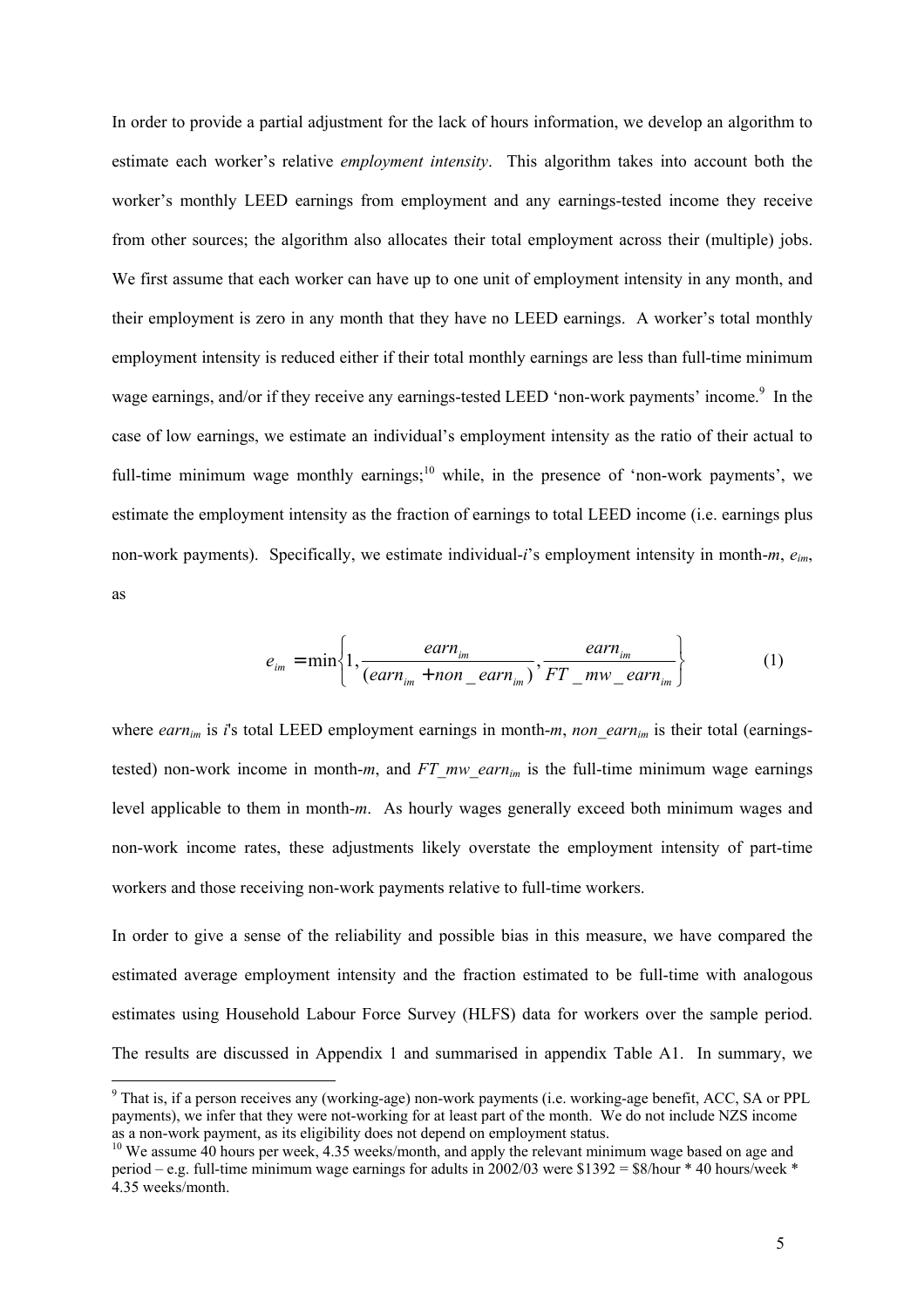believe the results provide some assurance that, first, the LEED employment intensity construct has similar properties to analogous survey estimates and, second, in the absence of any direct hours measure, it provides a useful first-order adjustment for estimating differing levels of employment intensity across workers.

For workers with multiple jobs, each worker's total monthly employment intensity (or "effective employment") is allocated across the jobs they held in that month in proportion to the earnings from each job, to give their effective monthly employment in those jobs. We define a *job* as a unique firmworker (i.e. PBN-employee) combination, and a *job-month* as a unique firm-worker-month combination. That is, worker-*i*'s effective employment in firm-*j* (i.e. job-*ij*) in month-*m* is

$$
e_{ijm} = \frac{earn_{ijm}}{earn_{im}} * e_{im}
$$
 (2)

where *earn<sub>im</sub>* is worker-*i*'s LEED earnings from firm-*j* in month-*m*. Aggregating the job-level effective employment of each worker within a firm-*j*, gives the firm's total effective monthly employment

$$
e_{jm} = \sum_{i=1}^{N_{jm}} e_{ijm} \,.
$$
 (3)

Also, summing either a worker's, a job's or a firm's monthly effective employment across months in a year provides our estimate of the annual effective employment of the worker, job or firm, which we express in annual terms (i.e. a full-time, full-year worker has annual effective employment of 1, etc.). For example, summing across the 12 months in year-*t*, gives

$$
e_{ijt} = \sum_{m=1}^{12} \frac{e_{ijm}}{12}
$$
 (4)

job-*ij*'s annual effective employment in year-*t*. Finally, based on these estimates of worker, job and/or firm annual effective employment, we estimate the corresponding full-time-equivalent (FTE) annual earnings rate as the relevant annual earnings divided by estimated annual effective employment. For example, job-*ij*'s FTE annual earnings rate in year-*t*, is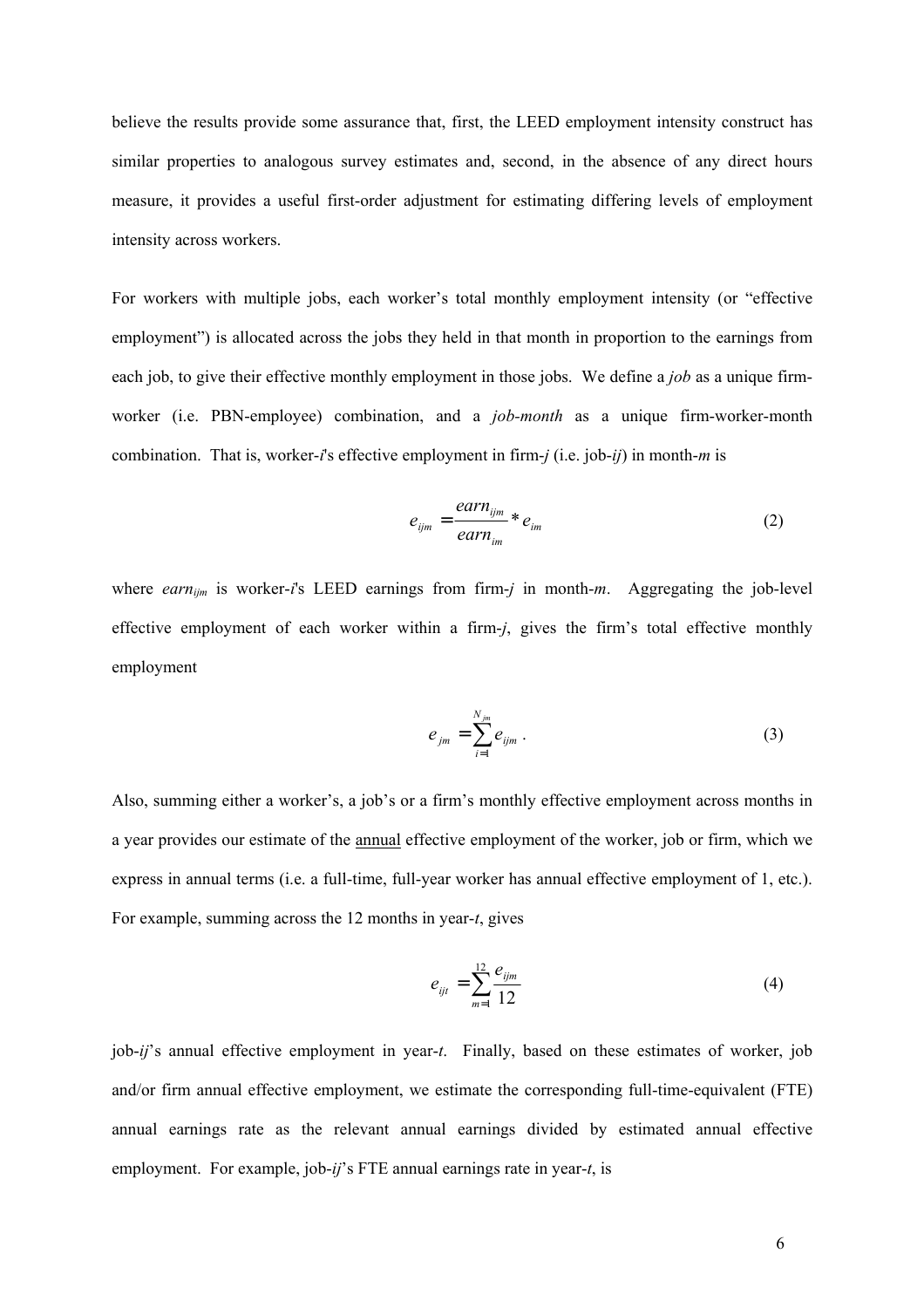$$
Y_{ijt} = \frac{earn_{ijt}}{e_{ijt}} \tag{5}
$$

where *earn*<sub>it</sub> is job-*ij*'s total LEED earnings in year-*t*.

We use all the available data on PAYE employee jobs in New Zealand during the six March-years from April 1999 to March 2005.<sup>11</sup> Table 1 provides a summary of the annual data: for all years pooled, the first year (1999/2000), the last year (2004/05) and the percentage change between the first and last years. The three panels summarise job-level, worker-level and firm-level data, respectively; the four left columns provide unweighted means, while the four right columns provide analogous means weighted by FTE employment. Over the six-year period, there are 18,676,300 distinct job-year observations and 8,018,300 FTE job-years associated with 9,729,900 jobs, worked by 2,776,400 workers (employees) in 322,700 firms (PBNs). On average over the six year period, workers have 3.5 jobs (different firms), firms employ about 30 different workers, and there are 1.9 annual observations per job. In addition, there are 11,716,400 worker-year observations (on average 4.2 per worker) and 1,211,202 firm-year observations (3.8 per firm). The number of annual job observations, annual job FTE, number of workers and number of firms increased 14, 17, 16 and 10 percent, respectively, between the first and last years.

We focus here on the FTE-weighted statistics. The average job-year FTE employment is 0.78, and 45 percent of job-year observations involve less than full-time employment during the year.<sup>12</sup> The employment weighted average age of workers was 38 years (and increased 1.4 years or 4 percent over the period), and 46 percent were female. There was a large relative (18 percent) decline in the fraction of workers who also received (working-age) non-work payments (largely welfare benefits), from 13 to 11 percent over the period. The employment-weighted average firm annual employment and FTE employment are 300 and 163 workers, respectively.<sup>13</sup> All earnings and incomes have been

<sup>&</sup>lt;sup>11</sup> Data are available for months following March 2005 but are less complete due to lags in filing EMS returns.  $12$  A job-year observation is classed as less than full-time employment here if it is less than full-time in any

month the job exists during the year, and does not include less than full-year employment – i.e. jobs that don't exist for the full 12 months.

 $13$  That is, the average employment (FTE) unit works in a firm that employs 300 workers during the year, with average FTE employment of 163. In contrast, the (unweighted) average firm employs 15 workers during the year, with average FTE employment of 6.6.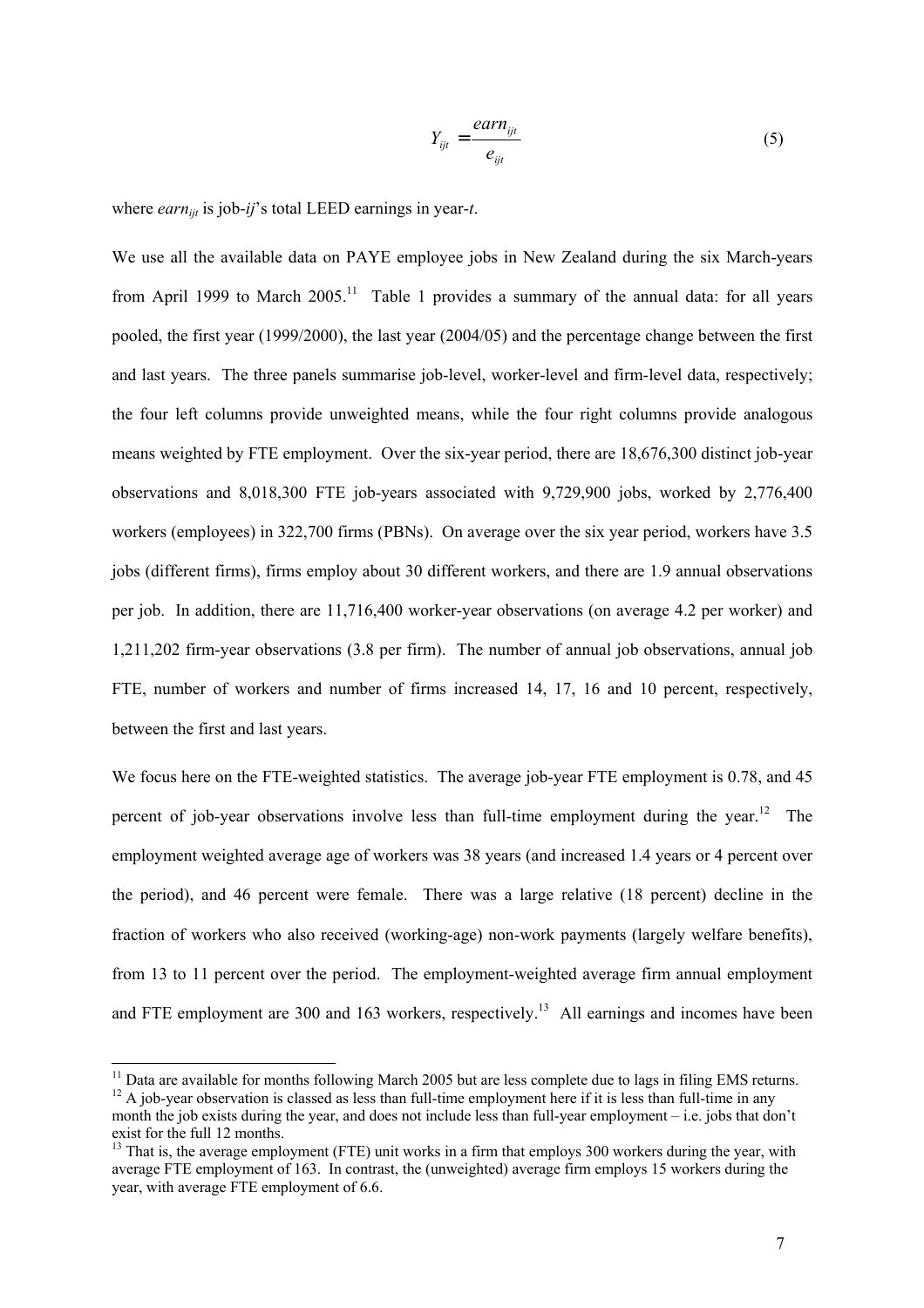adjusted using the Consumers Price Index (CPI) and expressed in constant (December quarter 2005) dollar values. Average annual job earnings are \$36,500, average annual worker earnings are \$40,500 (on average, 91 percent earned from their main, highest-paying, job), average annual earnings/worker in firms is \$25,600, and the average FTE job annual earnings rate is \$44,100.

### **3. Statistical Model Specification and Estimation Issues**

In this section we outline the statistical framework adopted to analyse the contributions to the joblevel earnings rate of a limited set of observable worker characteristics, and time-invariant (unobservable) worker and firm effects. Letting *i*, *j* and *t* index workers, firms, and time (year), and defining job-*ij* as the employment relationship between worker-*i* and firm-*j*, the unit of observation for this analysis is a unique (*ijt)* job-year combination. We estimate models of the following form:

$$
y_{ijt} = \theta_i + \psi_j + x_{ijt}\beta + \tau_t + \varepsilon_{ijt}
$$
 (6)

where  $y_{ijt}$  is the log(annual FTE earnings rate) of the job-*ij* in year-*t*, which is associated with worker-*i*  $(i = 1, \ldots N)$  employed in firm-*j*  $(j = 1, \ldots J)$ ;  $\theta_i$  is the time-invariant effect associated with worker-*i*, which represents their earnings premium across the firms they work for; similarly,  $\psi_i$  is the timeinvariant effect associated with firm-*j*, which represents the earnings premium it pays to all its workers;  $x_{ijt}$  is a vector of observable worker and firm-level characteristics that affect earnings, and  $\beta$ is the associated parameter vector;  $\tau_t$  are time effects; and  $\varepsilon_{ijt}$  is a residual that captures idiosyncratic job-match effects, measurement errors, etc.

Our approach to the estimation and analysis is to control for earnings variation across worker age and sex characteristics, and aggregate year effects, and then consider how the alternative components of earnings vary across various subgroups defined by worker and firm characteristics. Specifically, we allow for unrestricted sex-year specific age profiles. Also, we use information on all employment jobs observed in the LEED,<sup>14</sup> and weight each job-year observation in the estimation by its estimated FTE employment. Using annual earnings tends to smooth noisy monthly earnings patterns, and also

 $14$  This is in contrast to most previous analyses that typically focus either on full-time workers and/or a worker's main job in each year (e.g. see Abowd, Kramarz and Margolis, 1999). We provide some subsequent analysis on various restricted samples to assess the robustness of the results.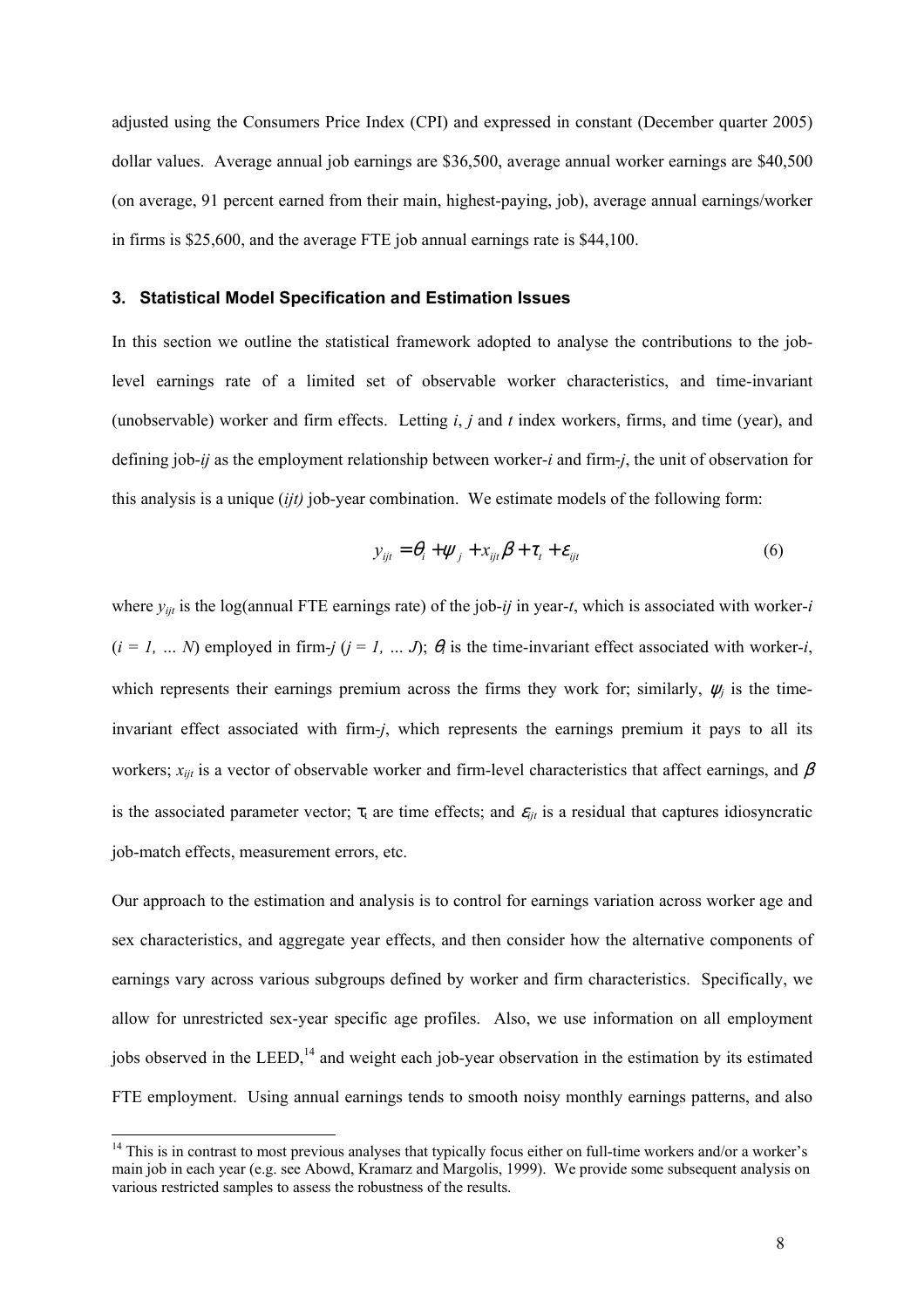lessens the impact of seasonal earnings patterns, both of which are prevalent in the LEED. That fulltime jobs and/or those that last longer are likely to provide a less noisy signal of the underlying worker and firm effects also supports using FTE employment weights in equation 6.

Given the large number of person and firm fixed effects parameters in the model, it is not feasible to follow the standard estimation approach of direct least squares estimation, which would involve inversion of a very large sparse covariate matrix. Instead, we use a weighted variant of the *exact* solution for estimation of this model, as described in Abowd, Creecy and Kramarz (2002) (ACK). We adopt their approach of using a preconditioned conjugate-gradient algorithm developed by Dongarra, Duff, Sorensen and Van der Vorst (1991), and implemented in Fortran for this application by  $ACK$ .<sup>15</sup>

#### **3.1. Identification of Age, Year and Person Effects**

 $\overline{\phantom{a}}$ 

In the presence of worker fixed effects, time and age are perfectly collinear in a balanced panel, so these effects are not identified in equation  $6^{16}$ . We have an unbalanced panel, and also measure age on an employment-weighted basis within each year which means age is not perfectly synchronised over time. Nonetheless, we believe the resulting identification associated with estimating equation 6 is tenuous at best. Appendix 2 contains a discussion of preliminary results and problems associated with these from estimating equation 6.

$$
y_{it}=\alpha_0+\sum_{s=1}^{T-1}\gamma_s D_{ts}+\delta.\text{Age}_{it}+\alpha_i+\varepsilon_{it},\quad i=1,...,N; t=0,...,T-1\,.
$$

Noting that  $Age_{it} = Age_{i0} + t$ , implies this equation can be expressed as

$$
y_{it}=\alpha_0+\sum_{s=1}^{T-1}(\gamma_s+s.\delta)D_{ts}+\delta.\mathit{Age}_{i0}+\alpha_i+\varepsilon_{it},\quad i=1,...,N; t=0,...,T-1.
$$

<sup>&</sup>lt;sup>15</sup> Shewchuk (1994) provides an introduction to the conjugate gradient method. ACK's Fortran programs are available for download from http://instruct1.cit.cornell.edu/~jma7/fortran\_code.zip. We adapted the programs to allow for weighted estimation.

<sup>&</sup>lt;sup>16</sup> This is essentially an example of the well-known problem of identification of age, cohort and time effects in relationships of interest (e.g. Hall, Mairesse and Turner, 2005). To see this, consider the simple case with year dummy variables ( $D_{ts}=1(t=s)$ , a dummy variable for year-s), a linear age trend ( $\delta \text{Age}_{it}$ ) and individual fixed effects  $(\alpha_i)$ :

Applying fixed effects estimation to this equation, the time constant Age<sub>i0</sub> variable drops out, and the time variation in the year dummy variables is required to identify both  $\gamma_s$  and  $\delta$ , which is not possible.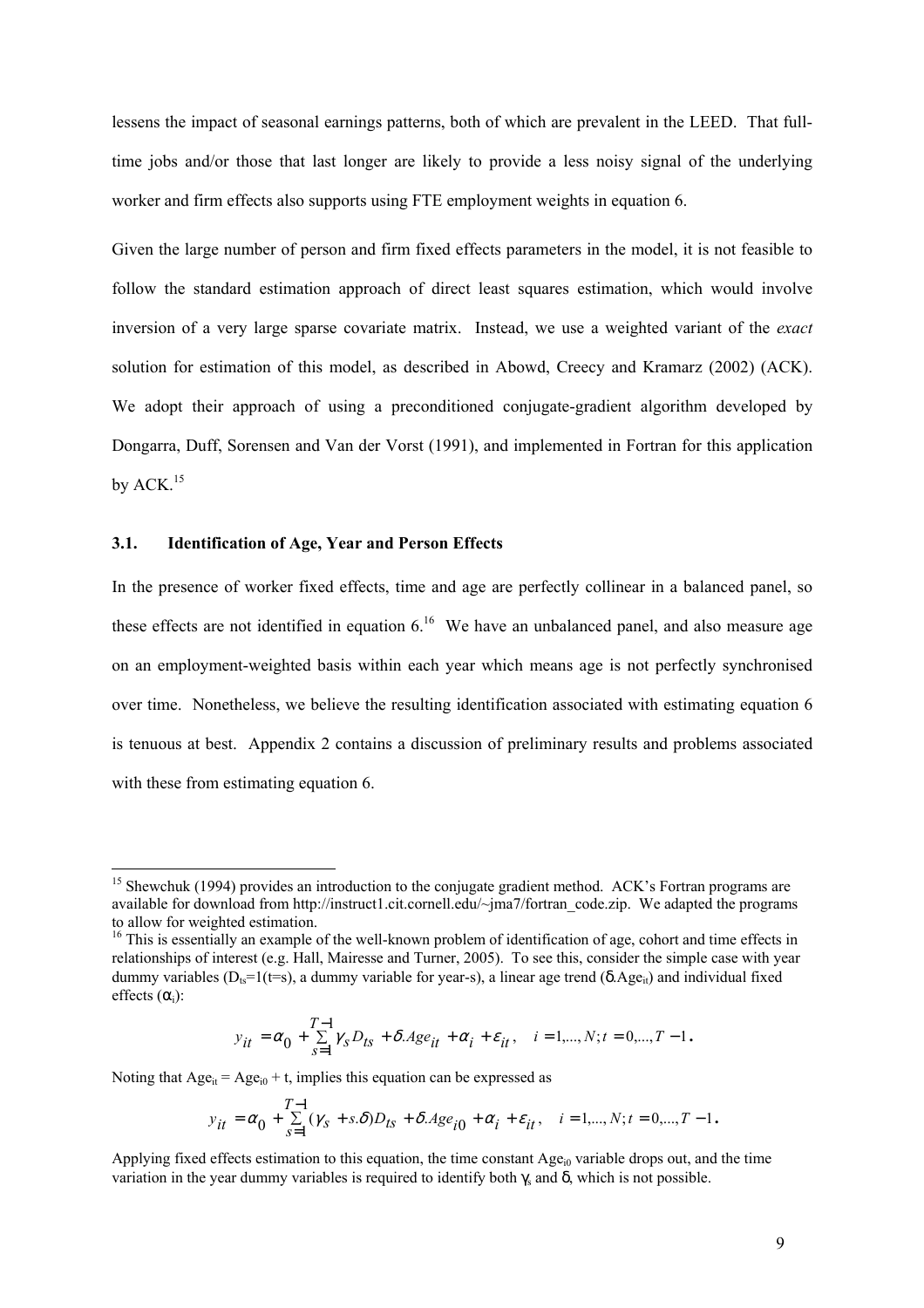Because of this identification problem, we adopt a two-step procedure where, in the first stage, we estimate unrestricted sex-age earnings profiles for each year and, in the second stage, use the residuals from this exercise to estimate the (unobserved) worker and firm effects. That is, in the first stage, we regress job FTE annual earnings rate on a full set of worker sex-age dummies, allowing the coefficients to vary by year. The regression-adjusted earnings are then projected onto full sets of worker, firm and time dummy variables. The estimating equations are:

$$
y_{ijt} = \beta_{gAt} + \varepsilon_{ijt}
$$
  

$$
\hat{\varepsilon}_{ijt} = \theta_i + \psi_j + \tau_t + u_{ijt}
$$
 (7)

where  $\beta_{gAt}$  is a vector of coefficients on a full set of sex \* age \* year dummy variables, and  $\hat{\varepsilon}_{ijt}$  is the residual from the first-stage regression. This approach identifies the combined second stage dependent variable (i.e. the combined worker, firm, and idiosyncratic job-year effects) as orthogonal to the unrestricted sex-year age profiles estimated in the first-stage. The year dummy variables in the second stage regression  $(\tau_t)$  are used to control for compositional changes over the period.

#### **3.2. Grouping and the Uniqueness of Person and Firm Fixed Effects**

The first step for estimation and identification is to allocate job-year observations into distinct 'connected' groups of firms and workers. ACK (p. 3) summarise the essence of this connectedness:

"Connecting persons and firms requires that some of the individuals in the sample be employed in multiple employers. When a group of persons and firms is connected, the group contains all the workers who ever worked for any of the firms in the group and all the firms at which any of the workers were ever employed. In contrast, when a group of persons and firms is not connected to a second group, no firm in the first group has ever employed a person in the second group, nor has any person in the first group ever been employed by a firm in the second group."

ACK consider the identification of worker and firm effects that arise with the simultaneous estimation of worker and firm fixed effects models such as that shown in the second line of Equation 7. As with standard fixed effects models, restrictions are required in order to identify the relevant effects of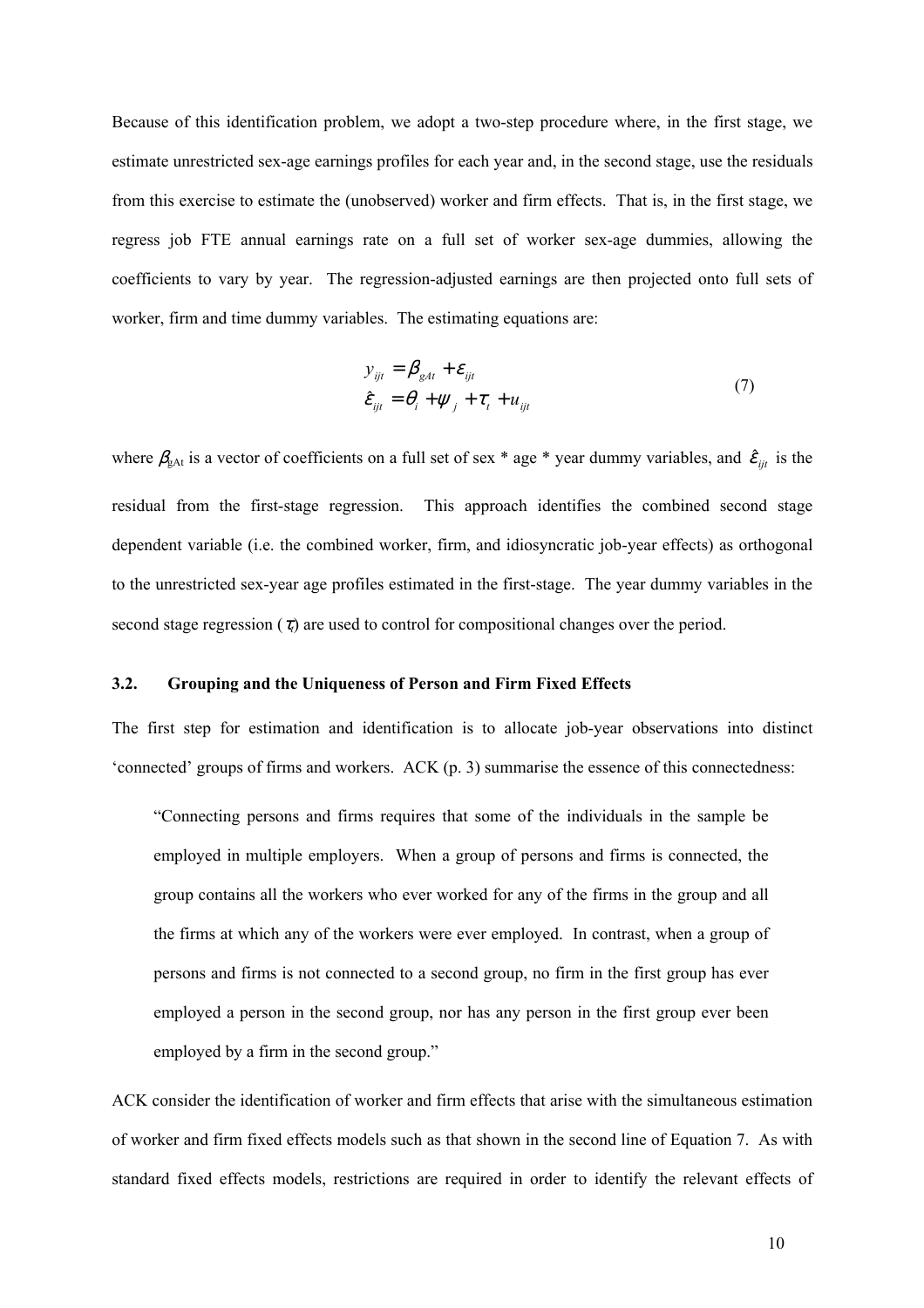interest. First, suppose there are *G* distinct non-overlapping groups of connected workers and firms. Within a group *g* containing  $N_g$  persons and  $J_g$  firms, it is possible to identify the group mean,  $N_g - I$ worker effects and  $J_g - I$  firm effects, yielding  $N_g + J_g - I$  identified effects. Across all *G* groups, there are  $N + J - G$  estimable effects.

Second, the estimated effects are not unique, and an explicit identification procedure must be imposed. The non-uniqueness of estimates arises because, within each group, it is arbitrary which effect is omitted – the group mean, one of the worker effects or one of the firm effects. To obtain unique estimates, we restrict the overall mean firm effect to be zero, and the mean worker effect within each group to be zero. Given these restrictions, we can identify the overall mean of the dependent variable, and  $N + J - G - I$  worker and firm fixed effects.

We apply the ACK grouping algorithm to data on all *job-years* observed during the six years of our data. The results of this grouping are shown in Table 2, together with summaries of Abowd et al's (2004) separate findings for France, the US State of Washington and seven US states. This algorithm generates a set of 12,200 non-overlapping groups of workers and firms, and the largest group contains the vast majority (99.7%) of job-year observations. The proportion in the largest group is slightly higher than in the French or US data, possibly partly due to the use of information on all jobs rather than main job only. To see this, we have also applied the grouping algorithm on the subset of each worker's highest earnings 'main job' in each year, and the results are presented in the second panel of Table 2. There are two points of interest to note from this panel. First, as well as losing approximately one-third of job-year observations associated with multiple job holdings, selecting workers' main jobs also eliminates some 11 percent of firms from the sample. Second, the degree of connectedness drops: e.g. the fractions of observations, workers and firms in the largest group are all lower (albeit still accounting for the vast majority of total observations), while the total number of groups also roughly doubles. Thus, the inclusion of a broader set of jobs serves to increase the degree of connectedness between workers and firms.<sup>17</sup>

 $17$  Over the entire sample, 45,655 job-year observations accounting for 29,421 FTE-years are for single-firm groups. Single-firm groups account for around 0.24 percent of observations and 0.37 percent of FTE. There are 11,461 firms (3.6% of firms) and 14,512 workers (0.5% of workers) in single-firm groups.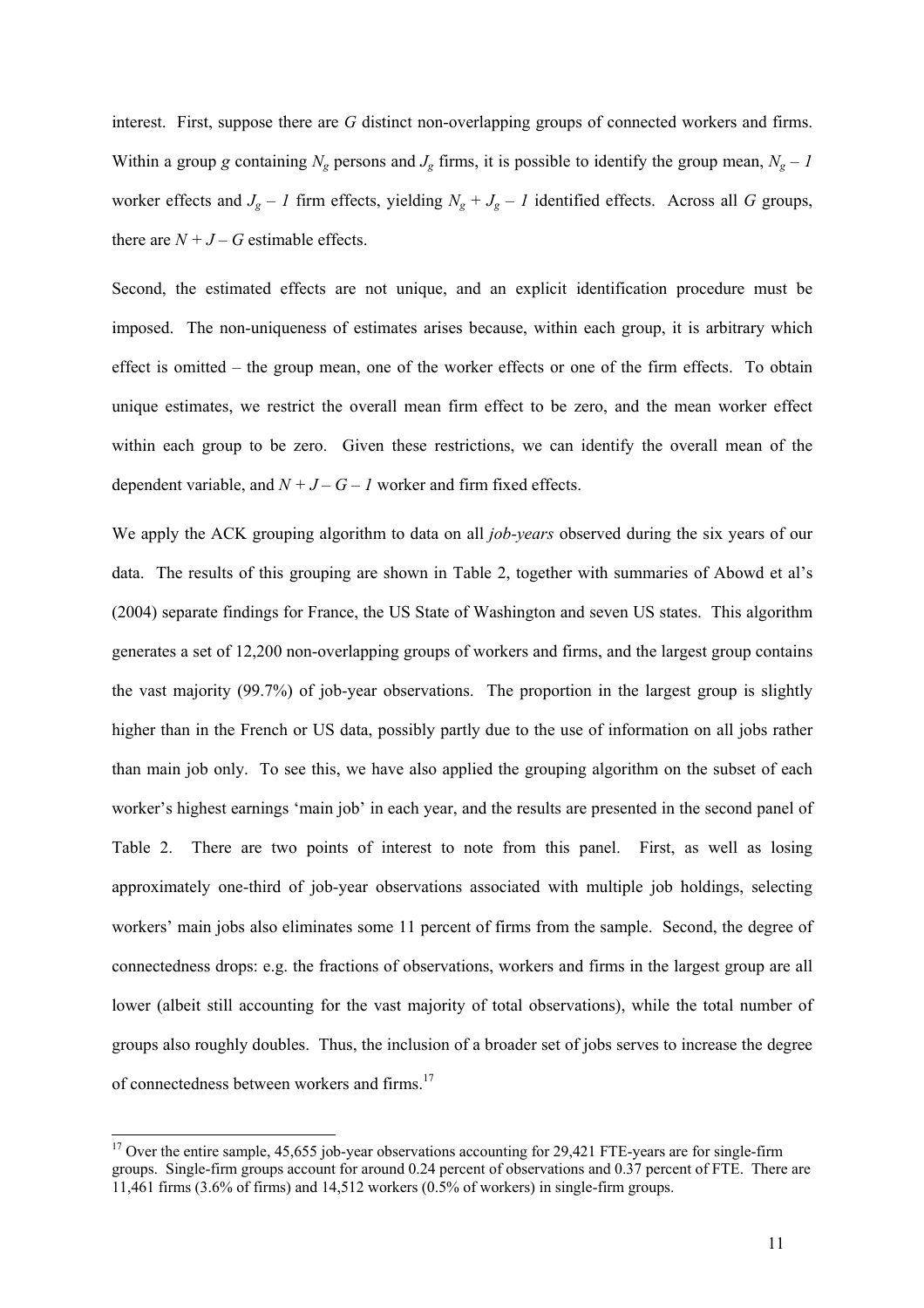#### **3.3. Results – Contributions to Earnings Variation across Jobs**

Based on the grouping and the two-stage estimation approach described above, Table 3 contains a summary of the main estimation results from FTE-weighted regressions of job-year observations. In the first panel, we present the means, and standard deviations in parentheses, of the raw job-year log(FTE earnings), together with the estimated contributions of the first-stage observables (i.e. the sex, age, year effects), the second-stage worker and firm effects, and the residual earnings component. The first row contains the main FTE-employment weighted estimation results of job-year FTE earnings. The logarithm of the FTE annual job earnings rate has a mean of 10.54 (equivalent to \$37,800 per year), with a standard deviation of  $0.34$ .<sup>18</sup>

By construction, the first stage residuals have zero mean. The earnings component associated with the "first stage covariates" has a standard deviation of 0.17, while the worker and firm effects have standard deviations of 0.24 and 0.10, respectively. The variability in each of these components reflects the degree of heterogeneity across workers and firms, as measured across intensity-weighted job-years.19 These results suggest there is greater systematic variability in job earnings within observable age-sex worker demographic subgroups than there is across the groups – i.e. the standard deviation of worker effects (0.24) exceeds the variability of earnings accounted for by the sex-age profiles (0.17).

Overall, the model accounts for 90.3 percent of the variation in FTE annual job earnings rates. To gauge the importance of the various components to job earnings we measure how much each contributes to the total variation in job earnings. For each component, we have calculated both the "simple  $R^{2n}$  from the regression of log(job earnings rate) on that component and also the "marginal"  $R<sup>2</sup>$ , which is the increase in R-squared associated with adding that component to the model that already includes all other components. The simple  $R^2$ s associated with the observable variation across

 $\overline{\phantom{a}}$ 

<sup>&</sup>lt;sup>18</sup> The standard deviations are calculated as  $\sum w_i(y_i - E[y_i])^2 / (N-1)$ , and can thus be interpreted as the standard deviation across jobs with  $w_i = 1$  (i.e. full-time full-year jobs).

<sup>&</sup>lt;sup>19</sup> Alternatively, if we give equal weight to each person observed in the sample, the mean worker effect is -0.11 with a variance of 0.15 (sd=0.38). Similarly, the variance of firm fixed effects weighted equally across all observed firms has a mean of -0.10 and variance of 0.08 (sd=0.29). These negative unweighted means indicate that workers and firms with higher employment intensity over the period tend to have higher estimated effects. Persons and firms that receive higher weight also tend to have less extreme estimated effects, partly due to the accentuated variability associated with smaller firms with low connectedness, as described in section 3.5.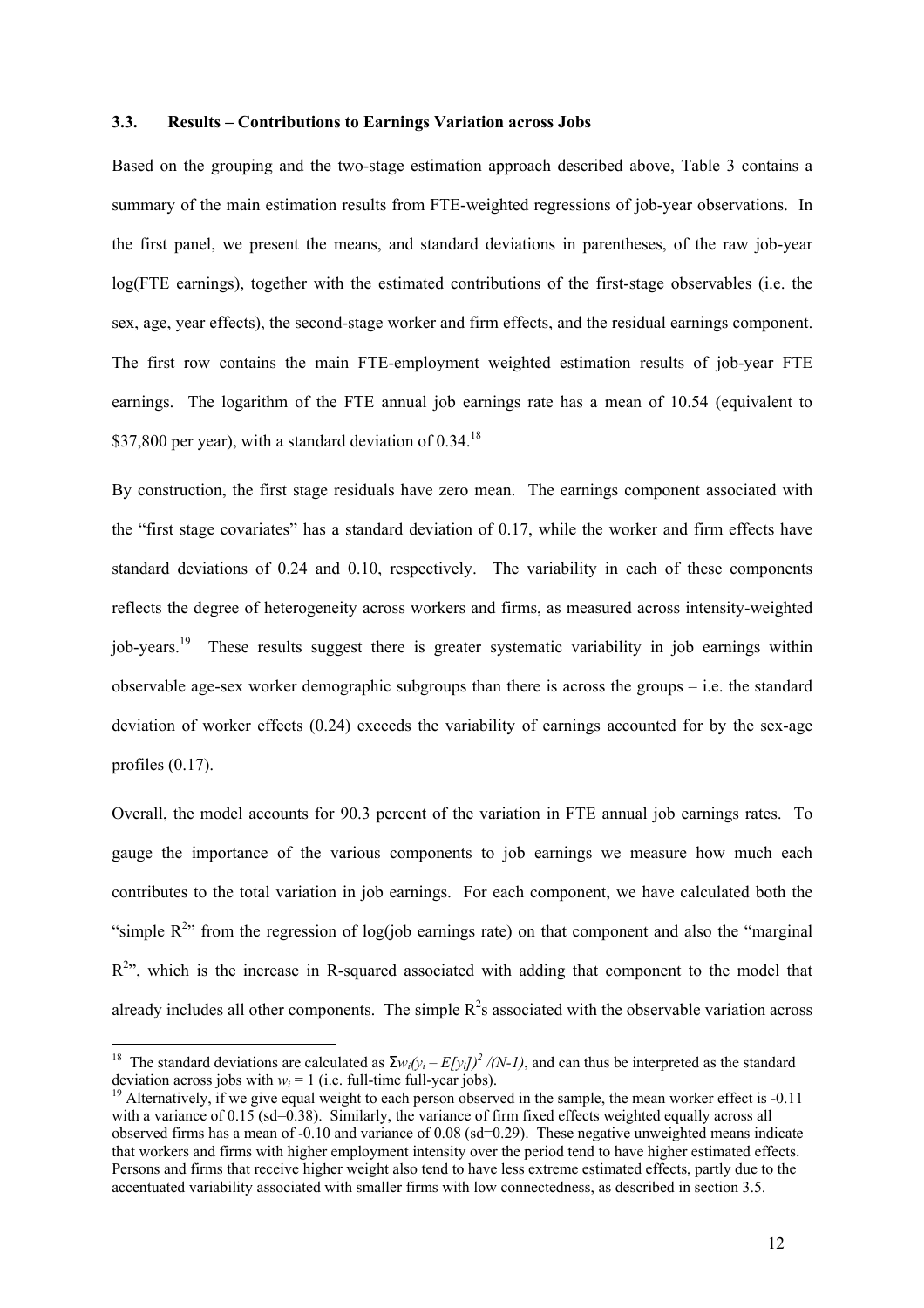sex, age and/or years, worker effects and firm effects, respectively, are 0.26, 0.49 and 0.25, while the marginal  $R^2$ s of each of these is 0.24, 0.49 and 0.09. Based on these estimates, the worker effects make the largest contribution, followed by the worker demographics. Given that we do not observe education levels (and other common worker characteristics) in our data, the worker effect component absorbs the impact of human capital variation that is included as part of observable interpersonal variation in some other studies.<sup>20</sup> Also, the lower contribution of the firm effects reflects, in part, the greater clustering of jobs across firms, with an average of 58 job-year observations per firm, compared with only 7 job-year observations per person. As we will see subsequently, the similarity of the simple and marginal  $R^2$ s for the worker effects and observable effects, and the substantial drop in marginal versus simple  $R^2$  for the firm effects, is explained by the finding that these two effects are negatively correlated, while each is positively correlated with the firm effects.

The second row of Table 3 contains analogous results based on unweighted estimation  $-$  i.e. treating each job with equal weight.<sup>21</sup> The average FTE annual earnings rate of job-years is about 25 percent lower,<sup>22</sup> and the variability in earnings higher, than the weighted estimates, implying part-time and/or part-year jobs have lower and more variable earnings rates than full-time full-year jobs. The overall explanatory power of the unweighted specification is lower ( $R^2 = 0.84$ ), however the relative sizes of person and firm contributions are similar to the weighted estimation.

#### **3.4. Results – Correlations across Earnings Components**

l

In the second panel of Table 3 we present the estimated correlations between the various components described in panel A across job-year observations,<sup>23</sup> again both FTE employment weighted and unweighted. Perhaps the main result of interest in this panel is the correlation between the estimated

<sup>&</sup>lt;sup>20</sup> Strictly speaking, the worker effect absorbs only the impacts of such factors that are orthogonal to the sex-age profiles estimated in the first stage. That the simple and marginal  $R^2$ s for the worker effects are the same,

implies such factors are largely orthogonal to the observable covariates.<br><sup>21</sup> The unweighted estimates are derived by giving equal weight to each job-year observation, regardless of employment intensity. Both the first a  $^{22}$  Here and subsequently, we interpret log-point differences as percentages. This approximation is very close for small differences, but deteriorates for larger differences – e.g. 0.01, 0.1, 0.20 and 0.3 log differences correspond to 1.01, 10.5, 22.1 and 35.0 percent differences.

 $^{23}$  That is, the log(FTE Earnings) of each job-year observation is decomposed into its stage-1 observable effects, and stage-2 time, worker and firm effects, and residual. The correlations between these various components are presented in the table.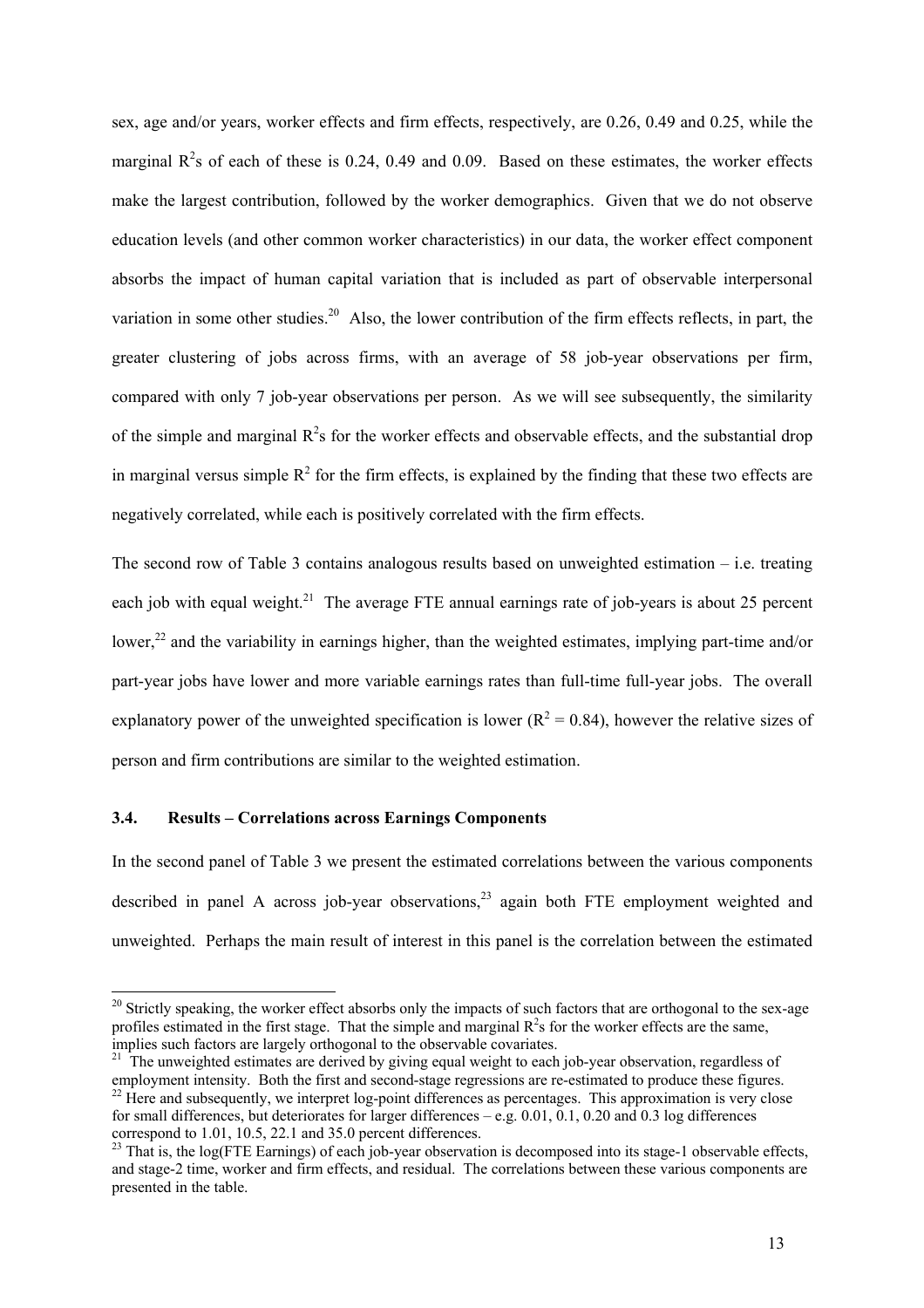worker and firm effects. The correlation between the weighted estimates is 0.12 and between the unweighted estimates is 0.18. These correlations are greater than the 0.08 estimated by Abowd, Kramarz and Pérez-Duarte (2003) for seven US states, and -0.03 and -0.28 for Washington state and France, respectively, estimated by ACK, suggesting possibly greater positive assortative matching of workers and firms in New Zealand.

In addition, the table shows that the worker effects are negatively correlated with the observed sexage profiles, suggesting that (lower earning) females and non-prime-aged workers, on average, have positive effects, and males and prime-aged workers have negative effects.<sup>24</sup> Counterbalancing this effect, there is a positive correlation between firm effects and worker demographics, which suggests that higher-paying firms predominantly employ males and prime-aged workers. We return to these and related issues in section 4 when we discuss subgroup patterns.

#### **3.5. Strength of Identification**

l

Although a single worker leaving a firm is sufficient to identify the firm fixed effect, such identification is tenuous and has the effect of introducing a negative correlation between worker and firm fixed effects. To understand this, consider the case of two firms with identical earnings distributions, and suppose a relatively low-paid worker leaves firm A and secures a highly paid position in firm B. This change would identify a difference between firm A and firm B fixed effects  $(\psi_B - \psi_A)$  equal to the earnings gain of the worker. In addition, the remaining workers in firm A would appear to have relatively high person fixed effects  $(\theta_i)$ , and the workers in firm B would have relatively low person fixed effects. The greater the number of 'contrasts' (i.e. firm changes for workers within a connected group) used to identify the firm fixed effects, the smaller will be the impact of such induced negative correlation.

To investigate the possible impact of such potentially tenuous identification, we first measure the degree of each firm's connectedness, and then consider the relationship between this level of

<sup>&</sup>lt;sup>24</sup> The raw age-log(earnings) profiles for males and females shown in appendix Figure A1(a) provide an accurate picture of the relative earnings of workers of different age and sex.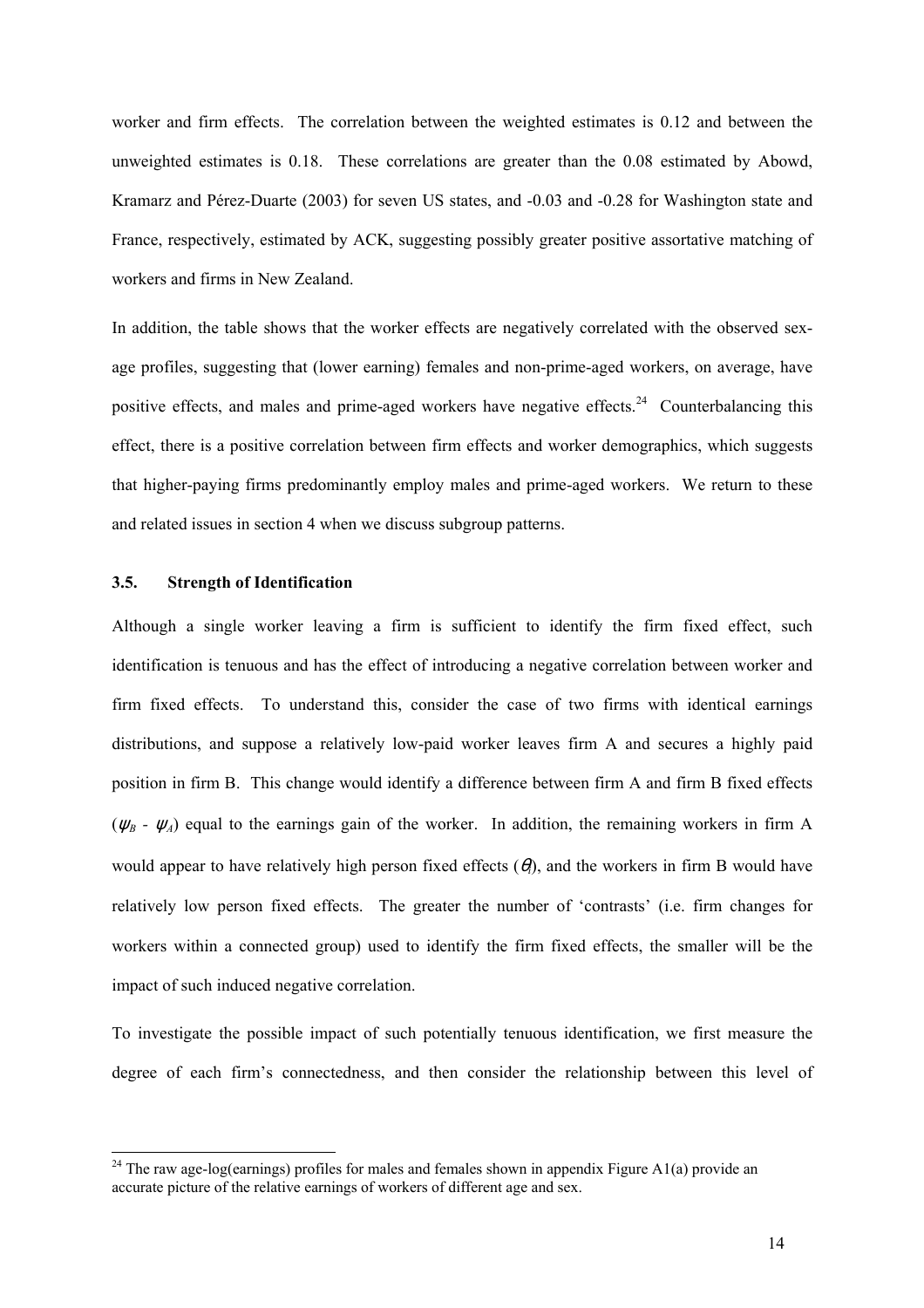connectedness and the correlation between the estimated worker and firm effects.<sup>25</sup> In particular, let  $J_i$ be the number of distinct firms that worker-*i* has worked in. Our index of connectedness (χ*j*) for a given firm is the number of workers who have been employed both in firm-*j* and in at least one other firm. That is,

$$
\chi_j = \sum_{i \in j} 1(J_i > 1) \tag{8}
$$

where the summation is over all workers ever employed in firm-*j*. We then estimate the correlation between the estimated worker and firm effects for jobs within firms with differing levels of connectedness. In Figure 1 we graph the estimated correlation of worker and firm fixed effects, stratified by the index of connectedness  $(\chi_i)$ . Where the number of workers with links to other firms is low, there is a negative or low correlation between worker and firm effects, consistent with tenuous identification.<sup>26</sup> The figure also shows the cumulative proportion of FTE employment accounted for by jobs where connectedness is low. Although not shown in this figure, the estimated firm and worker effects associated with low-connected firms also tend to be relatively extreme values. Around 20 percent of FTE employment is in firms where the number of 'outside links' is fewer than 25.

In Table 3 we have also summarised the results when we trim firms with low connectedness  $(\chi$ <sup>25</sup>).<sup>27</sup> The results in panel A show that, on average, job FTE earnings of this subsample are about 3 percent higher than in the full sample, which is attributed to about 1 percent higher worker effects and 2 percent higher firm effects. As expected, the resulting correlation between worker and firm effects (0.17), reported in panel B, is about 50 percent higher for this sample.

#### **3.6. Comparison with One-way Fixed Effects Estimates**

Abowd and Kramarz (1999) clearly document the biases that can arise in the presence of correlated firm and worker effects, when estimation is based on one-way fixed effects only. The degree of bias

<sup>&</sup>lt;sup>25</sup> See also Abowd, Kramarz, Lengermann and Pérez-Duarte (2004) for a discussion of this issue.

<sup>&</sup>lt;sup>26</sup> Although we interpret the patterns in Figure 1as a consequence of tenuous identification arising from low connectedness, it may be that the negative correlations are genuine. Also, low connectedness is most likely among small firms, and a negative correlation of worker and firm effects for such firms would generate the observed patterns.

 $27$  For comparison, we present the full set of estimates based on this subsample in appendix Tables A2 and A3. The results, in general, are similar.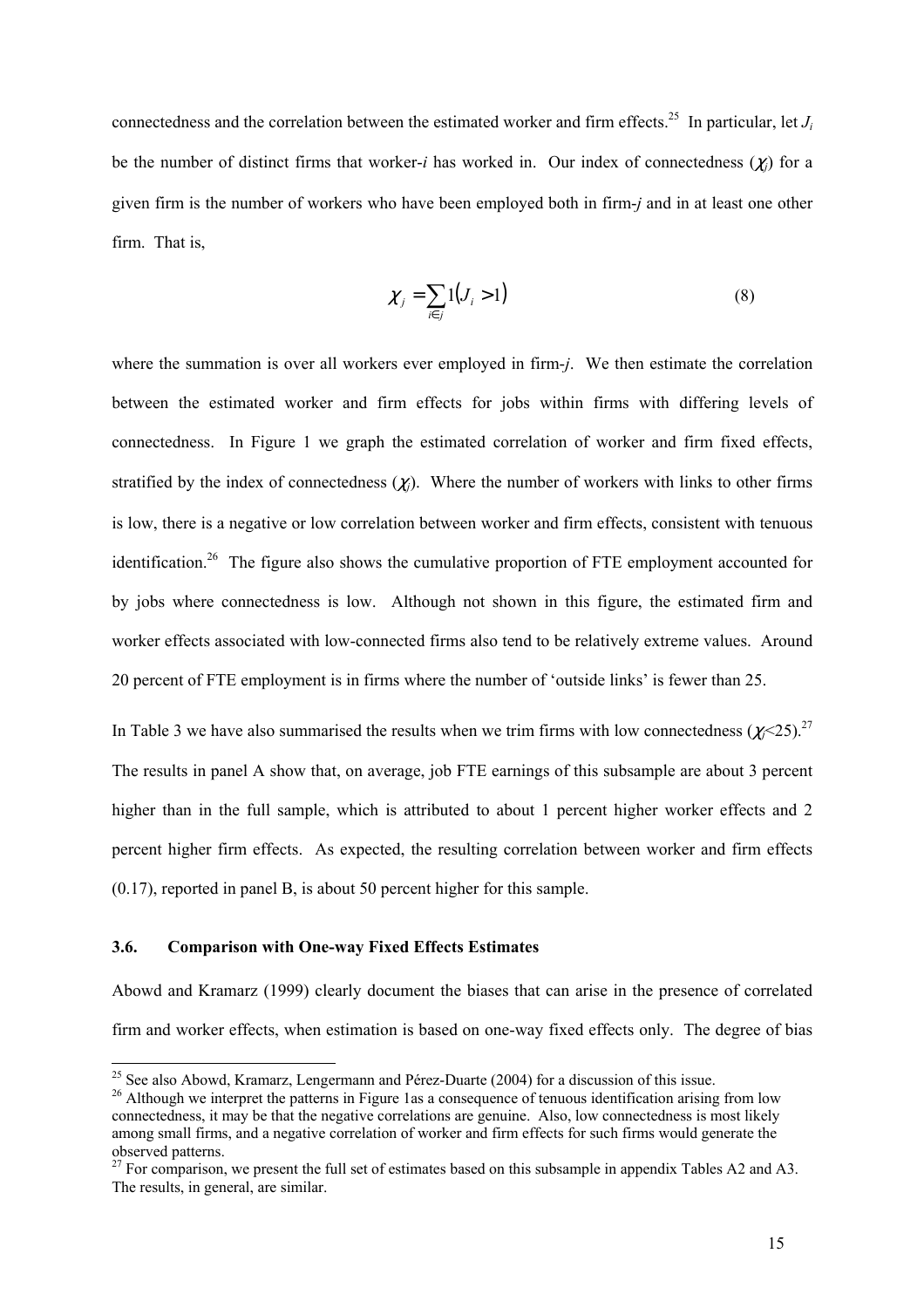is, however, an empirical question. In our data, we find a positive correlation between worker and firm fixed effects, which implies that one-way estimates will lead to an overstatement of the degree of worker and firm heterogeneity, and of the strength of positive assortative matching.

To illustrate this, we use the residuals from the first-stage regression in equation 7 to estimate, sequentially, first one-way worker then one-way firm fixed effects and, alternatively, first one-way firm then worker fixed effects. When we estimate the worker (firm) effects first, we refer to these as the "one-way" worker (firm) effects, and when we estimate the worker (firm) effects second, we refer to these as the "order dependent" worker (firm) effects. Table 4 presents the correlations between these various estimates and also the two-way estimates described above. The respective estimated worker effects are quite highly correlated: 0.81 between the one-way and order-dependent estimates, 0.90 between the order-dependent and two-way estimates, and 0.94 between the one-way and twoway estimates. The corresponding firm effects are less highly correlated, ranging from 0.50 between the one-way and order-dependent estimates to 0.76 between the one-way and two-way estimates.

Compared with the correlation of 0.12 between the jointly estimated two-way worker and firm fixed effects estimates, the correlation between the one-way worker and firm effects is substantially higher (0.60), while the correlation between the order-dependent person and firm effects is almost zero (0.01). These results derive from the fact that the one-way person fixed effects estimates reflect the mean firm effect for the firms in which a person has worked, with a similar effect for one-way firm effects, while the order-dependent estimates have each had these common components stripped out**.**

Alternatively, because the one-way person effects capture the mean firm effect of the firms in which a worker has been employed (similarly, firm effects capture mean worker effects), and the positive correlation between the two-way effects, the one-way estimates leads to an overstatement of worker (and firm) heterogeneity. That is, the standard deviation of person fixed effects is overstated by 12 percent (0.27/0.24), and of firm fixed effects by 66 percent (0.17/0.10). The implied correlation between worker and firm effects is also exaggerated by the one-way estimates – by a factor of 5 (0.60/0.12). Also, as expected, the standard deviation of the order-dependent estimates is lower, particularly for firm fixed effects.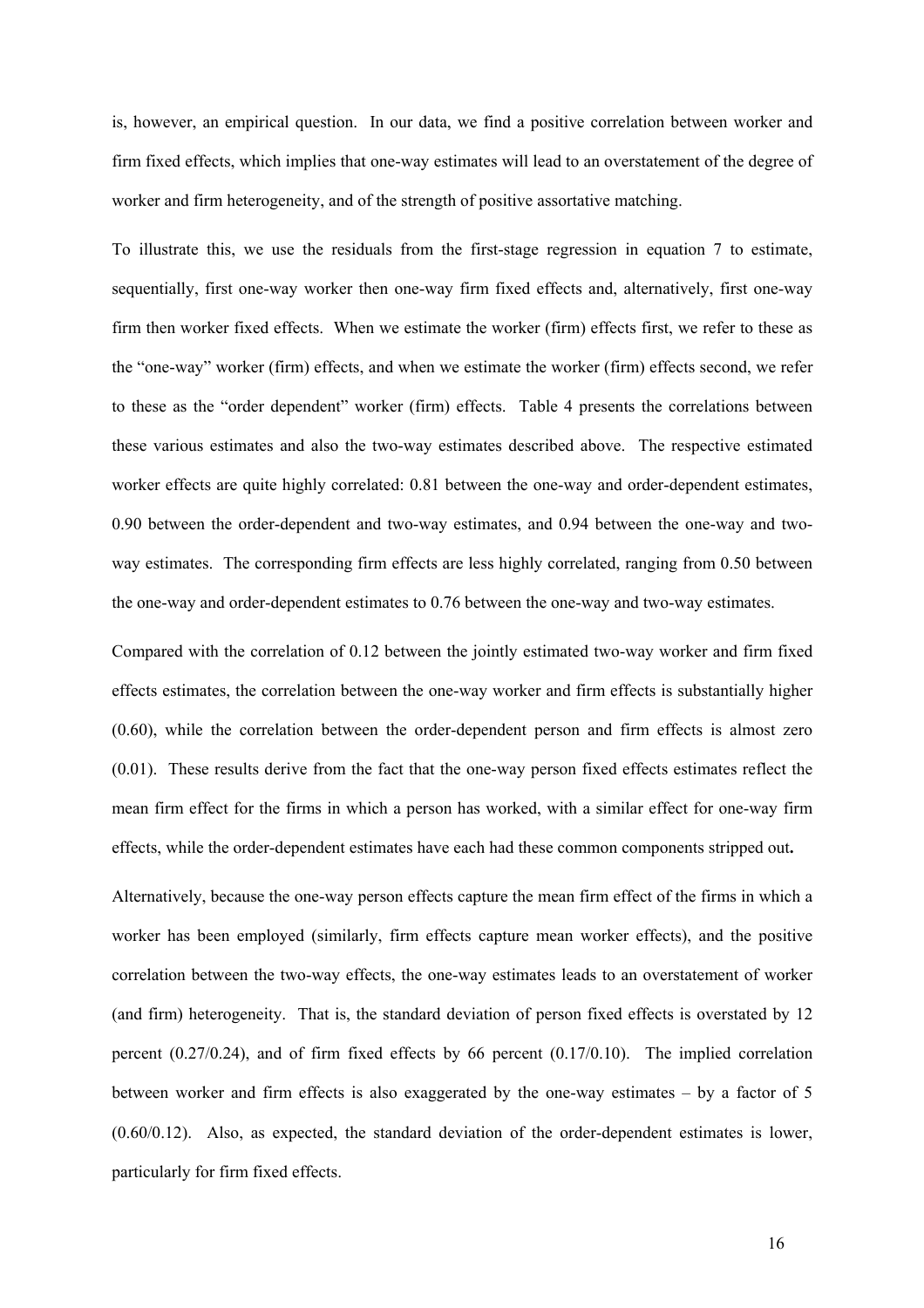#### **4. Analyses of Heterogeneity, Compositional Change and Matching**

We now turn our attention to interpreting the patterns across various worker and firm-level dimensions. For this analysis, we rely exclusively on two-way fixed effects estimates. We focus on three separate but related issues: first, describing the extent of heterogeneity in job earnings rates across different dimensions; second, compositional effects associated with the strong increase in employment observed over the sample period; and third, the degree and variation in matching between workers and firms across different dimensions.

#### **4.1. Heterogeneity across Worker and Firm Subgroups**

With minor variations, a similar degree of heterogeneity is evident for both workers and firms and across different subgroups. Differences in observed earnings may reflect differences in worker and/or firm factors. We begin by describing the components of earnings variation of the observable and fixed-effects factors for various subgroups defined by alternative worker and firm characteristics. This description of the results across various worker and firm subgroups is summarised in Table 5. We first describe the patterns across worker sex and age subgroups. The average job earnings rate of males is about 27 percent higher than for females. Conditional on the respective estimated sex-age profiles, on average, males work in jobs with 2 percent higher firm effects than average. A consequence of this and of the identification restrictions,<sup>28</sup> females work in jobs with 2 percent lower firm effects, and the average worker effects of males and females are -2 and +2 percent, respectively. The average job earnings rate across age groups describes a concave age earnings profile, with younger workers earning substantially less than, and older workers also earning less than, prime-aged workers. In addition, both young and old workers, on average, have jobs with low firm effects (7 percent lower than average for those aged under 20 years, and 2 percent lower for those aged 60–69 years).

The principal firm characteristic that we observe in the LEED is the industry the firm operates in, and we describe the pattern of results across 1-digit industries. Unsurprisingly, there is substantial crossindustry variation in job earnings rates. For example, the average industry-level log(FTE annual job-

 $2<sup>28</sup>$  Literally, the symmetry is exact if we have equally balanced male and female subsamples.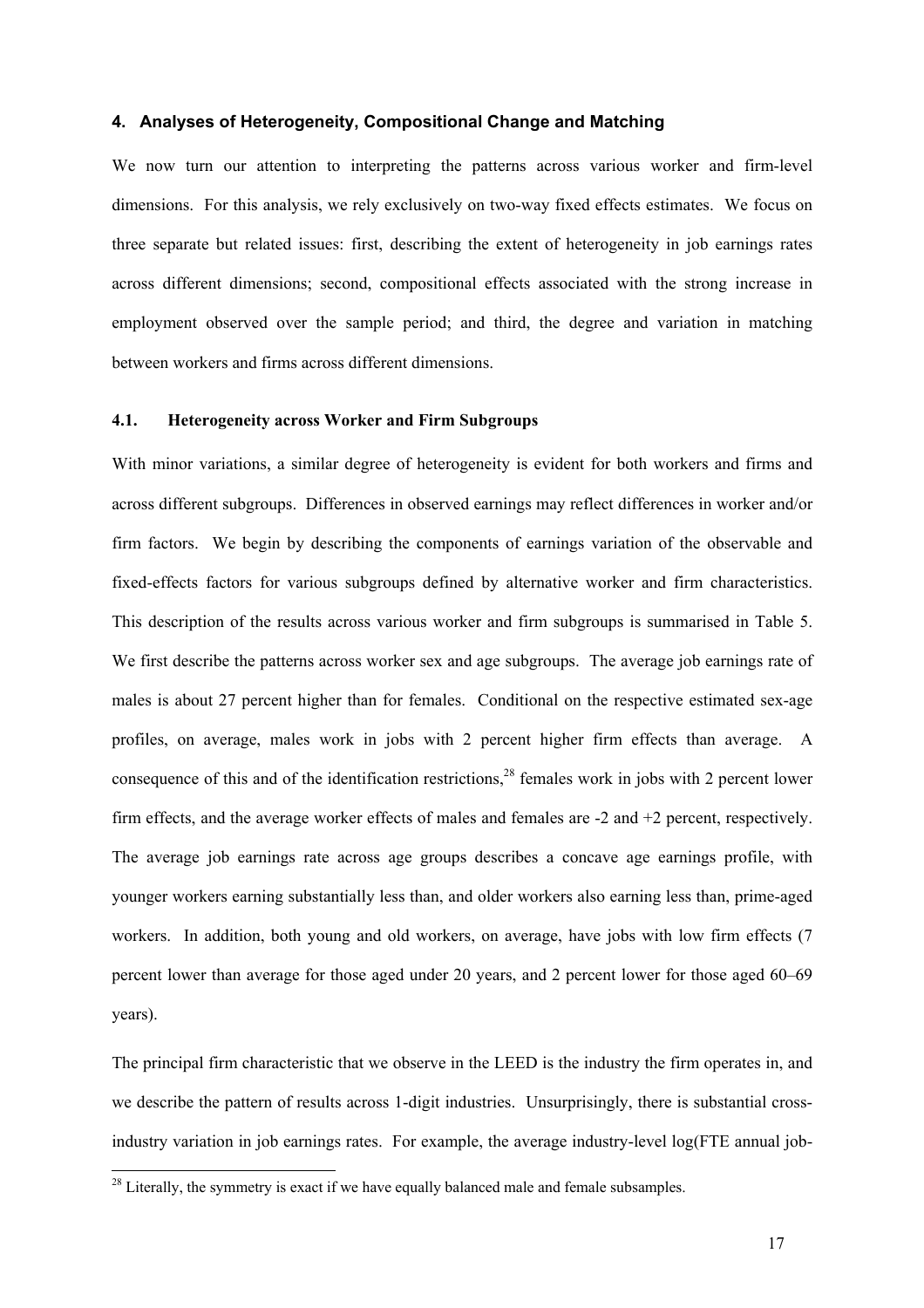earnings rate) varies 0.78 across industries from a low of 10.16 (\$25,800) in the Accommodation, Cafes and Restaurants industry to a high of 10.94 (\$56,400) in the Electricity, Gas and Water Supply industry. Furthermore, conditional on observable worker demographics, the average worker effect varies from a low of about 13 percent below the overall average in Agriculture, Forestry and Fishing to a high of 14 percent above the average in Finance and Insurance, while the average firm effect ranges from a low of 14 percent below the overall average in Accommodation, Cafes and Restaurants to a high of 19 percent above the average in Mining.

As well as across industry variations in these earnings components, there is also substantial variation in the degree of variability within industries. For example, the standard deviation of firm effects ranges from a low of 0.05 in Accommodation, Cafes and Restaurants, in Government Administration and Defence, and in Education to a high of 0.15 in Mining. This suggests that, as well as there being relatively high-paying firms in Mining, there is a larger degree of firm heterogeneity in Mining compared with other industries. Similarly, as well as Finance and Insurance having the highest worker effects, on average, this industry also has the highest variability in worker effects (sd=0.33), suggesting both high-earning workers and also substantial heterogeneity. In contrast, Agriculture, Forestry and Fishing has both the lowest average and variability in worker effects.

Figure 2 describes the patterns across industries of raw earnings, together with the differentials attributed to worker demographics, worker effects and firm effects. Industries are ordered from left to right along the horizontal axis in terms of increasing average log(job earnings rates). First, this figure shows that workers in industries with high raw earnings also tend to have demographics associated with higher than average earnings, although the cross-industry demographic relationship is weaker than the raw earnings pattern. Second, high earnings industries tend to have higher average worker effects and higher positive firm effects. That is, although there is quite a lot of variation, the raw industry earnings differentials generally reflect all three of the demographic, worker and firm effects.

The next subgroup dimension we consider in Table 5 is based on the geographic location of the firms. Consistent with other research (e.g. Lewis and Stillman, 2005) this shows that jobs located in Auckland and Wellington have 8–10 percent higher earnings rates than the overall average. The first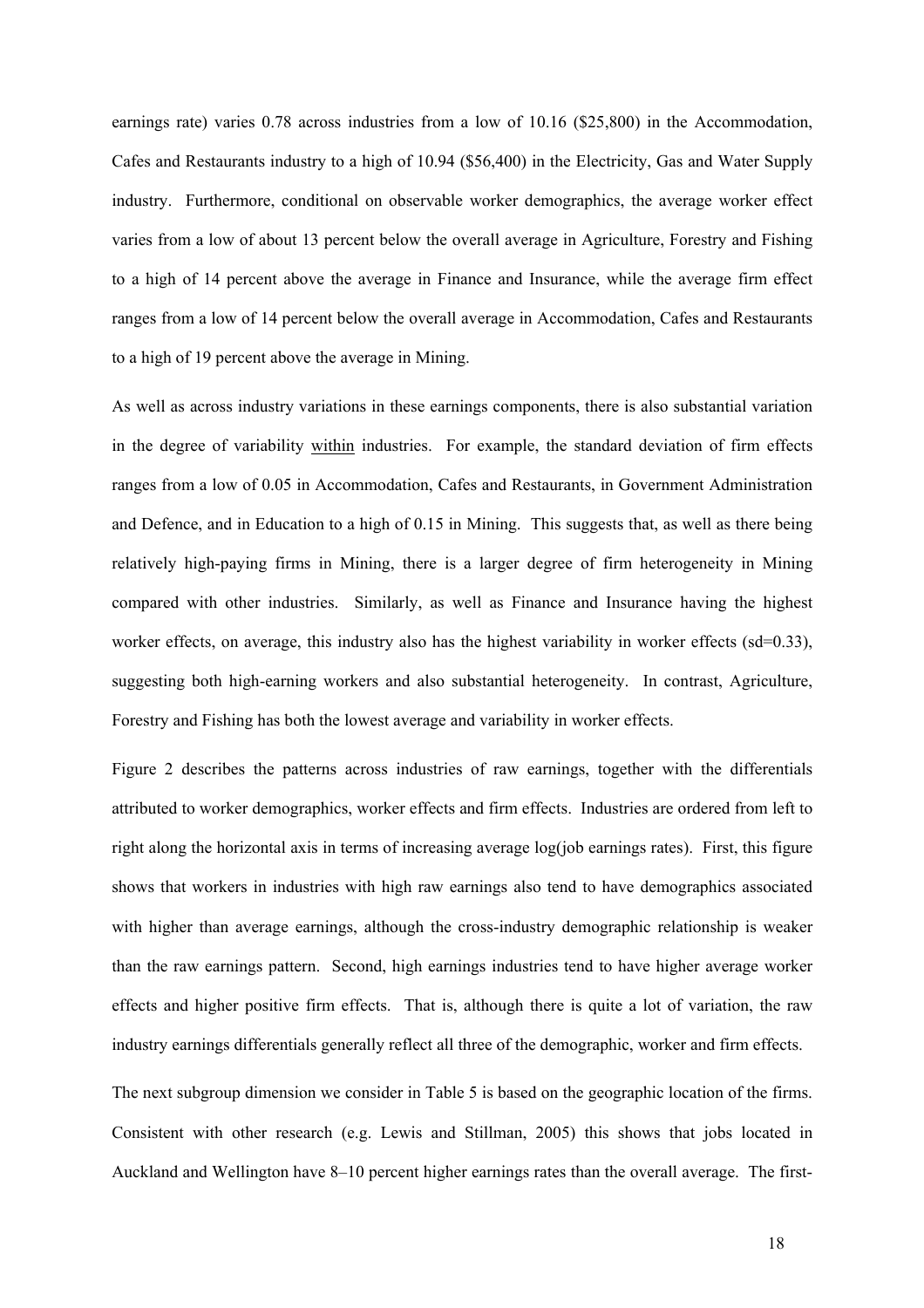stage estimates of the worker demographic effects on earnings are almost the same across geographic subgroups, and our estimates attribute the differences almost entirely to (unobserved) worker and firm effects. In Auckland, both the average worker and the average firm effects are about 4 percent higher than their respective overall averages. In Wellington, the average worker and firm effect differences are 6 percent and 3 percent, respectively. Job earnings in Auckland and Wellington are also more variable than overall, and this higher variability is attributed to greater variability in worker effects than elsewhere.

The final subgroup description we present in Table 5 is of the stability of employment of workers and firms. For this purpose, in each year, we stratify workers by whether they worked full year and/or full-time in every month they worked; and somewhat analogously, we stratify firms by whether the annual employment in a firm consisted predominantly of full-time and/or full-year workers.<sup>29</sup>

We first focus on the characterisation of workers' employment stability. It appears that the part-time characterisation is the dimension along which job earnings rates primarily differ. Part-time workers earn on the order of 40 percent (strictly, 40 log-points) lower job earnings than the overall worker average. The lower earnings are due to 9–12 percent lower earnings associated with observable demographics, 18–19 percent lower worker effects, and 5–6 percent lower firm effects. However, given that our measurement of effective employment is biased upwards (and FTE job earnings biased downwards) for part-time workers, these results should be interpreted with some caution.

A similar, though more muted, pattern applies to firms' employment stability. For example, the job earnings in firms with predominantly "part-time" employment are 4–10 percent lower than the overall average, which is due to 0–3 percent lower earnings associated with worker demographics, 0–3 percent lower worker effects, and 4 percent lower firm effects. The latter suggests that firms that use a relatively large fraction of part-time employment pay lower earnings rates than other firms (who employ the same workers). These are probably the two most important between-group differences.

<sup>&</sup>lt;sup>29</sup> More specifically, we classify a firm's employment in a year as "full-time" if the number of observed workermonths in LEED is at least 75 percent of the potential number of months given the number of workers employed by the firm during the year, and we classify the firm as "full-time" if the level of FTE employment in the firm is at least 95 percent of the number of worker-months. See Hyslop and Maré (2006) for a more detailed description and discussion of these employment stability measures.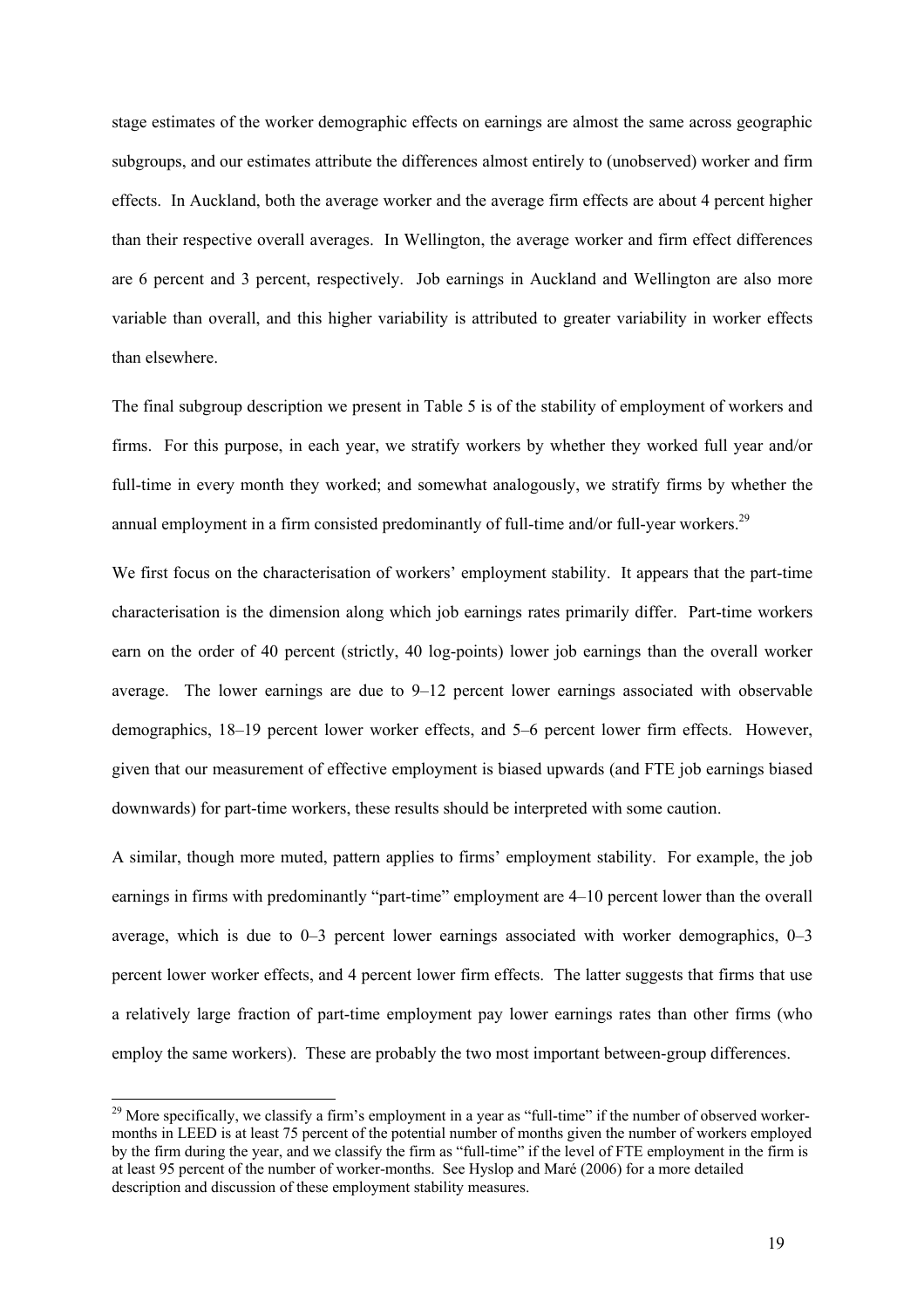#### **4.2. Employment Composition Effects over the Period**

As described in the data section above, there was strong growth both in the number of workers and effective annual employment over the sample period (16–17 percent between 1999/2000 and 2004/05). In addition, the number of active firms increased by nearly 10 percent over the period. Against this backdrop, we describe the compositional changes associated with the workforce and firms over the sample period, summarised in Table 6. The first row of Table 6 reports the means and variability of various components of earnings variation for the full sample of job-years, repeated from Table 3. The next panel describes the annual composition effects for each year over the period. The first two columns show that the average FTE annual earnings rate increased about 6 percent (0.06 logpoints) over the period, and this increase is attributed to the sex-age profiles and aggregate time dummies in the first-stage regression. Most of this change appears to be due to aggregate time effects. For example, allowing unrestricted age earnings profiles by age and across males and females, but restricting these to be parallel in different years, we estimate the aggregate time effect to be 6 percent  $(0.06 \log$ -points) between the first and last years.<sup>30</sup>

The estimates of the second-stage components in the subsequent columns characterise the composition changes over the period, conditional on the observed year-specific sex-age profiles. Although the first-stage regression ensures that the mean of the dependent variable in the second stage (first-stage residual,  $\varepsilon_{ii}$ ) is zero for each year, the composition of workers and firms is changing, as reflected in their (average) estimated effects, and the second-stage time effects will balance these changes out. Compared with the average estimated worker effect for all workers observed during the 6-year sample period, the averages based on the samples of workers in each year declines from 2 percent higher for workers in the first year (1999/2000) to 3 percent lower for workers in the last year (2004/05). There is a smaller decline in the average of firm effects by year from about 1 percent above average in 1999/2000 to marginally less than average in 2004/05. As discussed, the secondstage estimated time effects act to balance out the impact of these declining average worker and firm effects over the sample, and show an increase from -3 percent in 1999/2000 to 3 percent in 2004/05.

 $30$  Relaxing these specification to allow separate sex-year dummy variables, we estimate male aggregate (time) earnings growth of 4.4 percent, and female earnings growth of 7.9 percent.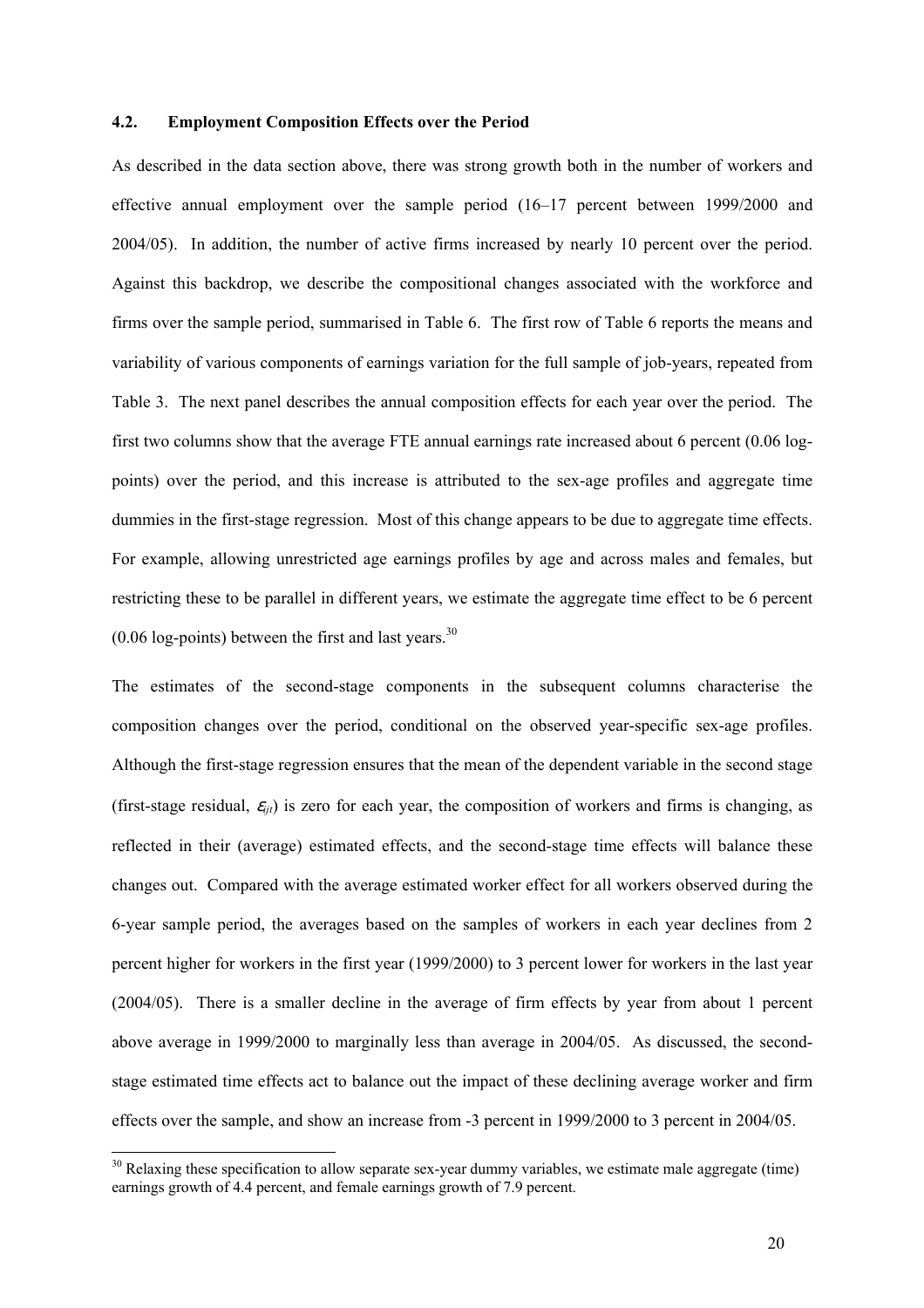The pattern of changing time effects reflects the dynamics of worker and firm inflows and outflows over the period. To shed further light on this issue, we first characterise both firms and workers by their respective entry and/or exit patterns over the sample period, and then compare the effects across mutually exclusive subgroups.<sup>31</sup> For this purpose, we have stratified workers (firms) into the following four groups: "continuers" who are observed working (employing workers) in each of the 6 sample years; "entrants" who are not observed in the first year but are observed in the last year, and make a single transition into work (employing) over the sample; symmetrically, "exiters" who are observed in the first year but not in the last year, and make a single transition out of work (employing) over the sample; and "other" workers (firms) who work (employ) intermittently over the six years. The results from this exercise are presented in the third panel of Table 6.

A rough characterisation of these groups is as follows. First, continuing firms account for the large majority (80 percent) of the job-year observations over the sample, while continuing workers account for about 60 percent. The average job earnings associated with each of these groups is slightly higher than the overall average, and each of the other groups have lower average job earnings. Single-exit firms and workers have lower average observable covariate effects than the continuers, but have similar unobservable 'effects'. The single-entrant and "other" groups also have lower observable effects than continuers, and also have much lower worker (about -6 percent for firms and -10 percent for workers) and firm (about -4 percent for firms and -3 percent for workers) unobserved effects.

A more detailed description shows that the average job earnings rate in the continuing firm sample is 2 percent higher than the full sample average, and this difference is attributed equally to observable worker demographics and (unobserved) worker effects, with the average firm effects of continuing firms being the same as the full sample. The job earnings rates of the three other subgroups of firms are lower than the overall average. The earnings rates in single-entrant firms are 9 percent lower: 1 percent lower due to observable worker demographics, 5 percent lower due to each of worker and firm effects, and 2 percent higher due to time effects (i.e. entering firms, on average, appear later in the period). Similarly, the job earnings in exiting firms are about 6 percent lower than the overall

 $31$  This is analogous to comparing productivity patterns across "continuing", "entering" and "exiting" firms – e.g. see Law and McLellan (2005).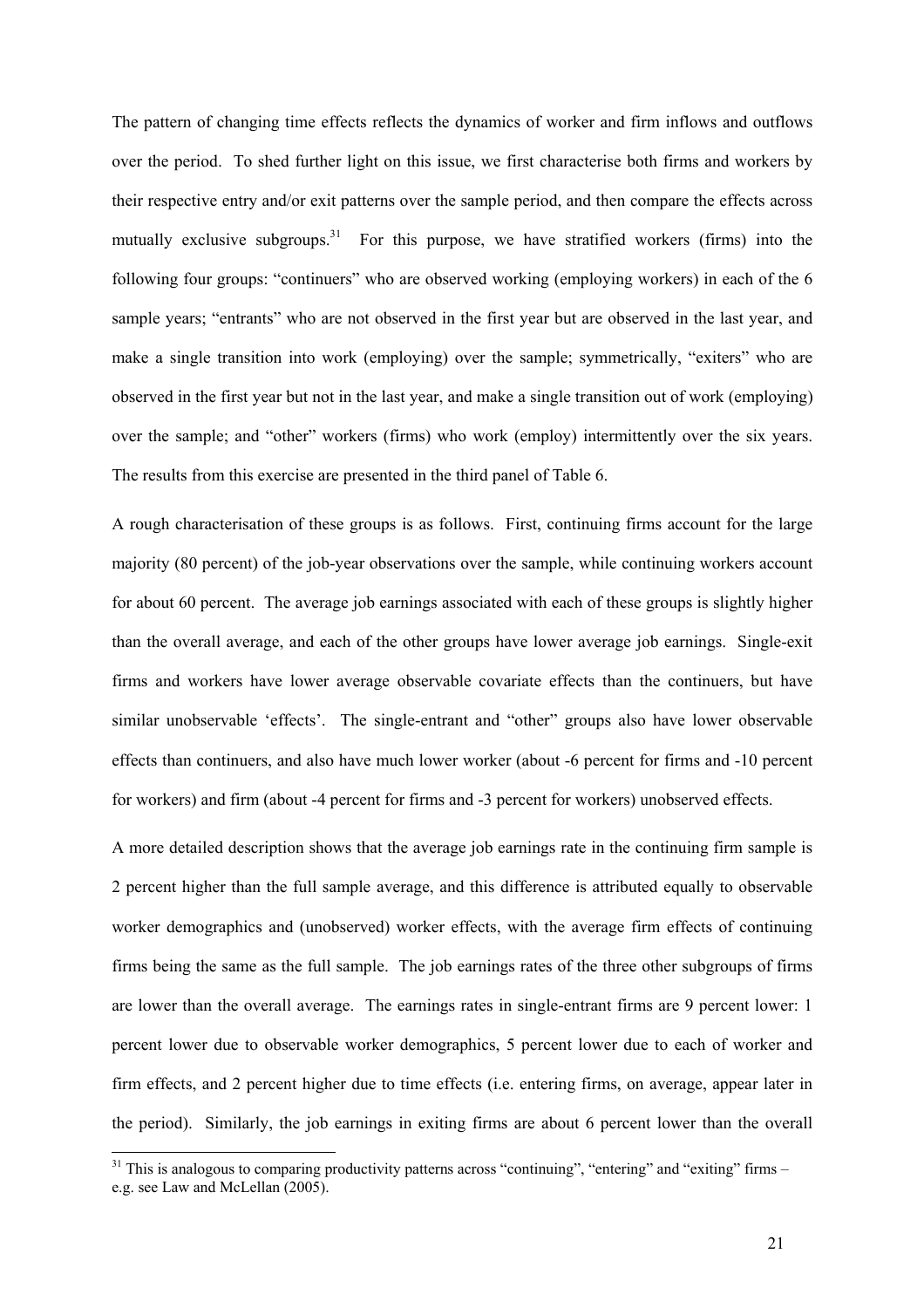average: 2 percent lower due to worker observables, 2 percent lower worker and 1 percent higher firm effects, and 2 percent lower time effects (again reflecting that exiting firms appear earlier in the period). For all other firms that appear during the sample, the average job earnings rate is 14 percent lower than the overall job average: 3 percent lower due to observable worker demographics, 7 percent lower average worker effects, and 4 percent lower average firm effects.

A similar description applies to the subgroups of workers. First, continuing workers have, on average, 5 percent higher job earnings rates than the overall sample: 3 percent higher due to observable demographics, 2 percent higher due to unobservable worker effects, and 1 percent higher attributed to the firms they work for. Entering workers have substantially (22 log-points or, roughly, 22 percent) lower average job earnings than the overall sample average: 9 percent lower due to observable demographics (in particular, entering workers are, on average, younger), 10 percent lower worker effects, 4 percent lower due to the firms they work for, and 2 percent higher due to the time effects. Exiting workers' average job earnings are only 2 percent lower than the overall sample average: 3 percent lower due to demographics, 2 percent higher worker effects, and 2 percent lower due to time effects. Finally, other workers (with intermittent worker patterns over the period) also have substantially lower job earnings rates (about 18 percent lower than the overall sample average): 5 percent lower due to demographics, 11 percent lower worker effects, and 3 percent lower due to their employing firms.

These results are consistent with a simple hypothesis that, during a business cycle upswing, the composition of the workforce changes as it expands, and lower productivity workers and firms are drawn into employment. This hypothesis potentially explains both the time pattern of worker effects for workers observed in different years shown in the second panel and also the pattern of effects across the "continuing", "entry" and "other" subgroups of workers shown in the third panel. However, there are some caveats around this issue, including possible bias associated with the estimated effective employment measure of workers who receive non-employment income (e.g. benefit receipt) and/or those who work part time. If the groups of "entrants" or "other" workers have a greater incidence of part-time work and/or receipt of non-employment income, then their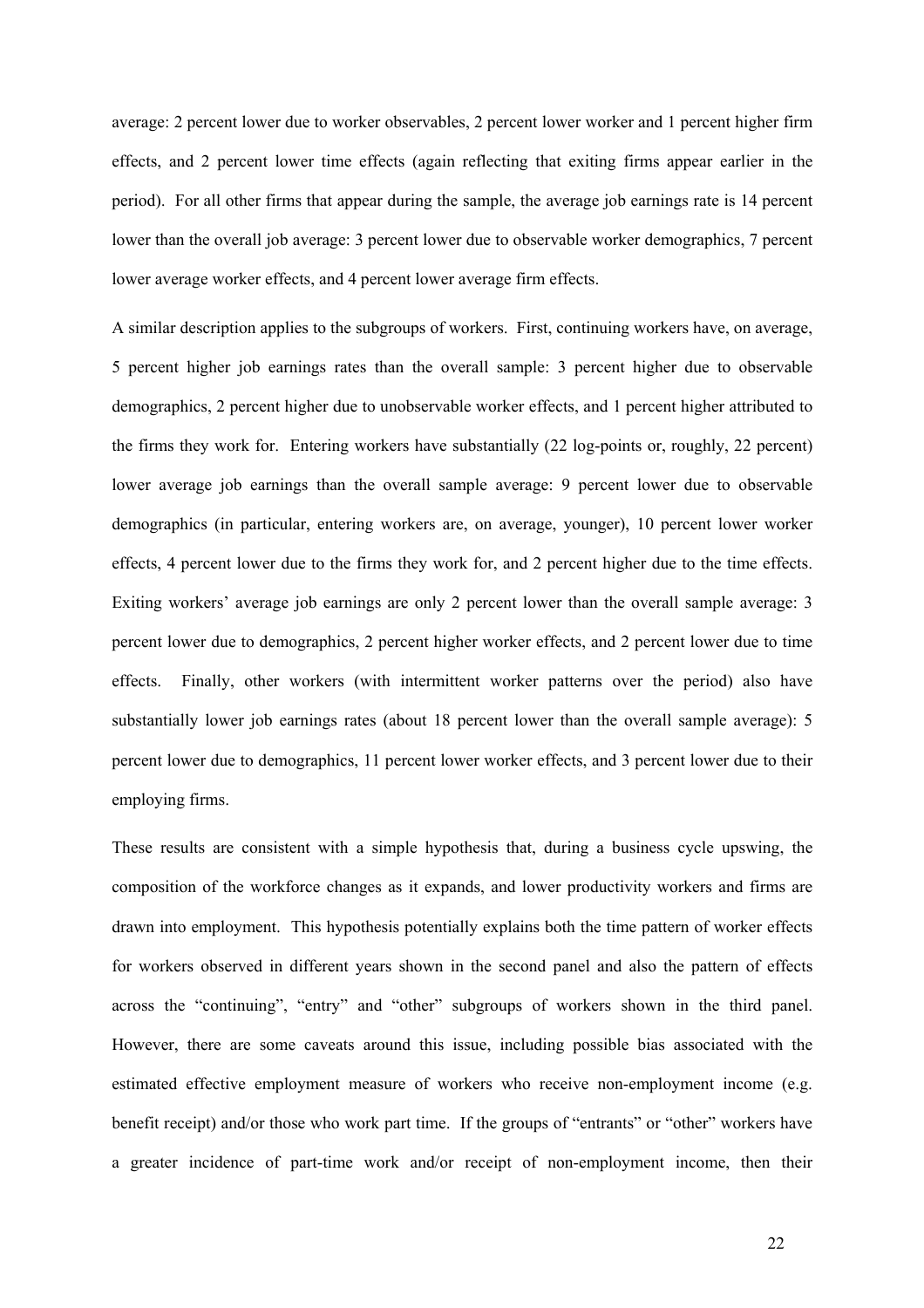comparative earnings rates are likely to be downwards biased (e.g. "other" workers likely have lower attachment to the labour market, as demonstrated by their patterns of intermittent employment). We intend to return to this topic in more detail in a subsequent paper, and defer attention to these issues until then.

#### **4.3. Matching of Workers and Firms**

Our final focus in this section is on the degree of, and variation in, matching between workers and firms across different dimensions. For this purpose, in Table 7, we present the correlations between the various estimated components of job earnings for the full sample of job-year observations in the first row (repeated from Table 3), and also for the stratified subsamples of jobs discussed above and described in Tables 5 and 6.

In this analysis we focus primarily on the correlation between the estimated worker and firm effects of job earnings conditional on the observable worker demographics. As discussed above, the full sample correlation between worker and firm effects is 0.12, suggesting there is positive sorting of workers across jobs along this dimension. In considering the subsequent subgroup correlations it is important to realise that these are "within-group" correlations (i.e. the correlations are calculated relative to the subgroup worker and firm effect means), and exclude any between-group correlation effect that is included in the overall correlation estimate.

The estimated correlations for male and female workers are similar to the overall correlation. Over the age profile, the correlation is strong for prime-age workers (e.g. for 30–39 year olds, the correlation is 0.19), and weaker for young and old workers (correlations or 0.04 and 0.05 for workers aged under 20 years and 60–69 years, respectively). For young workers, the low correlation between worker and firm effects may be due to early labour market "job shopping", which results in more "random" matching between workers and firms, and also associated with relatively more higherability workers spending time in non-career jobs (e.g. students) than later in life. For older workers, the lower correlation may be due to greater non-wage compensation associated with older cohorts and/or reflect that the earnings rate is a less important measure of the attractiveness of a job towards the later in the working life. Alternatively, it may be that matching contributes to the shape of the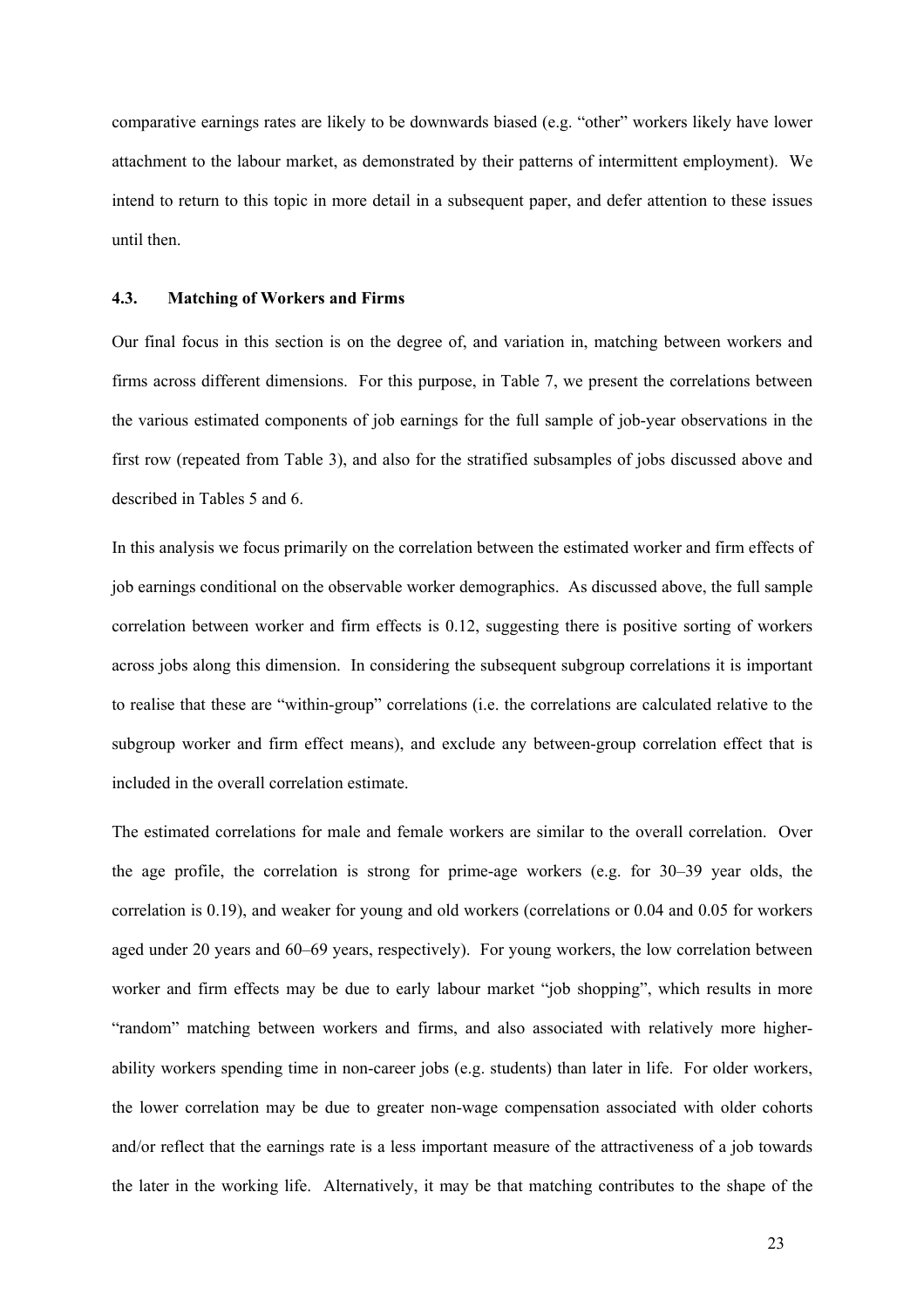age-earnings profile – i.e. some individuals' peak earnings during their life cycle may be the result of better job matches.

There is substantial variation in the worker and firm effect correlations across industries. For example, the correlation is negative (about -0.05) in Agriculture, Forestry and Fishing, and in Construction, and quite low in several other industries, while there is a strong correlation (0.29) in Communication Services, and also quite high correlation in some other industries.

In terms of possible compositional changes over the sample period, the correlation between worker and firm effects across jobs is roughly constant over the period, although falls somewhat over the final two years. The correlation is lower for the "single-entrant" (0.05) and "other" (0.04) firm subgroups, and higher for the subgroup of "single-exit" (0.17) workers. Across regions, the worker-firm effect correlation is higher in Auckland (0.13) and Wellington (0.20) and relatively low in Christchurch (0.05) and "Other" (0.04) areas.

Finally, across the subgroups characterised by "employment stability", the correlation between worker and firm effects is negative for the subgroups of part-time workers (-0.01 and -0.04 for part-year and full-year subgroups, respectively). It is also relatively low for the subgroups of full-time workers (0.04 and 0.02 for the part-year and full-year subgroups). Thus, it appears, that much of the overall correlation between worker and firm effects is associated with the full-time / part-time dimension of employment stability, and that there's little evidence of matching within these groups. The correlation for the subgroups of "full-year" firms are also relatively low (0.05 for the "part-time" and 0.00 for the "full-time" firms).

#### **5. Concluding Discussion**

In this paper we have documented the joint estimation of worker and firm effects, together with observable worker demographic effects, associated with the FTE annual earnings rate of jobs in Statistics New Zealand's LEED. The analysis of these factors has focused on three broad themes. First, we examine how much of the variation in job earnings rates is attributable to observable worker demographic factors (age and sex), unobserved worker effects and unobserved firm effects, and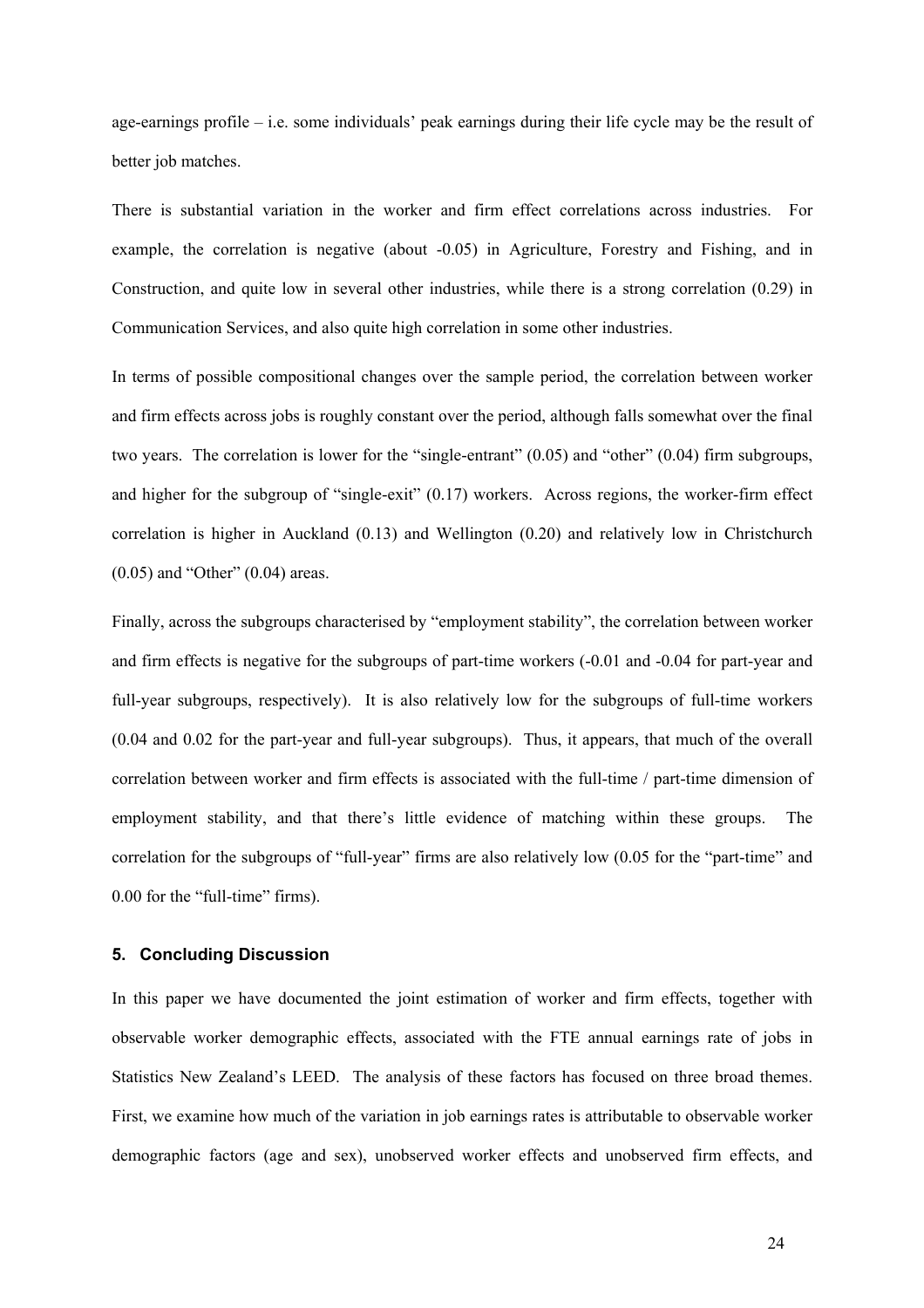document the degree of heterogeneity in each factor across various dimensions. We find that the unobserved worker fixed effects account for about one-half of the variance in job earnings, while worker demographics account for one-quarter, and the firm fixed effects account for 10–25 percent of the variance.

Second, we explore the compositional changes in workers and firms over the period. Based on changes in the annual average of worker and firm effects over the period associated with such compositional changes, we estimate that worker and firm effects declined about 5 and 1 percent, respectively, over the period. The declining average worker effect is consistent with the hypothesis that there are compositional changes in employment and the labour force over the business cycle that lowers average worker productivity during booms compared to recessions, and suggests there has been about a 1 percent annual decline over the sample period. Our results also show that males and prime-age workers, on average, work for higher-paying firms than females and young or old workers, which is due to the changing composition of employment over the period. We intend to return to this topic with a more extensive analysis in a subsequent research project.

Third, we document patterns of sorting of workers and firms across jobs over the sample period. The correlation between worker and firm effects is 0.12, which implies there is a tendency for highearning workers to work for high-paying firms, suggesting positive complementarities between workers and firms. The 0.12 correlation between worker and firm effects is relatively higher than international estimates, and suggests that relying on either one-way worker or firm effects estimation will be more problematic in the New Zealand context. We have also found quite strong betweengroup sorting along the full-time / part-time dimension of employment.

We have examined the robustness of these results in a variety of subsample and estimation sensitivity tests. These sensitivity tests include unweighted estimation across all job-year observations, and based on subsamples using only workers' main jobs held in each year, using only jobs of workers estimated to be employed full-time during the year, and using only jobs in firms that have a reasonable degree of connectivity to other firms. Broadly speaking, the results are qualitatively robust across these sensitivity tests. However, the estimated correlation between worker and firm effects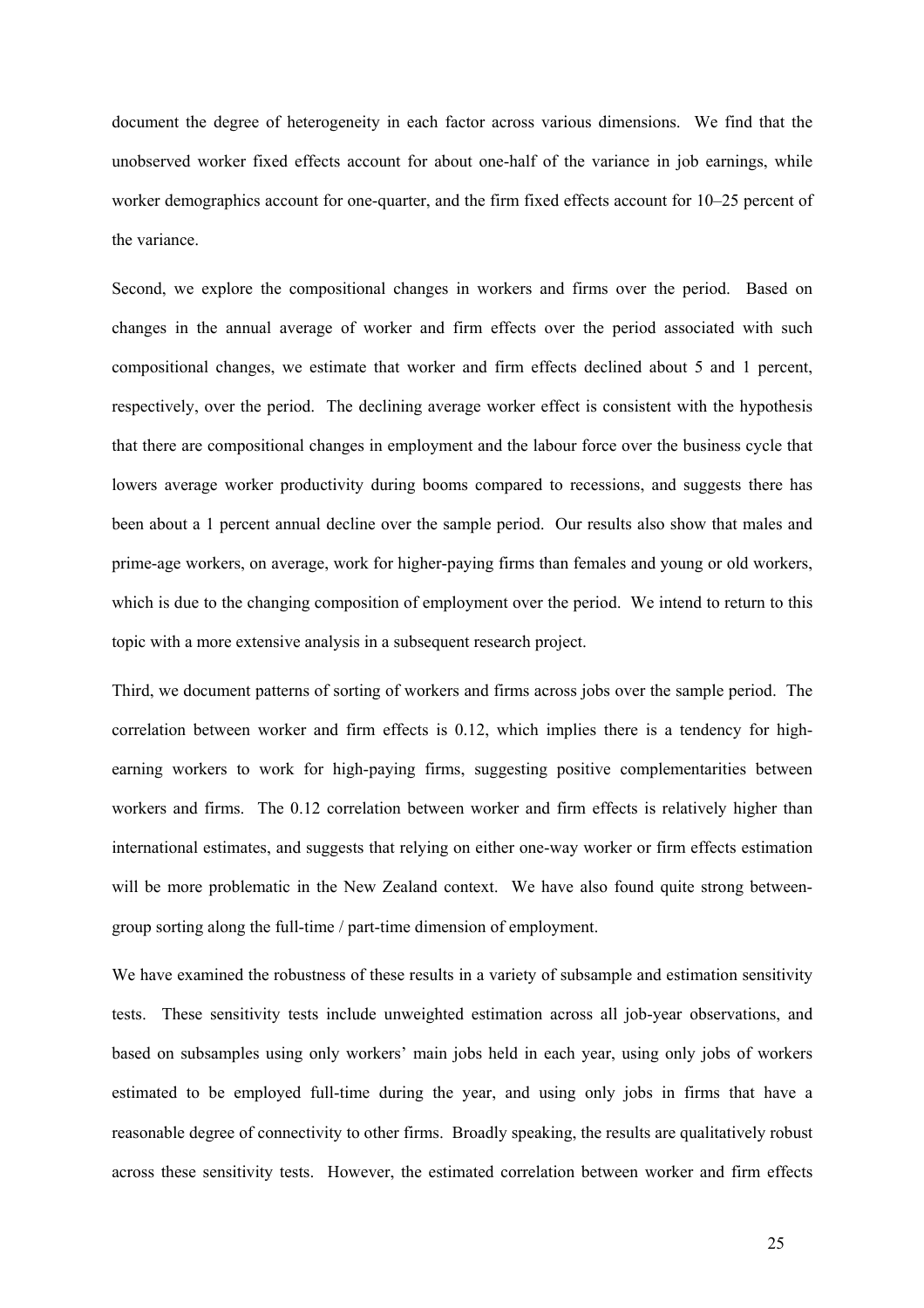varies significantly across the samples considered: it is higher based on unweighted jobs (0.18) or more connected firms (0.17), but lower based on main job (0.06) or full-time worker (-0.01) subsamples. Further analysis is required to understand the importance of these dimensions.

After flexibly controlling for earnings variation across the life-cycle, we find evidence of worker sorting across firms along several dimensions. For example, sorting appears to be stronger in Auckland and Wellington than other regions. Perhaps unsurprisingly, there is also substantial variation across industries. We find generally positive associations between industries' job earnings rates and each of the average earnings based on worker demographics, average worker effects and average firm effects, although there is also heterogeneity between different industries.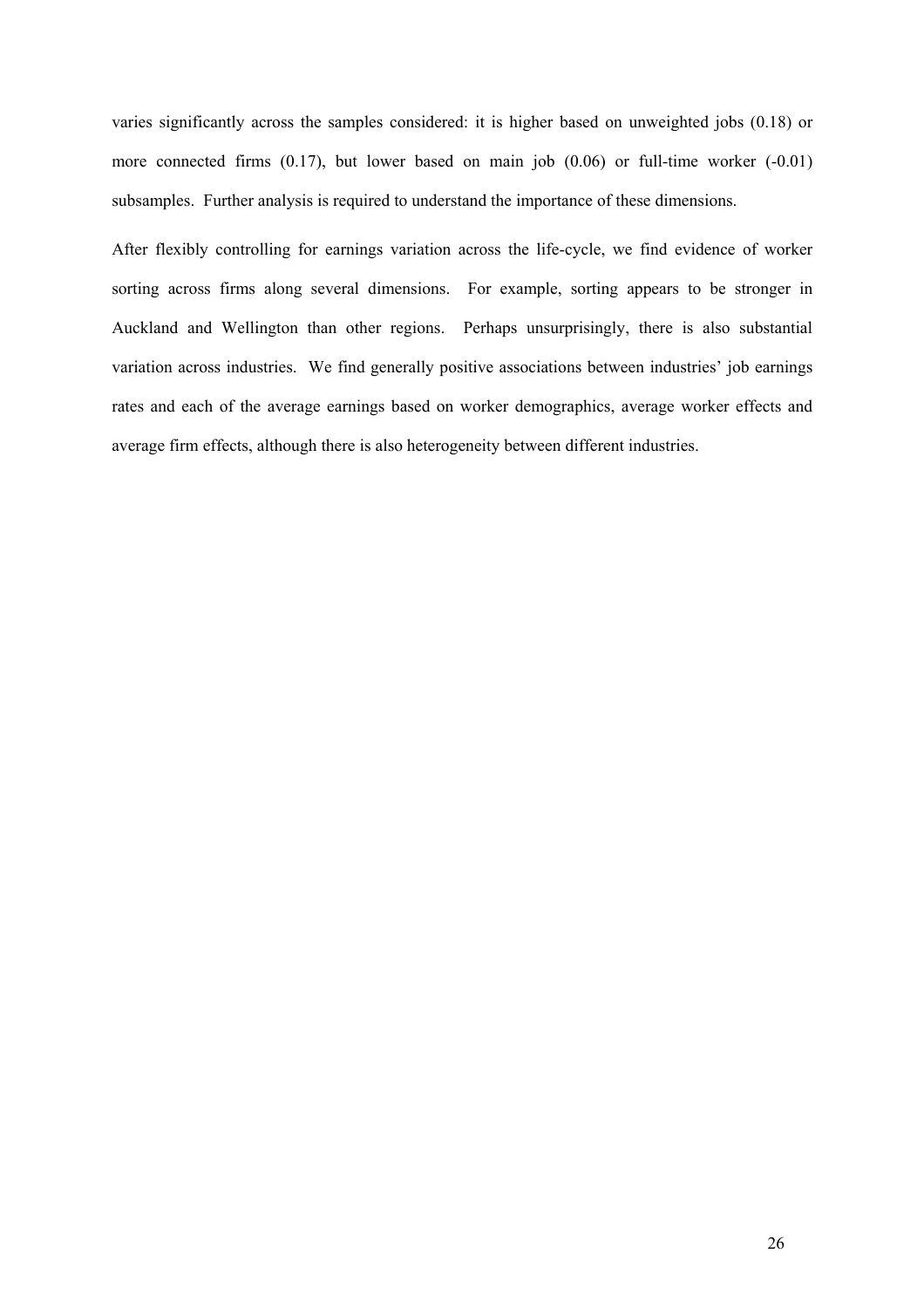#### **References**

- Abowd, John M., Robert H. Creecy, and Francis Kramarz (2002). "Computing person and firm effects using linked longitudinal employer- employee data", *LEHD Technical Paper* 2002-06, available from www.lehd.census.gov.
- Abowd, John M., and Francis Kramarz (1999a). "The Analysis of Labor Markets Using Matched Employer-Employee Data", in Orley Ashenfelter and David Card (eds) *Handbook of Labor Economics*, Vol. 3B, Chapter 40.
- Abowd, John M., Francis Kramarz, and David N. Margolis (1999). "High Wage Workers and High Wage Firms", *Econometrica*, Vol. 67, No. 2, pp. 251-333.
- Abowd, John M., Francis Kramarz, and Sébastien Pérez-Duarte (2003). "Sorting Workers Between and Within Industries" mimeo, February 2003, available at http://cep.lse.ac.uk/seminarpapers/28-02-03-KRA1.pdf.
- Abowd, John M., Francis Kramarz, Paul Lengermann, and Sébastien Pérez-Duarte (2004). "Are Good Workers Employed by Good Firms? A test of a simple assortative matching model for France and the United States" mimeo, January 2004, available from

http://instruct1.cit.cornell.edu/~jma7/aklp01v12.pdf.

- Acemoglu, Daron (1997). "Matching, heterogeneity and the evolution of income distribution", *Journal of Economic Growth* 2, pp. 61-92.
- Andersson, Fredrick, Simon Burgess, and Julia I Lane (2005). "Cities, Matching and the Productivity gains of agglomeration" mimeo ( http://www.ecn.bris.ac.uk/www/ecsb/papers/cities.pdf; previous (2004) version available as CEP Discussion paper 6048 http://cep.lse.ac.uk/pubs/download/dp0648.pdf ).

Becker, Gary S (1973). "A theory of marriage: Part I", *Journal of Political Economy* 81, pp. 813-46.

- Burgess, Simon, Julia Lane, and Kevin L McKinney (2004). "Matching, reallocation and changes in earnings dispersion".
- Crichton, Sarah, Steve Stillman, and Dean Hyslop (2005). "Returning to Work from Injury: Longitudinal Evidence on Employment and Earnings", mimeo, Statistics New Zealand,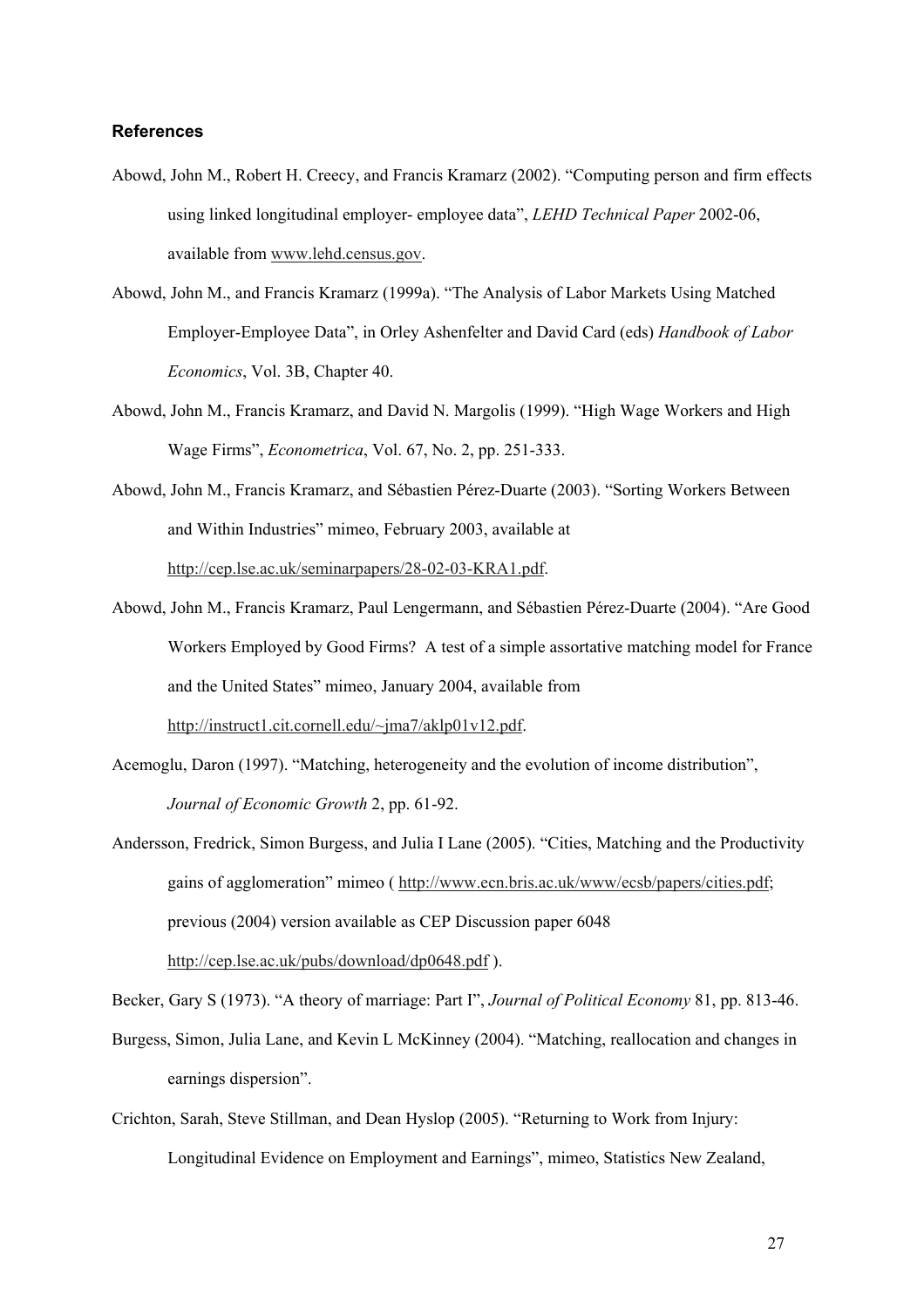available at http://www.stats.govt.nz/NR/rdonlyres/A76660DF-92D9-47FE-828C-

65B2BE9EB763/0/LEEDReturntoworkfromInjuryV20805.pdf#search=%22returning%20to%20work% 20from%20injury%20LEED%20%22.

- Davis, Steve J. & Haltiwanger, John (1991). "Wage Dispersion Between and Within U.S. Manufacturing Plants", *Brookings Papers on Economic Activity* pp. 115-200.
- Dongarra, Jack J., Iain S. Duff, Danny C. Sorensen and Henk A. Van der Vorst (1991). *Solving Linear Systems on Vector and Shared Memory Computers*. SIAM, Philadelphia.
- Groshen, Erica (1991a). "Five Reasons Why Wages Vary Among Employers", *Industrial Relations*, pp. 350-81.
- Groshen, Erica (1991b). "Sources of Intra-Industry Wage Dispersion: How Much do Employers Matter?", *Quarterly Journal of Economics*, pp. 869-84.
- Hall, Bronwyn H., Jacques Mairesse and Laure Turner (2005). "Identifying Age, Cohort and Period Effects in Scientific Research Productivity: Discussion and Illustration Using Simulated and Actual Data on French Physicists", mimeo.
- Hyslop, Dean R., and David C. Maré (2006). "Patterns of Labour Market Fragmentation, and Worker and Firm Employment and Earnings Change, 1999-2005", mimeo, Statistics New Zealand.
- Kelly, Neil (2003). "Prototype Outputs Using Linked Employer-Employee Data", Statistics New Zealand report, available at

http://www.stats.govt.nz/domino/external/pasfull/pasfull.nsf/e17092639373f80b4c2567ed000 9410e/4c2567ef00247c6acc256dbf0015303f?OpenDocument.

- Lane, Julia I, Salmon, Laurie A. & Spletzer, James R (2001). "Establishment Wage Differentials", *Urban Institute Research Paper*, available at http://www.urban.org/publications/410505.html.
- Law, David and Nathan McLellan (2005). "The Contributions from Firm Entry, Exit and Continuation to Labour Productivity in New Zealand", *New Zealand Treasury* Working Paper, WP 05/01.
- Lewis, Geoff and Steven Stillman (2005). "Regional Economic Performance in New Zealand: How Does Auckland Compare?", *New Zealand Treasury* Working Paper, WP 05/08.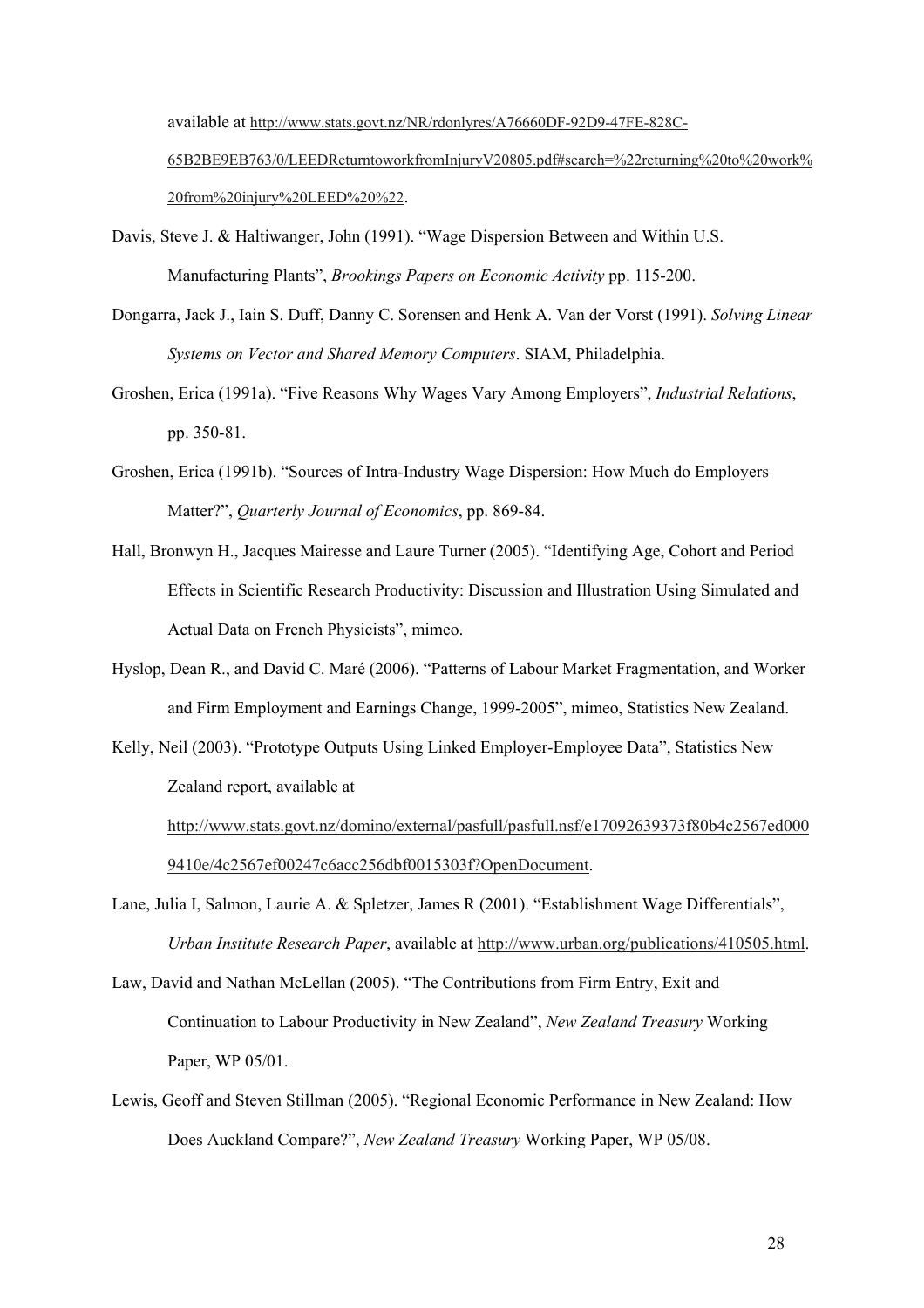- Seyb, Allyson (2003). "The Longitudinal Business Frame" mimeo, Statistics New Zealand, available from www.stats.govt.nz.
- Shewchuk, Jonathan Richard (1994). "An Introduction to the Conjugate Gradient Method without the agonizing pain – Edition 1 ¼", mimeo, School of Computer Science, Carnegie Mellon University.
- Shimer R. and L. Smith (2000). "Assortative Matching and Search", *Econometrica* 68, pp. 343-69.
- Solon, Gary, Robert Barsky, and Jonathan A. Parker (1994). "Measuring the Cyclicality of Real Wages: How Important is Composition Bias?", *Quarterly Journal of Economics*, Vol. 109, No. 1, pp. 1-25.
- Statistics New Zealand (2003). *Linked Employer-Employee Feasibility Report*, available at http://www.stats.govt.nz/domino/external/pasfull/pasfull.nsf/e17092639373f80b4c2567ed000 9410e/4c2567ef00247c6acc256dbf0015303f?OpenDocument.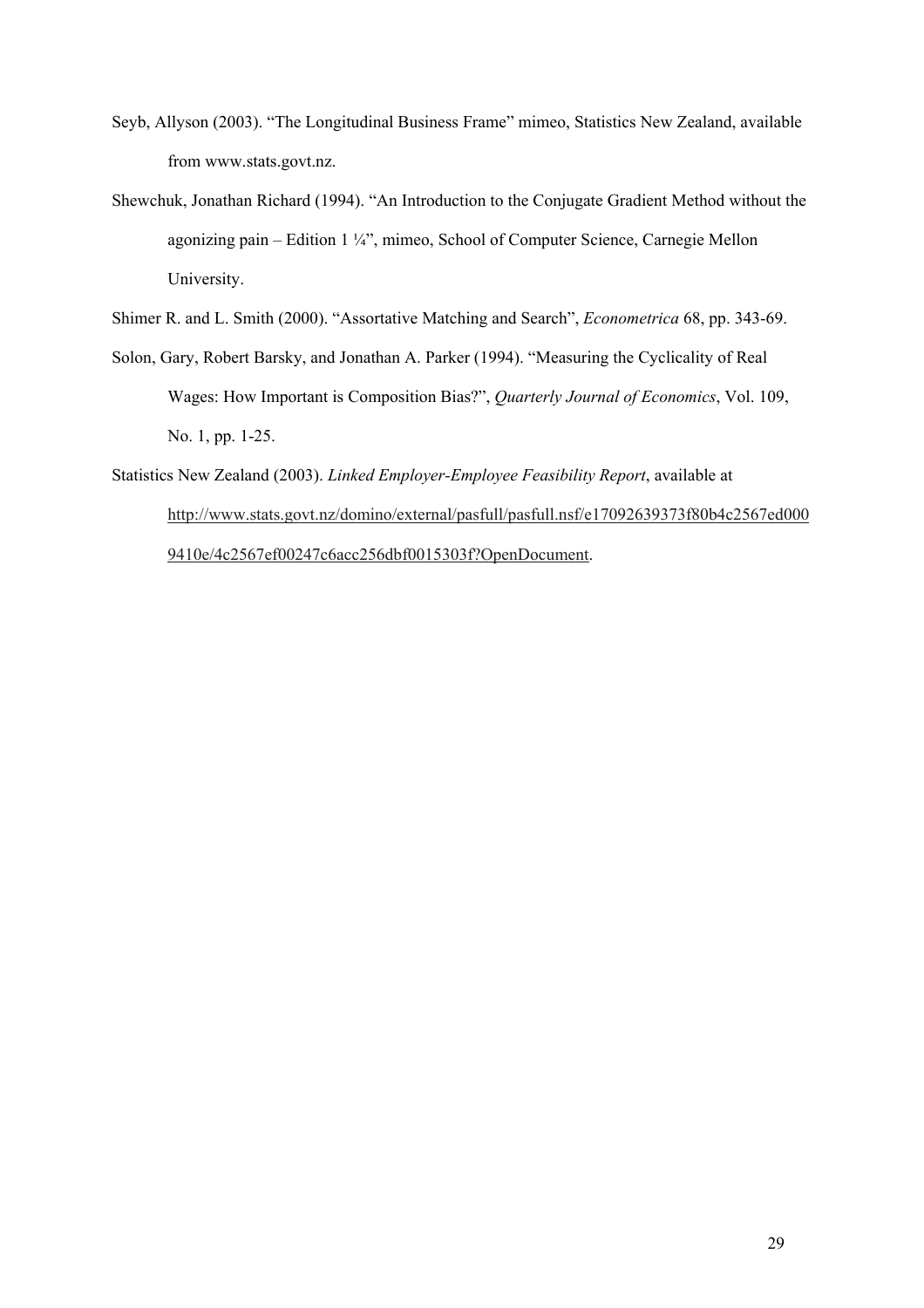#### **Appendix 1 FTE Calculation -comparison with Household Labour Force Survey**

In order to give a sense of the reliability and possible bias in our employment intensity measure, we have compared the estimated average employment intensity and the fraction estimated to be full-time with analogous estimates using Household Labour Force Survey (HLFS) data for workers over the sample period. The results are summarised in appendix Table A1. First, we estimated an analogous employment intensity measure for wage and salary workers from the June Quarter HLFS Income Supplement (HLFS-IS) over the sample period, using reported weekly earnings and non-employment incomes together with the relevant minimum wage rate.<sup>32</sup> Both the average employment intensity and the fraction employed full-time estimated in the LEED are 2–3 percent lower than their HLFS-IS counterparts: average employment intensity is 0.87 compared with 0.89, and the fraction estimated to be full-time is 0.73 compared with 0.76. Average employment intensity for males is about 10 percent higher than for females (0.91 versus 0.82 in the LEED), while the fraction employed full-time is roughly 20 percent higher (0.82 versus 0.64 in the LEED).

Second, we compare these earnings-based measures of employment intensity, with a direct hoursbased measure of employment intensity using reported hours worked in the main HLFS quarterly surveys. Using workers' (usual) weekly hours worked, we first censored hours above at 40 hours, and constructed their employment intensity as the ratio of hours-worked to 40, and a full-time indicator for those working at least 40 hours. The estimated average employment intensity is 0.85 (0.92 for males and 0.77 for females), and the fraction working full-time is 0.66 (0.83 for males and 0.48 for females). The estimates for males are reasonably close to their LEED and HLFS-IS earnings-based counterparts, but the estimates for females are both somewhat lower (particularly the fraction employed full-time). Next, we repeated this exercise using 30 hours as the full-time threshold, which is the standard survey definition of full-time work. The results from this exercise are remarkably similar to the HLFS-IS earnings-based estimates, especially for females: average employment intensity is 0.89 (0.94 for males, 0.84 for females), and the fraction working full-time is 0.78 (0.89 for

 $32$  The HLFS-IS reference period varies by income source and, for wage and salary earners, by payment type (hourly wage versus salary), and is reported on a weekly basis in the data extract.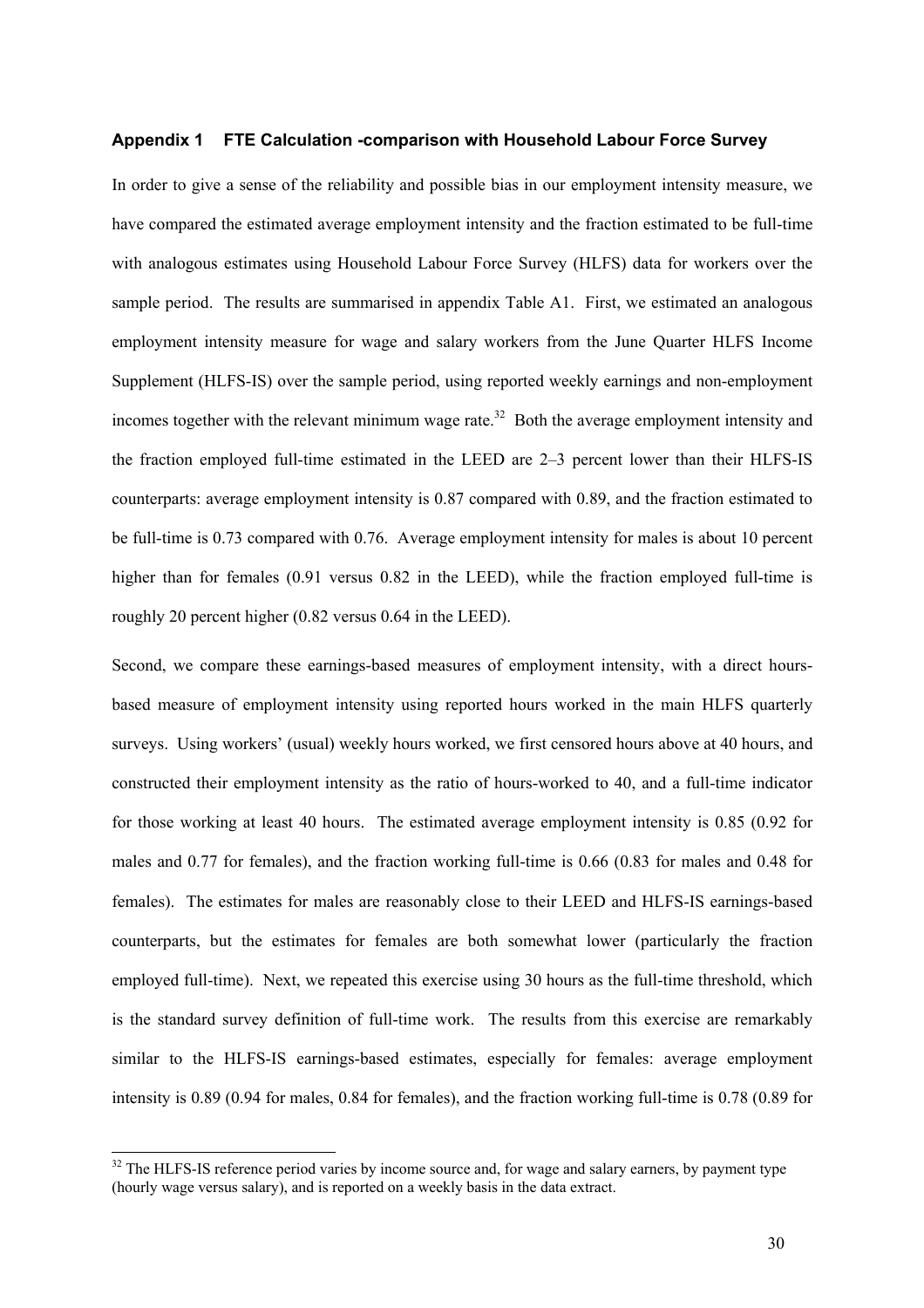males, 0.66 for females). In comparison with our LEED estimates, the 40-hours based measure appears a better match for males, while the 30-hours based measure is closer for females.

In summary, we believe these results provide some assurance that, first, the LEED employment intensity construct has similar properties to analogous survey estimates and, second, in the absence of any direct hours measure, it provides a useful first-order adjustment for estimating differing levels of employment intensity across workers. Furthermore, a closer look at the reported hours distribution in the HLFS shows that as well as there being a substantial fraction of part-time employment, a large fraction of workers also work more than the standard full-time level. In fact, about one-third of workers report usual hours of less than 40 hours per week, one-third report 40 hours, and one-third report more than 40 hours in the HLFS over the sample period. Thus, using a single level of full-time employment will also bias downwards the employment level of those working long hours, and bias upwards their (hourly) earnings rate.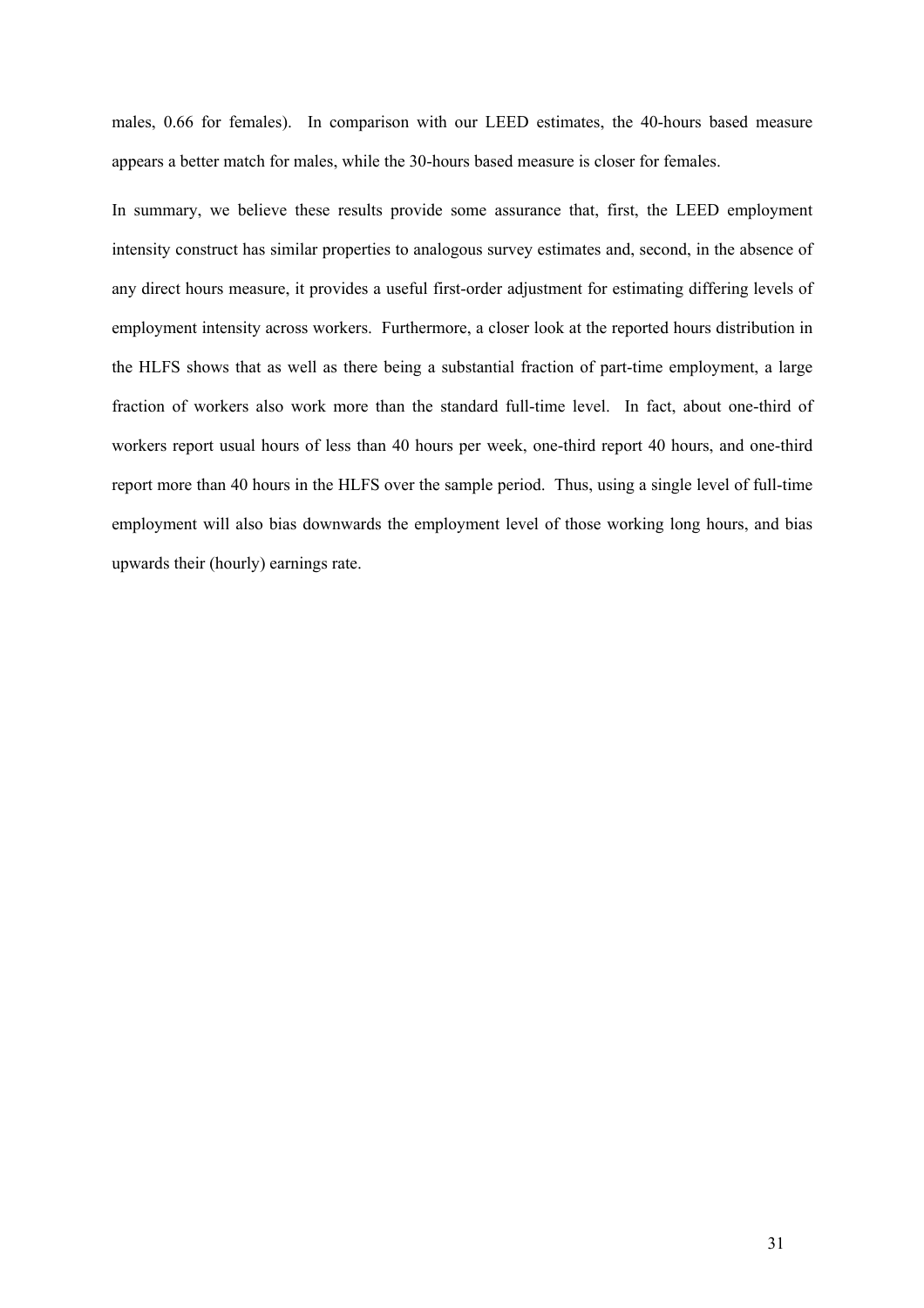#### **Appendix 2 Identification of Age, Year and Person Effects**

Assuming age and year changes are perfectly synchronised, it is not possible to identify age, worker and year effects simultaneously in a balanced panel. In fact, with worker fixed effects, year and age effects are not separately identified. Identification is possible when factors that perturb the deterministic link between within-worker variation of age and time.

For example, in preliminary estimation, with each worker's age measured as their employmentweighted average over the year, we were able to obtain estimates of all the parameters in the model. However, the estimates are extremely sensitive to variations in weighting, sample selection and variable specification – e.g. using cumulative experience rather than age, top and bottom censoring of age, etc. Time effects are identified by changes in the composition of worker and firm effects over time. An apparent consequence of such fragile identification is that the estimates obtained are generally characterised by exaggerated age and time profiles, together with large changes in mean worker effects over time.

For example, appendix Figure A1 shows the male and female raw age-log(earnings) profiles, together with estimated profiles from a specification that allows sex specific quartiles in age, together with year dummy variables. The estimated patterns described in Figure A1 imply, first, a massive increase in aggregate earnings (30 percent) over the period compared with the raw average increase of 6 percent and, second, a similarly massive decrease in cohort quality – e.g. Figure  $A1(a)$  implies that, after controlling for life-cycle effects, the relative quality of 65–year-olds is on the order of 200 logpoints compared with 15–year-olds. We believe these are simply incredible and essentially reflect poor identification.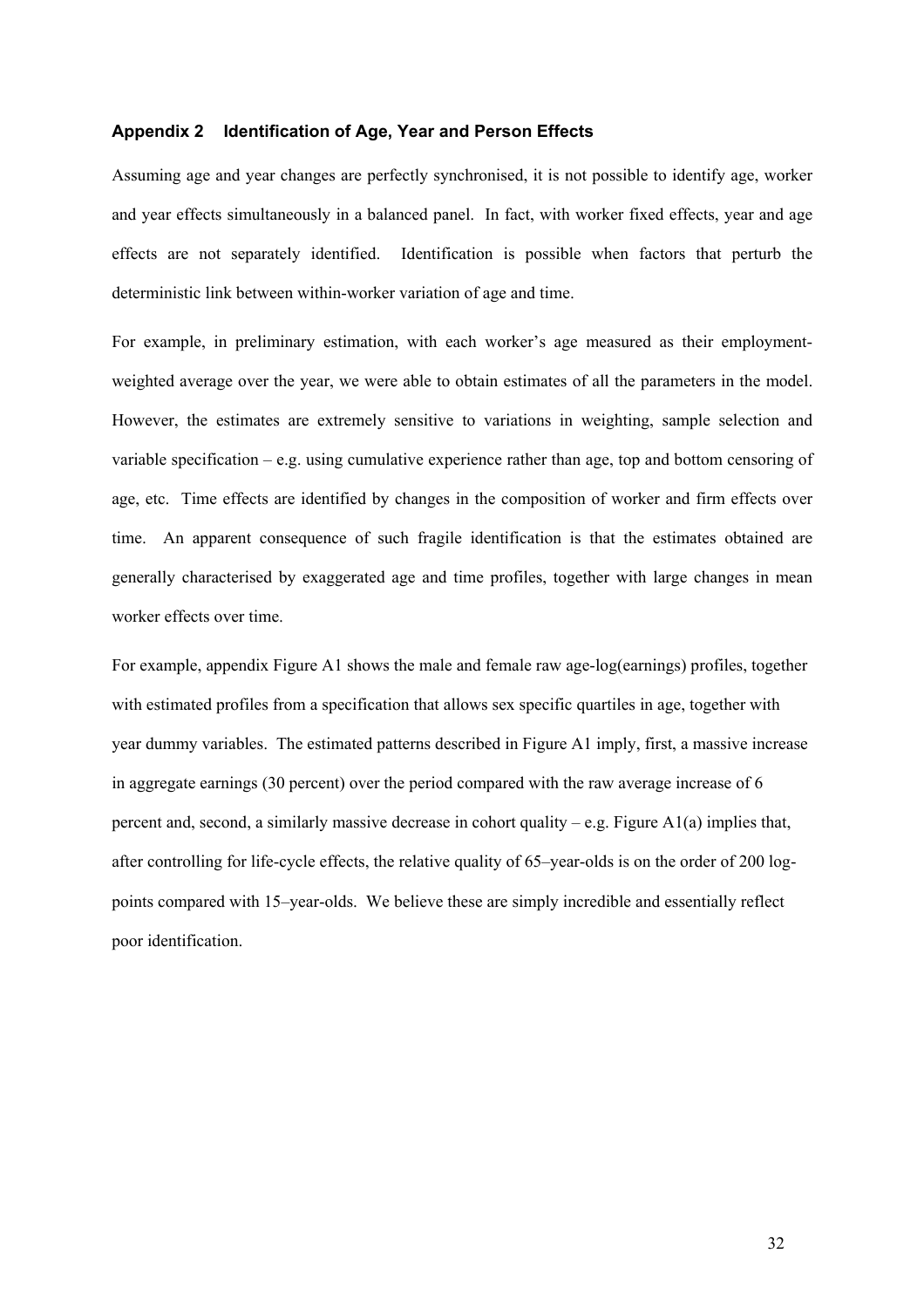# Sample Characteristics

| סטוונוסטוסומטנורוסט           |            |            |                               |          |            |           |                                |          |  |
|-------------------------------|------------|------------|-------------------------------|----------|------------|-----------|--------------------------------|----------|--|
|                               |            | Unweighted |                               |          |            |           | <b>FTE Employment Weighted</b> |          |  |
|                               | Pooled     |            |                               | 2000-05  | Pooled     |           |                                | 2000-05  |  |
|                               | Years      | 1999/00    | 2004/05                       | Change   | Years      | 1999/00   | 2004/05                        | Change   |  |
|                               |            |            |                               |          |            |           |                                |          |  |
|                               |            |            | <b>Job Characteristics</b>    |          |            |           |                                |          |  |
|                               |            |            |                               |          |            |           |                                |          |  |
| No. Job-year Observations     | 18,676,324 | 2,920,760  | 3,334,000                     | 14.1%    | 18,676,324 | 2,920,760 | 3,334,000                      | 14.1%    |  |
| No. FTE Job-year Observations | 8,018,349  | 1,239,560  | 1,452,851                     | 17.2%    | 8,018,349  | 1,239,560 | 1,452,851                      | 17.2%    |  |
| <b>FTE Employment</b>         | 0.429      | 0.424      | 0.436                         | 2.7%     | 0.782      | 0.781     | 0.784                          | 0.5%     |  |
| Fraction < FT Employment      | 0.690      | 0.694      | 0.693                         | $-0.1%$  | 0.451      | 0.459     | 0.457                          | $-0.4%$  |  |
| <b>Annual Earnings</b>        | \$18,923   | \$18,538   | \$19,819                      | 6.9%     | \$36,501   | \$36,074  | \$37,806                       | 4.8%     |  |
| <b>FTE Earnings</b>           | \$36,608   | \$36,487   | \$37,837                      | 3.7%     | \$44,077   | \$43,680  | \$45,481                       | 4.1%     |  |
|                               |            |            |                               |          |            |           |                                |          |  |
|                               |            |            | <b>Worker Characteristics</b> |          |            |           |                                |          |  |
|                               |            |            |                               |          |            |           |                                |          |  |
| No. Worker-year Observations  | 11,716,402 | 1,825,411  | 2,110,895                     | 15.6%    | 11,716,402 | 1,825,411 | 2,110,895                      | 15.6%    |  |
| Age                           | 36.4       | 35.8       | 37.2                          | 4.0%     | 38.0       | 37.2      | 38.6                           | 3.9%     |  |
| Female                        | 0.492      | 0.490      | 0.493                         | 0.7%     | 0.462      | 0.462     | 0.461                          | $-0.1%$  |  |
| Rec. Working-age Non-earnings | 0.201      | 0.221      | 0.174                         | $-21.3%$ | 0.123      | 0.132     | 0.108                          | $-18.0%$ |  |
| <b>Received NZS</b>           | 0.024      | 0.022      | 0.027                         | 20.1%    | 0.015      | 0.013     | 0.019                          | 47.0%    |  |
| Fraction of year with:        |            |            |                               |          |            |           |                                |          |  |
| Earnings                      | 0.796      | 0.789      | 0.801                         | 1.6%     | 0.936      | 0.933     | 0.938                          | 0.5%     |  |
| Working-age Non-earnings      | 0.120      | 0.139      | 0.099                         | $-28.9%$ | 0.055      | 0.063     | 0.045                          | $-28.5%$ |  |
| NZS Income                    | 0.021      | 0.021      | 0.024                         | 14.0%    | 0.013      | 0.012     | 0.016                          | 37.7%    |  |
| <b>FTE Employment</b>         | 0.684      | 0.679      | 0.688                         | 1.4%     | 0.878      | 0.875     | 0.879                          | 0.5%     |  |
| Fraction < FT Employment      | 0.607      | 0.618      | 0.611                         | $-1.2%$  | 0.426      | 0.437     | 0.434                          | $-0.7%$  |  |
| No. Jobs / year               | 1.59       | 1.60       | 1.58                          | $-1.3%$  | 1.57       | 1.58      | 1.55                           | $-2.0%$  |  |
| <b>Annual Earnings</b>        | \$30,165   | \$29,662   | \$31,303                      | 5.5%     | \$40,455   | \$39,962  | \$41,776                       | 4.5%     |  |
| Fraction from Main-job        | 0.908      | 0.909      | 0.908                         | $-0.2%$  | 0.914      | 0.916     | 0.914                          | $-0.1%$  |  |
| <b>FTE Earnings</b>           | \$38,576   | \$38,302   | \$39,980                      | 4.4%     | \$44,077   | \$43,680  | \$45,481                       | 4.1%     |  |
|                               |            |            |                               |          |            |           |                                |          |  |
|                               |            |            | <b>Firm Characteristics</b>   |          |            |           |                                |          |  |
|                               |            |            |                               |          |            |           |                                |          |  |
| No. of Firm-year Observations | 1,211,202  | 195,039    | 213,760                       | 9.6%     | 1,211,202  | 195,039   | 213,760                        | 9.6%     |  |
| Fraction of Year Observed     | 0.829      | 0.821      | 0.835                         | 1.6%     | 0.984      | 0.982     | 0.985                          | 0.3%     |  |
| <b>Annual Employment</b>      | 15.4       | 15.0       | 15.6                          | 4.2%     | 300.4      | 283.0     | 309.5                          | 9.4%     |  |
| <b>FTE Employment</b>         | 6.6        | 6.4        | 6.8                           | 6.9%     | 162.6      | 152.7     | 170.6                          | 11.7%    |  |
| Average Earnings / Worker     | \$16,596   | \$15,890   | \$17,709                      | 11.4%    | \$25,607   | \$25,122  | \$26,615                       | 5.9%     |  |
| FTE Earnings / Worker         | \$35,788   | \$35,062   | \$37,510                      | 7.0%     | \$44,077   | \$43,680  | \$45,481                       | 4.1%     |  |

Notes: A total of 2,776,361 workers, 322,713 firms and 9,729,904 jobs (worker-firm combinations) were observed over the period. Years are April-March – e.g. 2000 refers to April 1999-March 2000. All income values are in December quarter 2005 \$ values, adjusted using the Consumers Price Index (CPI). Symbols: … not applicable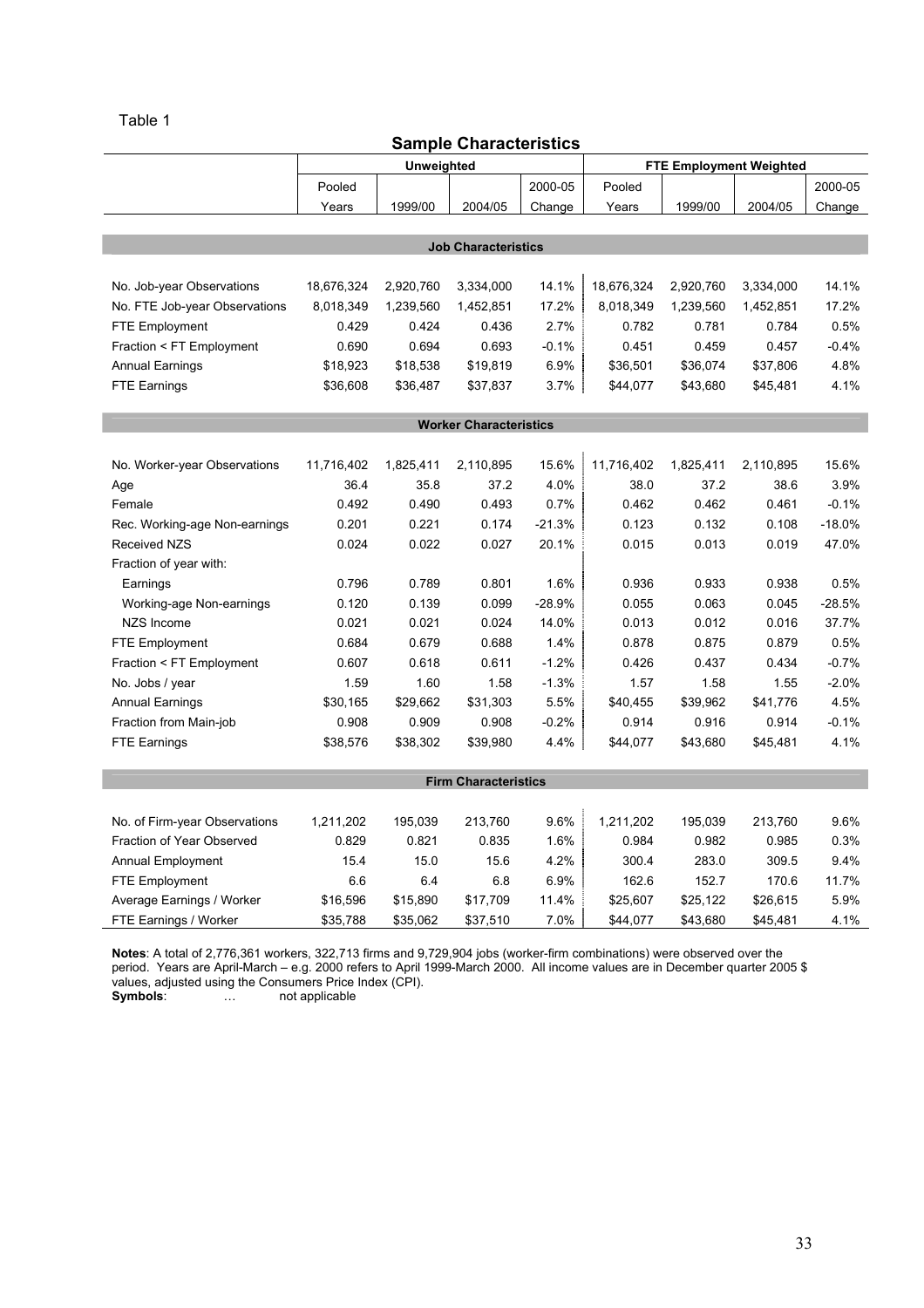| <b>Results of Grouping Algorithm</b> |
|--------------------------------------|
|--------------------------------------|

|                       |             | Fraction in                       | Second  | Average of |                           |  |  |  |  |
|-----------------------|-------------|-----------------------------------|---------|------------|---------------------------|--|--|--|--|
|                       | Largest     | Largest                           | Largest | all Other  |                           |  |  |  |  |
|                       | Group       | Group (%)                         | Group   | Groups     | Total of all Groups       |  |  |  |  |
|                       |             |                                   |         |            |                           |  |  |  |  |
|                       |             | <b>New Zealand (PBN All jobs)</b> |         |            |                           |  |  |  |  |
|                       |             |                                   |         |            |                           |  |  |  |  |
| Observations          | 18,624,844  | 99.7                              | 201     | 4          | 18,676,324                |  |  |  |  |
| <b>FTE Employment</b> | 7,985,444   | 99.6                              | 103     | 3          | 8,018,349                 |  |  |  |  |
| Persons               | 2,760,560   | 99.4                              | 76      | 1          | 2,776,361                 |  |  |  |  |
| Firms                 | 309,713     | 96.0                              | 12      | 1          | 322,713                   |  |  |  |  |
| Groups                | 1           | 0.0                               | 1       | 12,198     | 12,200                    |  |  |  |  |
| Estimable effects     | 3,070,272   | 99.5                              | 75      | i i i      | 3,086,874                 |  |  |  |  |
|                       |             |                                   |         |            |                           |  |  |  |  |
|                       |             | New Zealand (PBN Main jobs)       |         |            |                           |  |  |  |  |
|                       |             |                                   |         |            |                           |  |  |  |  |
| Observations          | 11,610,712  | 99.1                              | 378     | 5          | 11,716,402                |  |  |  |  |
| FTE Employment        | 7,232,463   | 99.1                              | 167     | 3          | 7,299,365                 |  |  |  |  |
| Persons               | 2,744,214   | 98.8                              | 86      | 1          | 2,776,361                 |  |  |  |  |
| Firms                 | 263,358     | 91.6                              | 5       | 1          | 287,480                   |  |  |  |  |
|                       | 1           | 0.0                               |         | 22,692     | 22,694                    |  |  |  |  |
| Groups                |             |                                   | 1       |            |                           |  |  |  |  |
| Estimable effects     | 3,007,571   | 98.9                              | 90      | .          | 3,041,147                 |  |  |  |  |
|                       |             |                                   |         |            |                           |  |  |  |  |
|                       |             | <b>France</b>                     |         |            |                           |  |  |  |  |
| Observations          |             | 88.3                              | 51      | 4          |                           |  |  |  |  |
|                       | 4,682,420   |                                   |         |            | 5,305,108                 |  |  |  |  |
| Persons               | 974,985     | 83.6                              | 31      | 1          | 1,166,305                 |  |  |  |  |
| Firms                 | 334,637     | 64.2                              | 1       | 1          | 521,180                   |  |  |  |  |
| Groups                | 1           | 0.0                               | 1       | 141,550    | 141,552                   |  |  |  |  |
| Estimable effects     | 1,309,621   | 84.7                              | 31      | .          | 1,545,933                 |  |  |  |  |
|                       |             |                                   |         |            |                           |  |  |  |  |
|                       |             | <b>Washington State</b>           |         |            |                           |  |  |  |  |
|                       |             |                                   |         |            |                           |  |  |  |  |
| Observations          | 3,999,598   | 99.1                              | 276     | 15         | 4,036,171                 |  |  |  |  |
| Persons               | 292,945     | 98.7                              | 33      | 2          | 296,801                   |  |  |  |  |
| Firms                 | 81,107      | 94.5                              | 3       | 2          | 85,864                    |  |  |  |  |
| Groups                | 1           | 0.0                               | 1       | 2,426      | 2,428                     |  |  |  |  |
| Estimable effects     | 374,051     | 98.4                              | 35      | $\cdots$   | 380,237                   |  |  |  |  |
|                       |             |                                   |         |            |                           |  |  |  |  |
|                       |             | <b>Seven US States</b>            |         |            |                           |  |  |  |  |
|                       |             |                                   |         |            |                           |  |  |  |  |
| Observations          | 285,402,315 | 99.4                              | 90      | 4          | 287,241,891               |  |  |  |  |
| Persons               | 64,441,382  | 94.3                              | 38      | 9          | 68,329,212                |  |  |  |  |
| Firms                 | 3,200,067   | 87.4                              | 8       | 1          | 3,662,974                 |  |  |  |  |
| Groups                | 1           | 0.0                               | 1       | 430,529    | 430,531                   |  |  |  |  |
| Estimable effects     | 67,641,448  | 94.5                              | 45      |            | 71,561,655 <sup>(a)</sup> |  |  |  |  |

Notes: France and Washington State information from Abowd et al (2002, p. 6). 'Seven US States' information covers the states of California, Florida, Illinois, Maryland, Minnesota, North Carolina and Texas (see Abowd et al, 2003, table 4).<br><sup>(a)</sup> The number of estimable effects (N+J-G) differs from the N+J-1 reported (incorrectly) in Abowd

Symbols: ... not applicable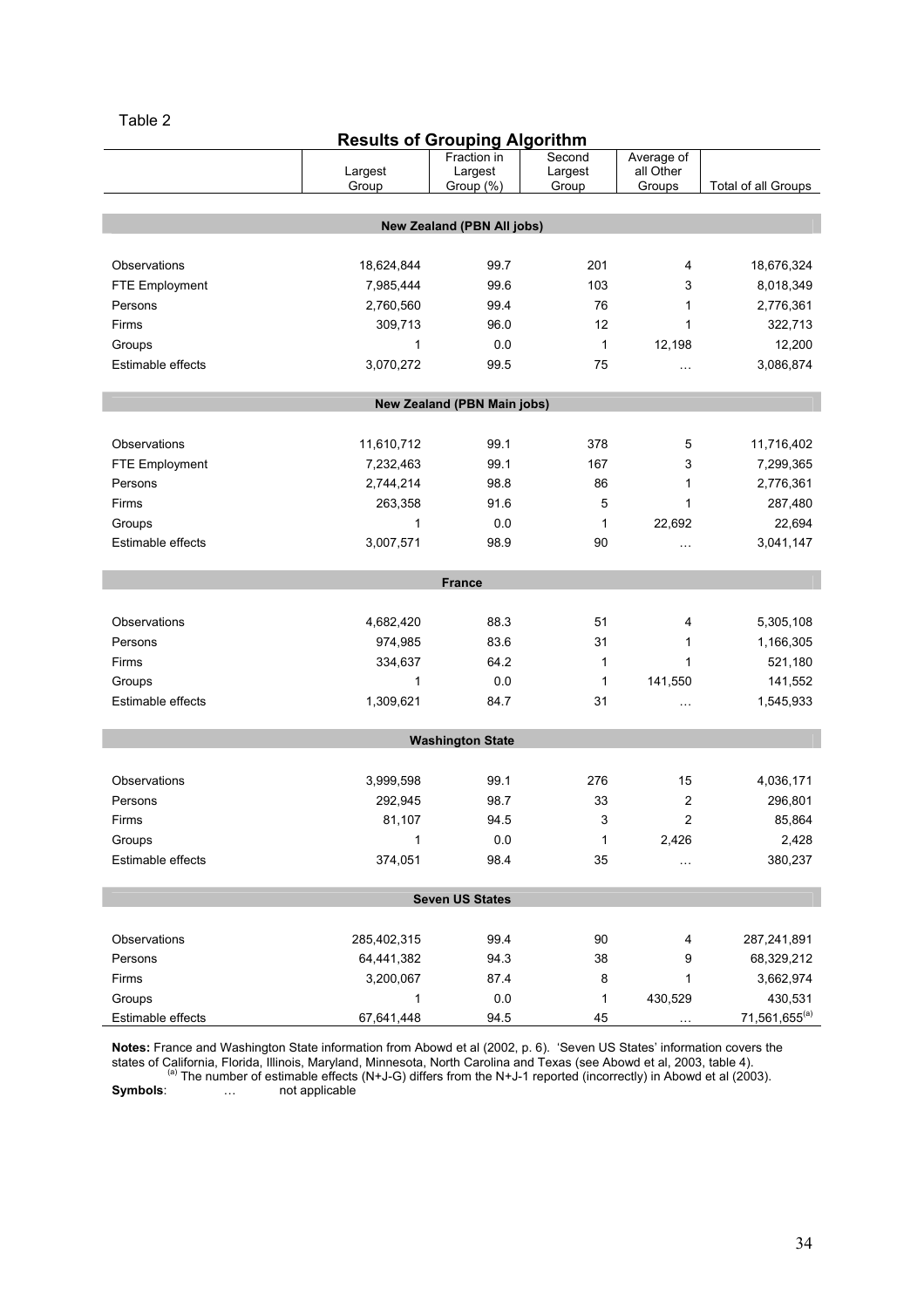| A: Summary of Earnings Components                 |                            |                                        |                      |                     |                      |                           |                                |                      |
|---------------------------------------------------|----------------------------|----------------------------------------|----------------------|---------------------|----------------------|---------------------------|--------------------------------|----------------------|
|                                                   | Log(Earning                | First-stage                            |                      | Time                | Worker               |                           | Firm                           | Residual             |
|                                                   | Rate)                      | Covariates                             |                      | <b>Effects</b>      | <b>Effects</b>       |                           | <b>Effects</b>                 | $(U_{ijt})$          |
|                                                   | $(y_{ijt})$                | $(\beta_{gAt})$                        |                      | $(\tau_t)$          | $(\theta_i)$         |                           | $(\psi_i)$                     |                      |
|                                                   |                            |                                        |                      |                     |                      |                           |                                |                      |
| 1. FTE Weighted                                   | 10.54                      |                                        | 10.54                | $\mathbf 0$         |                      | 0.00                      | 0.00                           | 0.00                 |
| (Overall $R^2$ =0.903)<br>Simple $R^2$            | (0.34)                     |                                        | (0.17)               | (0.01)              | (0.24)               |                           | (0.10)<br>0.25                 | (0.10)               |
| Marginal $R^2$                                    | $\cdots$                   |                                        | 0.26<br>0.24         | $\ddotsc$           |                      | 0.49<br>0.49              | 0.09                           | $\ldots$ .           |
|                                                   | $\cdots$                   |                                        |                      | $\cdots$            |                      |                           |                                | $\ldots$             |
| 2. Unweighted                                     | 10.32                      |                                        | 10.32                | $\Omega$            |                      | 0.00                      | 0.00                           | 0.00                 |
|                                                   | (0.55)                     |                                        | (0.30)               | (0.02)              | (0.36)               |                           | (0.14)                         | (0.22)               |
|                                                   |                            |                                        |                      |                     |                      |                           |                                |                      |
| 3. FTE Weighted                                   | 10.57                      |                                        | 10.54                | 0                   |                      | 0.01                      | 0.02                           | 0.00                 |
| $(\chi_{i} > 25)$                                 | (0.34)                     | (0.17)                                 |                      | (0.01)              | (0.24)               |                           | (0.09)                         | (0.10)               |
| <b>B: Correlation Between Earnings Components</b> |                            |                                        |                      |                     |                      |                           |                                |                      |
| Description                                       | $(y_{\text{ijt}}, \tau_t)$ | $(y_{\text{ijt}}, \beta_{\text{qAt}})$ | $(y_{ijt},\theta_i)$ | $(y_{ijt}, \psi_i)$ | $(y_{ijt}, u_{ijt})$ | $(\beta_{qAt}, \theta_i)$ | $(\beta_{\text{qAt}}, \psi_i)$ | $(\theta_i, \psi_i)$ |
|                                                   |                            |                                        |                      |                     |                      |                           |                                |                      |
| 1. FTE Weighted                                   | 0.046                      | 0.507                                  | 0.697                | 0.495               | 0.305                | $-0.088$                  | 0.202                          | 0.119                |
|                                                   | [0.000]                    | [0.029]                                | [0.055]              | [0.017]             | [0.011]              | $[-0.004]$                | [0.004]                        | [0.003]              |
| 2. Unweighted                                     | 0.053                      | 0.538                                  | 0.645                | 0.487               | 0.400                | $-0.087$                  | 0.214                          | 0.175                |
|                                                   | [0.001]                    | [0.088]                                | [0.127]              | [0.038]             | [0.049]              | $[-0.009]$                | [0.009]                        | [0.009]              |
|                                                   |                            |                                        |                      |                     |                      |                           |                                |                      |
| 3. FTE Weighted $(y_i > 25)$                      | 0.044                      | 0.519                                  | 0.714                | 0.518               | 0.311                | $-0.073$                  | 0.264                          | 0.168                |
|                                                   | [0.000]                    | [0.029]                                | [0.057]              | [0.016]             | [0.011]              | $[-0.003]$                | [0.004]                        | [0.004]              |
|                                                   |                            |                                        |                      |                     |                      |                           |                                |                      |
| <b>Comparison with International Results</b>      |                            |                                        |                      |                     |                      |                           |                                |                      |
| Abowd et al (2002):                               |                            |                                        |                      |                     |                      |                           |                                |                      |
| Washington                                        |                            | 0.304                                  | 0.511                | 0.518               | 0.306                | $-0.530$                  | 0.143                          | $-0.025$             |
| France                                            | $\cdots$<br>$\cdots$       | 0.141                                  | 0.704                | 0.201               | 0.169                | $-0.068$                  | 0.023                          | $-0.283$             |
| Abowd et al (2003)                                | $\cdots$                   | 0.224                                  | 0.468                | 0.484               | 0.402                | $-0.553$                  | 0.095                          | 0.080                |
|                                                   |                            |                                        |                      |                     |                      |                           |                                |                      |

Notes: In the first panel, the entries in parentheses are standard deviations; in the second panel, the entries in square brackets are covariances.

Symbols: … not applicable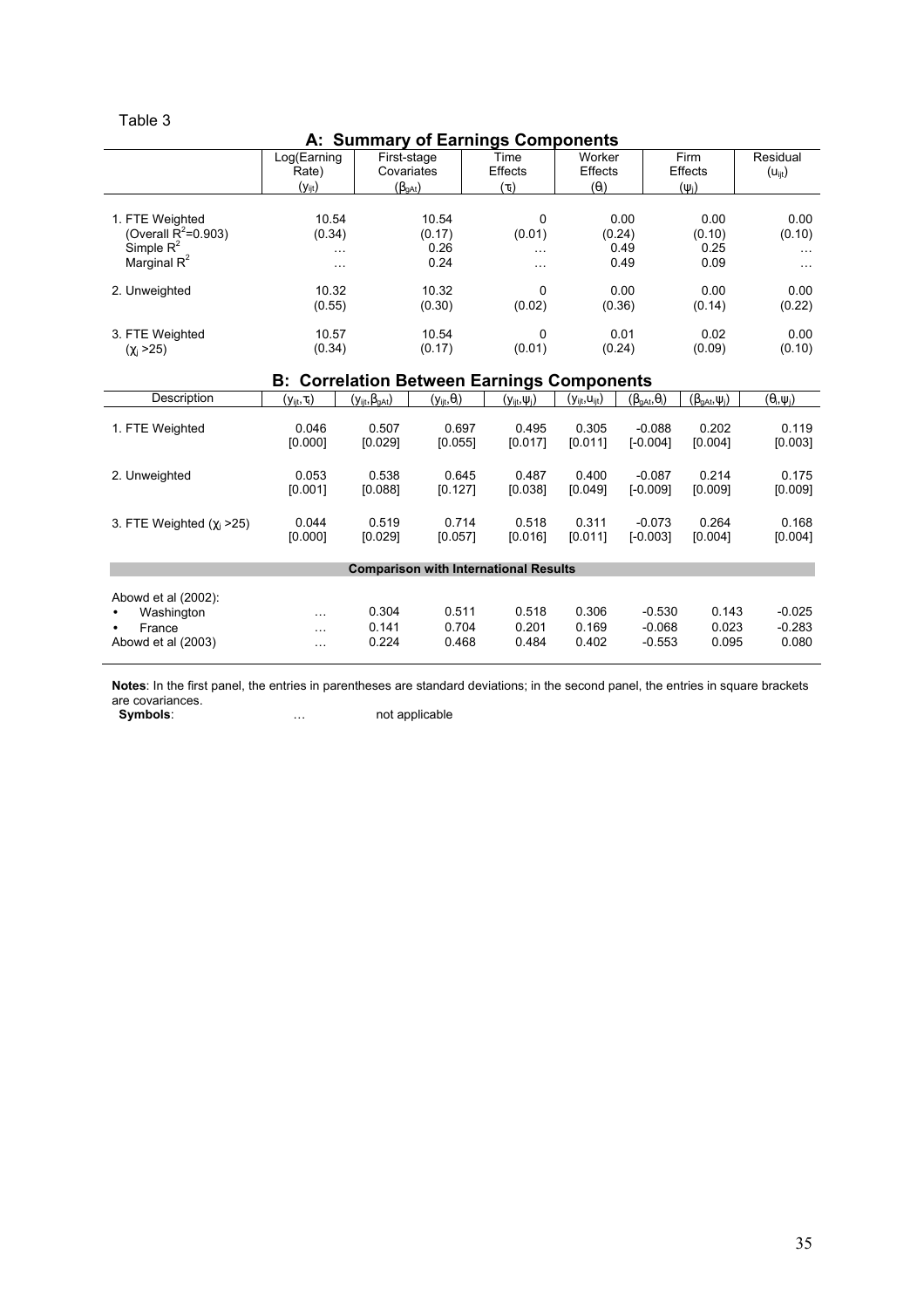l,

|                 | --------   | .         |            | .<br>--- | .               |          |          |       |
|-----------------|------------|-----------|------------|----------|-----------------|----------|----------|-------|
|                 |            | Standard  |            |          |                 |          |          |       |
|                 |            | Deviation | One way    |          | Order dependent |          | Two way  |       |
|                 |            |           | $\theta_i$ | U        | θ.              | $\Psi_i$ | $\theta$ | W     |
| One way         | $\theta_i$ | 0.266     | 1.000      | 0.597    | 0.807           | 0.220    | 0.938    | 0.419 |
|                 | $\Psi_j$   | 0.173     |            | 1.000    | 0.078           | 0.502    | 0.397    | 0.762 |
| Order dependent | $\theta_i$ | 0.201     |            |          | 1.000           | 0.008    | 0.898    | 0.017 |
|                 | $\Psi_j$   | 0.029     |            |          |                 | 1.000    | 0.052    | 0.721 |
| Two way         | $\theta_i$ | 0.237     |            |          |                 |          | 1.000    | 0.119 |
|                 | $\Psi_i$   | 0.104     |            |          |                 |          |          | 1.000 |

# Comparison of One-way and Two-way Fixed Effects Estimates

Notes: Estimates are based on regressions weighted by FTE employment. The order-dependent worker effect is estimated conditional on the estimation of the one-way firm effect, and the order-dependent firm effect is estimated conditional on the estimation of the one-way worker effect.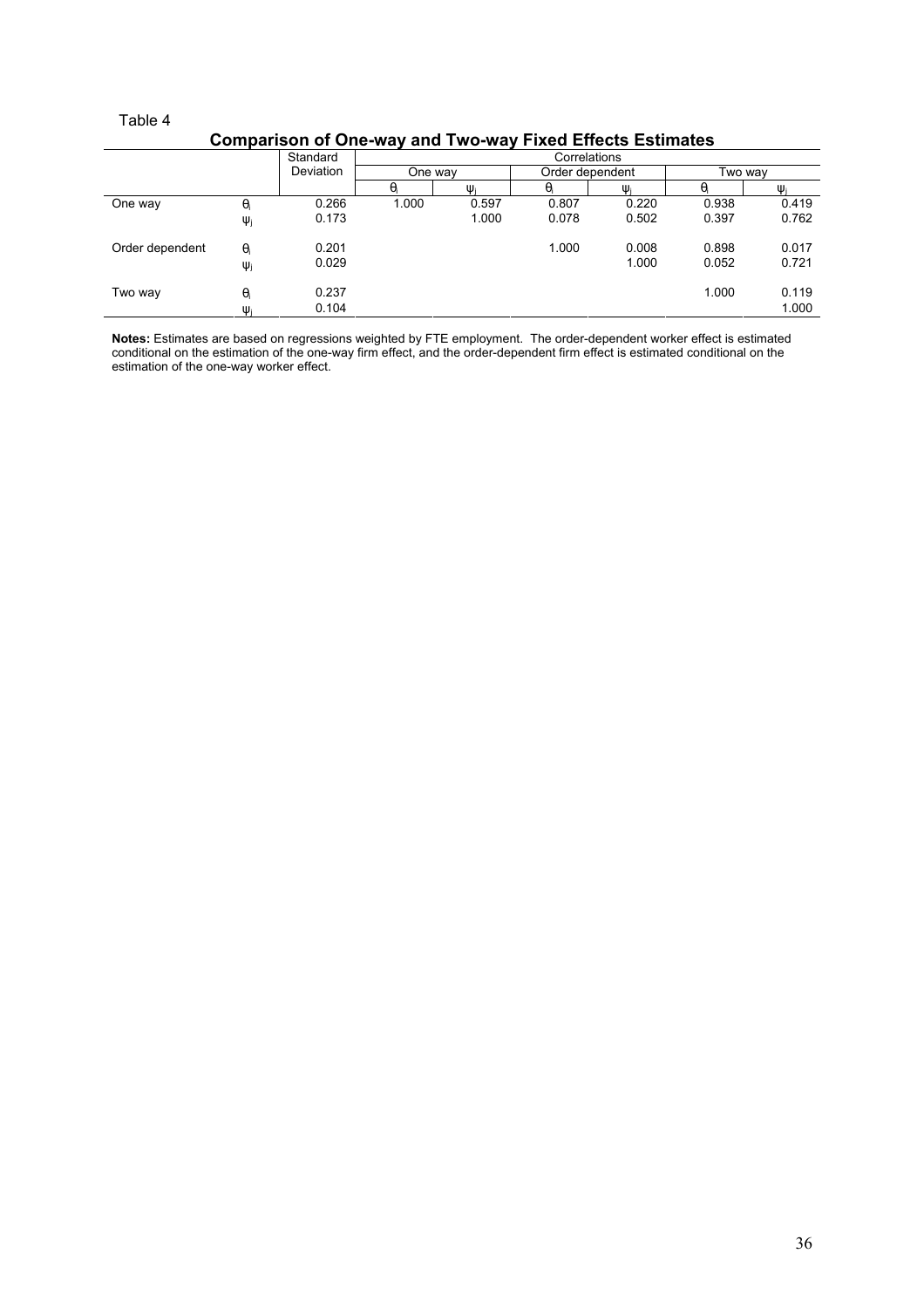#### Summary of Earnings Components **Mean**  (No. Obs) Log(Earning Rate)  $(y_{\text{ii}t})$ First-stage **Covariates**  $(\beta_{\text{gAt}})$ Time Effects  $(\tau_t)$ **Worker Effects**  $(\theta_i)$ Firm **Effects**  $(\psi_i)$ Residual  $(u_{ijt})$ Full sample (n=18.7m) 10.54 (0.34) 10.54 (0.17)  $\Omega$ (0.01) 0.00 (0.24) 0.00 (0.10) 0.00 (0.10) Worker Demographics Male 10.67  $(0.36)$ <br> $10.40$ 10.67 (0.17) 0.00 (0.01 -0.02 (0.26) 0.02 (0.11) 0.00 (0.11) Female (0.29)  $10.40$ (0.11)  $-0.00$ (0.01) 0.02 (0.21)  $-0.02$ (0.09)  $0.00$ (0.10) Aged (in years): Under 20 (n=2.7m) 9.94 (0.19) 9.94 (0.07) -0.00 (0.01) 0.06 (0.14) -0.07 (0.07) 0.01 (0.08) 20–29 (n=5.0m)  $10.42$ (0.23)  $10.42$ (0.09)  $-0.00$ (0.01) 0.00 (0.16)  $-0.00$ (0.09)  $-0.00$ (0.10) 30–39 (n=4.4m) 10.65 (0.33) 10.65 (0.11)  $\sim$ 0.00 (0.01)  $-0.02$ (0.26) 0.02 (0.11)  $-0.00$ (0.11)  $40 - 49$  (n=3.7m) 10.66 (0.38) 10.66  $(0.15)$ 0.00 (0.02)  $-0.01$ (0.29) 0.01 (0.11) 0.00 (0.11) 50–59 (n=2.3m)  $10.64$ (0.39) 10.64 (0.14)  $0.00$ (0.02)  $0.00$ (0.31)  $-0.00$ (0.12)  $-0.00$ (0.11) 60–69 (n=0.6m)  $10.54$ (0.36)  $10.54$ (0.11) 0.00 (0.01) 0.04 (0.29)  $-0.02$ (0.12)  $-0.02$ (0.13) **Industry** A Agriculture, Forestry and Fishing 10.29  $(0.19)$ <br> $10.90$ 10.51 (0.14) 0.00 (0.01)  $-0.13$ (0.14) -0.09 (0.08) 0.00 (0.08) **B** Mining (0.37) 10.70  $(0.17)$ 0.00 (0.02) 0.00 (0.26) 0.19 (0.15) 0.00 (0.12) C Manufacturing 10.62 (0.33) 10.61 (0.19)  $-0.00$ (0.02) -0.06 (0.24) 0.07 (0.10) 0.00 (0.11) D Electricity, Gas and Water Supply 10.94 (0.41) 10.66 (0.17))  $-0.00$ (0.02) 0.11 (0.30) 0.18 (0.10) 0.00 (0.14) E Construction 10.58  $(0.29)$ <br>10.66 10.62 (0.19) 0.00 (0.02) -0.06 (0.21) 0.01 (0.11) 0.00 (0.11) F Wholesale Trade  $(0.35)$ <br>10.25 10.60 (0.18)  $-0.00$ (0.02) 0.03 (0.30) 0.04 (0.11) 0.00 (0.12) G Retail Trade (0.29) 10.44 (0.20)  $-0.00$ (0.01)  $-0.08$ (0.19)  $-0.11$ (0.08) 0.00 (0.09) H Accommodation, Cafes and Restaurants  $10.16$  $(0.21)$ <br>10.65  $10.40$ (0.15)  $0.00$ (0.01)  $-0.10$ (0.15)  $-0.14$ (0.05)  $0.00$ (0.08) I Transport and Storage (0.34) 10.63  $(0.17)$ 0.00 (0.01) -0.03 (0.24) 0.05 (0.11) 0.00 (0.11) J Communication Services 10.70  $(0.40)$ <br>10.82 10.55 (0.16)  $-0.00$ (0.01) 0.04 (0.27) 0.11 (0.11)  $0.00$ (0.12) K Finance and Insurance (0.45) 10.54 (0.16)  $-0.00$  $(0.02)$ 0.14 (0.33) 0.15 (0.11) 0.00  $(0.14)$ L Property and Business **Services** 10.65 (0.36) 10.55 (0.15) 0.00 (0.01) 0.07 (0.26) 0.03 (0.11) 0.00 (0.11) M Government Admin and Defence  $10.75$ (0.33)  $10.57$ (0.17)  $-0.00$ (0.02) 0.10 (0.26) 0.08 (0.05) 0.00 (0.11) N Education 10.62 (0.31) 10.53 (0.13) 0.00 (0.01) 0.12 (0.26) -0.03 (0.05) 0.00 (0.11) O Health & Community Services 10.46 (0.34)  $10.48$ (0.12)  $-0.00$ (0.01) 0.03 (0.27)  $-0.04$ (0.09) 0.00 (0.10) P Cultural and Recreational Services 10.51 (0.32) 10.52 (0.16) 0.00 (0.01) 0.02 (0.22)  $-0.03$ (0.09) 0.00 (0.10) Q Personal and Other Services 10.51 (0.33) 10.56 (0.18)  $0.00$ (0.01)  $-0.03$ (0.21)  $-0.02$ (0.13) 0.00 (0.10)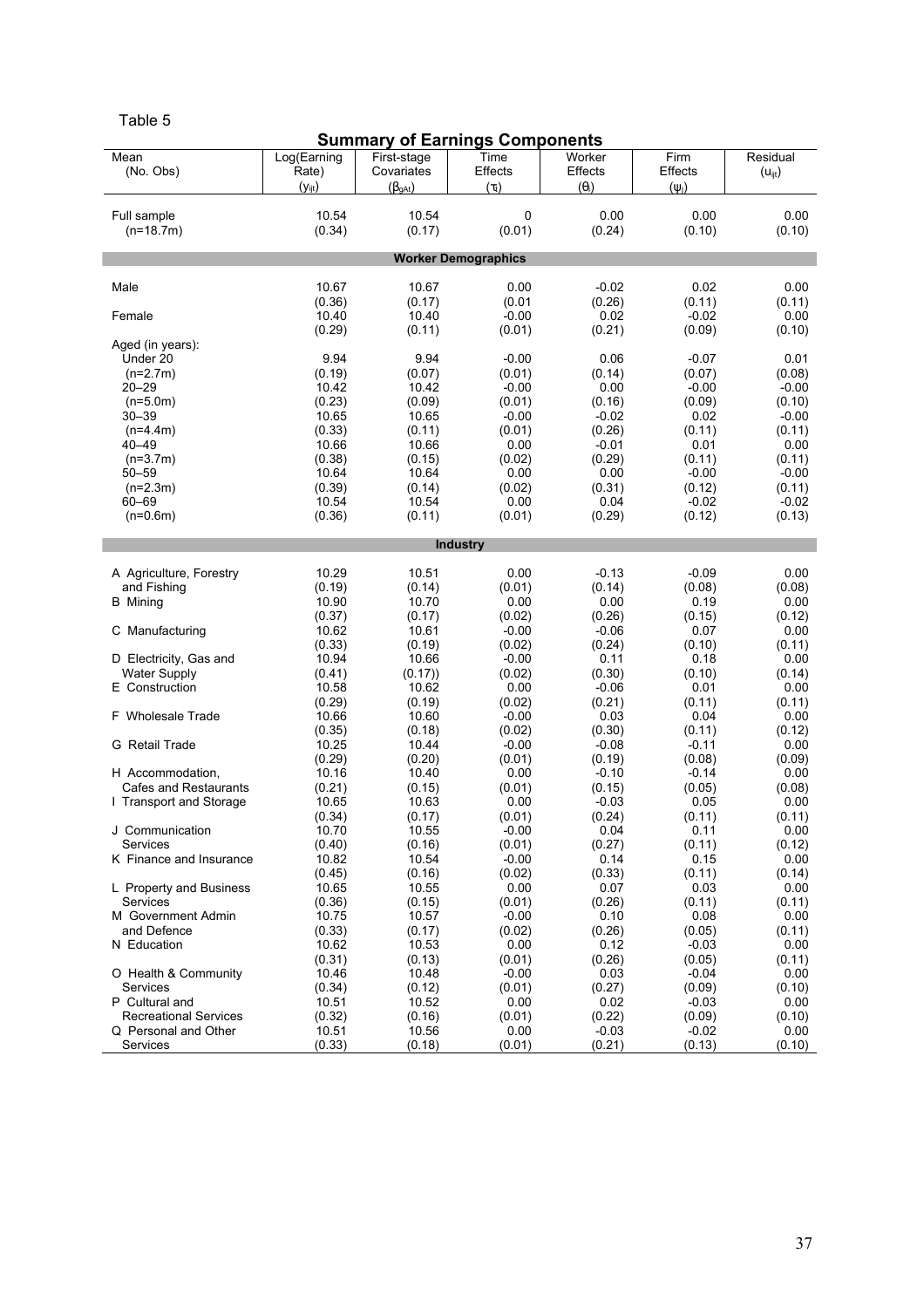# Table 5 (continued)

# Summary of Earnings Components

| Mean                 | Log(Earning | First-stage     | Time                          | Worker         | Firm           | Residual    |
|----------------------|-------------|-----------------|-------------------------------|----------------|----------------|-------------|
| (No. Obs)            | Rate)       | Covariates      | <b>Effects</b>                | <b>Effects</b> | <b>Effects</b> | $(U_{ijt})$ |
|                      | $(y_{ijt})$ | $(\beta_{gAt})$ | $(\tau_t)$                    | $(\theta_i)$   | $(\psi_i)$     |             |
|                      |             |                 |                               |                |                |             |
|                      |             |                 | <b>Metro versus Non-metro</b> |                |                |             |
|                      |             |                 |                               |                |                |             |
| Auckland             | 10.62       | 10.55           | 0.00                          | 0.04           | 0.04           | 0.00        |
|                      | (0.36)      | (0.17)          | (0.01)                        | (0.26)         | (0.10)         | (0.11)      |
| Wellington           | 10.64       | 10.55           | $-0.00$                       | 0.06           | 0.03           | 0.00        |
|                      | (0.38)      | (0.17)          | (0.01)                        | (0.27)         | (0.11)         | (0.11)      |
| Christchurch         | 10.49       | 10.55           | 0.00                          | $-0.03$        | $-0.03$        | 0.00        |
|                      | (0.31)      | (0.17)          | (0.01)                        | (0.22)         | (0.10)         | (0.10)      |
| Other                | 10.46       | 10.54           | 0.00                          | $-0.04$        | $-0.03$        | 0.00        |
|                      | (0.30)      | (0.17)          | (0.01)                        | (0.21)         | (0.10)         | (0.10)      |
|                      |             |                 |                               |                |                |             |
|                      |             |                 | <b>Employment Stability</b>   |                |                |             |
| Firms:               |             |                 |                               |                |                |             |
| Part year, Part-time | 10.44       | 10.51           | $-0.00$                       | $-0.03$        | $-0.04$        | $-0.00$     |
|                      | (0.29)      | (0.16)          | (0.01)                        | (0.21)         | (0.08)         | (0.10)      |
| Full year, Part-time | 10.50       | 10.54           | 0.00                          | $-0.00$        | $-0.04$        | $-0.00$     |
|                      | (0.37)      | (0.18)          | (0.02)                        | (0.28)         | (0.13)         | (0.11)      |
| Part year, Full-time | 10.82       | 10.61           | $-0.00$                       | 0.08           | 0.12           | 0.00        |
|                      | (0.39)      | (0.18)          | (0.02)                        | (0.30)         | (0.11)         | (0.13)      |
| Full year, Full-time | 10.81       | 10.63           | 0.00                          | 0.06           | 0.11           | 0.00        |
|                      | (0.43)      | (0.20)          | (0.02)                        | (0.33)         | (0.16)         | (0.12)      |
| Workers:             |             |                 |                               |                |                |             |
| Part year, Part-time | 10.14       | 10.42           | $-0.00$                       | $-0.19$        | $-0.05$        | $-0.04$     |
|                      | (0.17)      | (0.12)          | (0.01)                        | (0.12)         | (0.06)         | (0.09)      |
| Full year, Part-time | 10.18       | 10.45           | 0.00                          | $-0.18$        | $-0.06$        | $-0.02$     |
|                      | (0.24)      | (0.17)          | (0.01)                        | (0.18)         | (0.10)         | (0.10)      |
| Part year, Full-time | 10.77       | 10.57           | $-0.00$                       | 0.11           | 0.04           | 0.05        |
|                      | (0.34)      | (0.15)          | (0.01)                        | (0.26)         | (0.11)         | (0.15)      |
| Full year, Full-time | 10.77       | 10.61           | 0.00                          | 0.11           | 0.04           | 0.01        |
|                      | (0.37)      | (0.19)          | (0.02)                        | (0.31)         | (0.13)         | (0.11)      |

Notes: Estimates are based on regressions weighted by FTE employment.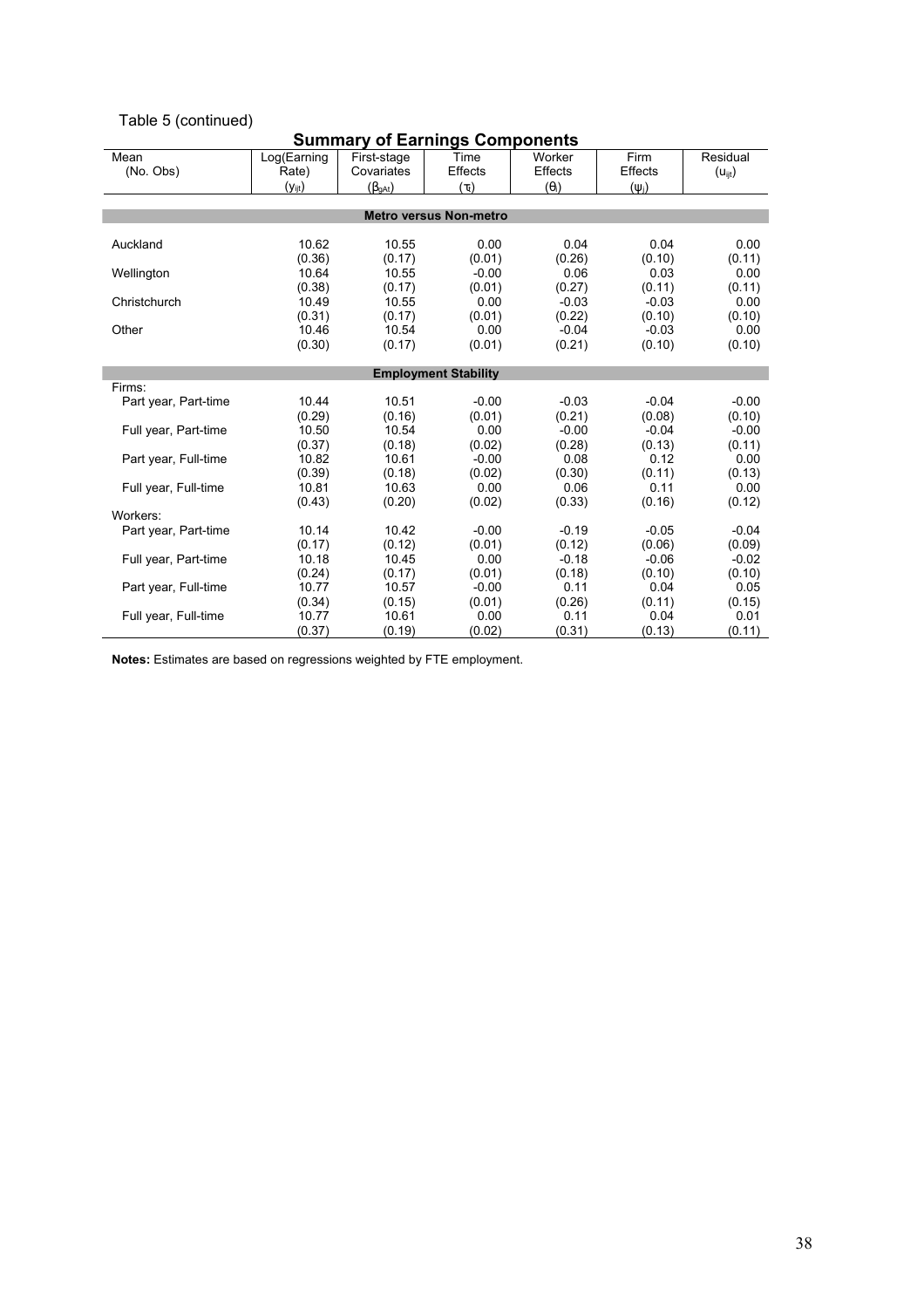| × | ۰. |  |
|---|----|--|

| <b>Summary of Earnings Components</b> |                      |                           |                                   |                   |                 |                                |  |
|---------------------------------------|----------------------|---------------------------|-----------------------------------|-------------------|-----------------|--------------------------------|--|
| Mean<br>(No. Obs)                     | Log(Earning<br>Rate) | First-stage<br>Covariates | Time<br>Effects                   | Worker<br>Effects | Firm<br>Effects | Residual<br>$(u_{\text{iit}})$ |  |
|                                       | $(y_{ijt})$          | $(\beta_{gAt})$           | $(\tau_t)$                        | $(\theta_i)$      | $(\psi_i)$      |                                |  |
| Full sample<br>$(n=18.7m)$            | 10.54<br>(0.34)      | 10.54<br>(0.17)           | 0<br>(0.01)                       | 0.00<br>(0.24)    | 0.00<br>(0.10)  | 0.00<br>(0.10)                 |  |
|                                       |                      |                           | <b>Annual Composition Effects</b> |                   |                 |                                |  |
|                                       |                      |                           |                                   |                   |                 |                                |  |
| 1999/2000                             | 10.52                | 10.52                     | $-0.03$                           | 0.02              | 0.01            | 0.00                           |  |
| $(n=2.9m)$                            | (0.35)               | (0.19)                    |                                   | (0.25)            | (0.11)          | (0.12)                         |  |
| 2000/01                               | 10.52                | 10.52                     | $-0.02$                           | 0.02              | 0.00            | 0.00                           |  |
| $(n=3.0m)$<br>2001/02                 | (0.34)<br>10.53      | (0.18)<br>10.53           | $-0.01$                           | (0.24)<br>0.01    | (0.10)<br>0.00  | (0.10)<br>0.00                 |  |
| $(n=3.1m)$                            | (0.33)               | (0.17)                    |                                   | (0.24)            | (0.10)          | (0.10)                         |  |
| 2002/03                               | 10.54                | 10.54                     | 0.00                              | $-0.00$           | $-0.00$         | 0.00                           |  |
| $(n=3.1m)$                            | (0.33)               | (0.16)                    |                                   | (0.24)            | (0.10)          | (0.10)                         |  |
| 2003/04                               | 10.57                | 10.57                     | 0.02                              | $-0.01$           | $-0.00$         | 0.00                           |  |
| $(n=3.2m)$                            | (0.33)               | (0.16)                    |                                   | (0.23)            | (0.10)          | (0.10)                         |  |
| 2004/05                               | 10.58                | 10.58                     | 0.03                              | $-0.03$           | $-0.00$         | 0.00                           |  |
| $(n=3.3m)$                            | (0.33)               | (0.16)                    |                                   | (0.23)            | (0.11)          | (0.11)                         |  |
|                                       |                      |                           |                                   |                   |                 |                                |  |
| Firms:                                |                      |                           | <b>Panel Transitions</b>          |                   |                 |                                |  |
| Continuers                            | 10.56                | 10.55                     | $-0.00$                           | 0.01              | 0.00            | $-0.00$                        |  |
| $(n=15.1m)$                           | (0.34)               | (0.17)                    | (0.01)                            | (0.25)            | (0.10)          | (0.11)                         |  |
| Single entrants                       | 10.45                | 10.53                     | 0.02                              | $-0.05$           | $-0.05$         | $-0.00$                        |  |
| $(n=1.8m)$                            | (0.28)               | (0.15)                    | (0.01)                            | (0.20)            | (0.11)          | (0.10)                         |  |
| Single exiters                        | 10.48                | 10.52                     | $-0.02$                           | $-0.02$           | 0.01            | 0.00                           |  |
| $(n=1.4m)$                            | (0.31)               | (0.16)                    | (0.01)                            | (0.21)            | (0.12)          | (0.11)                         |  |
| Other                                 | 10.40                | 10.51                     | $-0.00$                           | $-0.07$           | $-0.04$         | $-0.00$                        |  |
| $(n=0.5m)$                            | (0.25)               | (0.13)                    | (0.01)                            | (0.17)            | (0.11)          | (0.09)                         |  |
| Workers:                              |                      |                           |                                   |                   |                 |                                |  |
| Continuers                            | 10.59                | 10.57                     | $-0.00$                           | 0.02              | 0.01            | 0.00                           |  |
| $(n=11.8m)$                           | (0.35)               | (0.17)                    | (0.01)                            | (0.25)            | (0.11)          | (0.11)                         |  |
| Single entrants                       | 10.32                | 10.45                     | 0.02                              | $-0.10$           | $-0.04$         | 0.00                           |  |
| $(n=3.0m)$                            | (0.27)               | (0.17)                    | (0.01)                            | (0.18)            | (0.09)          | (0.08)                         |  |
| Single exiters                        | 10.52                | 10.51                     | $-0.02$                           | 0.02              | 0.00            | 0.00                           |  |
| $(n=1.7m)$                            | (0.34)               | (0.16)                    | (0.01)                            | (0.25)            | (0.10)          | (0.11)                         |  |
| Other                                 | 10.36                | 10.49                     | 0.00                              | $-0.11$           | $-0.03$         | 0.00                           |  |
| $(n=2.2m)$                            | (0.26)               | (0.14)                    | (0.01)                            | (0.18)            | (0.08)          | (0.09)                         |  |

Notes: Estimates are based on regressions weighted by FTE employment.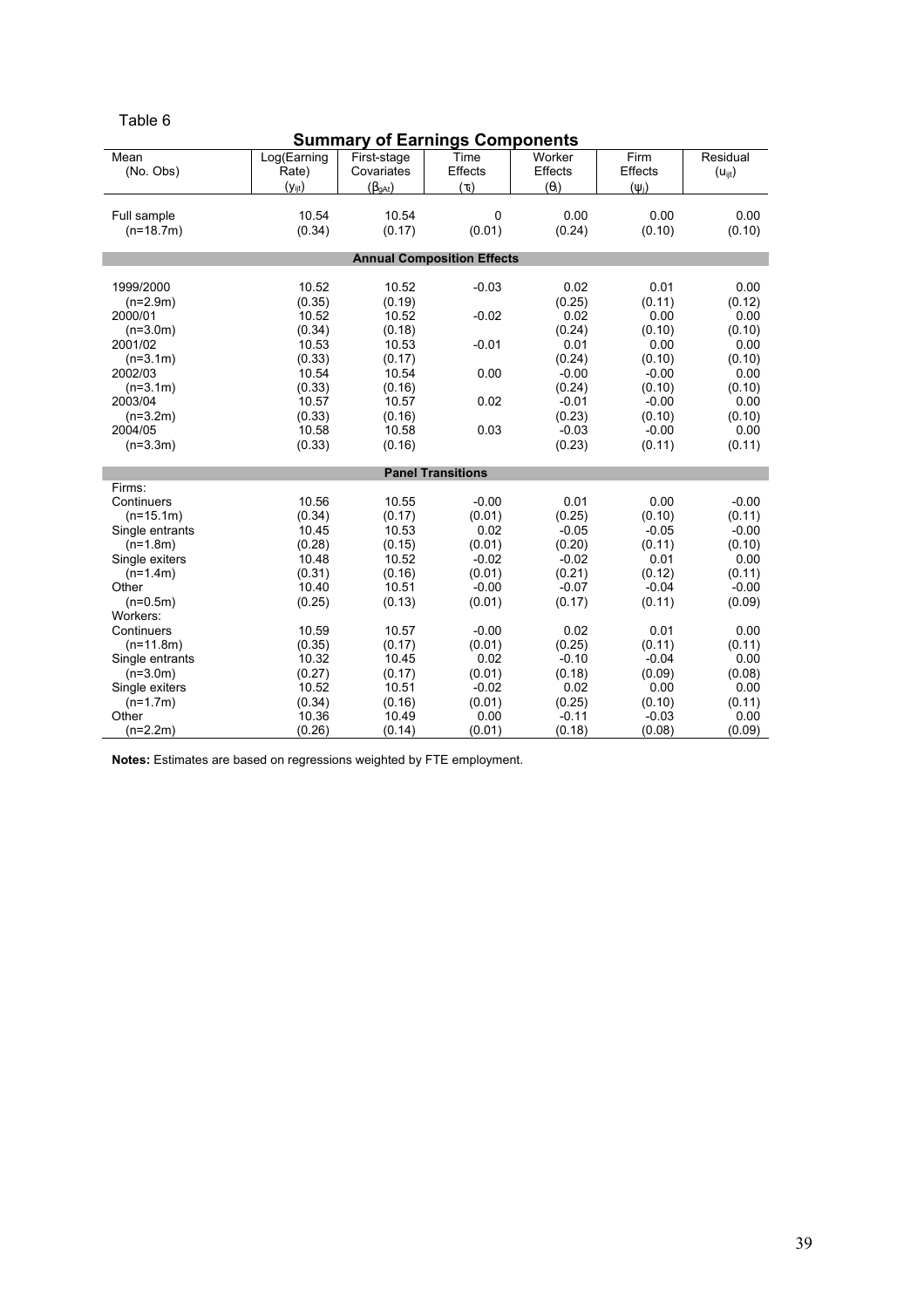| ۰.<br>×<br>۰, | I |  |
|---------------|---|--|

| Description<br>$(y_{ijt}, \beta_{gAt})$<br>$(y_{ijt}, \theta_i)$<br>$(y_{ijt}, u_{ijt})$<br>$(y_{ijt}, \tau_t)$<br>$(y_{ijt}, \psi_j)$<br>$(\beta_{gAt}, \theta_i)$<br>$(\beta_{gAt}, \psi_i)$<br>$(\theta_i, \psi_j)$ |  |
|------------------------------------------------------------------------------------------------------------------------------------------------------------------------------------------------------------------------|--|
|                                                                                                                                                                                                                        |  |
|                                                                                                                                                                                                                        |  |
| Full sample<br>0.046<br>0.507<br>0.697<br>0.495<br>0.305<br>$-0.088$<br>0.202<br>0.119                                                                                                                                 |  |
| [0.000]<br>[0.011]<br>[0.004]<br>[0.003]<br>[0.029]<br>[0.055]<br>[0.017]<br>$[-0.004]$                                                                                                                                |  |
| <b>Worker Demographics</b>                                                                                                                                                                                             |  |
|                                                                                                                                                                                                                        |  |
| 0.305<br>$-0.070$<br>Male<br>0.035<br>0.487<br>0.721<br>0.484<br>0.166<br>0.126                                                                                                                                        |  |
| 0.064<br>0.768<br>0.479<br>0.335<br>$-0.067$<br>0.131<br>Female<br>0.380<br>0.150                                                                                                                                      |  |
| Aged (in years):                                                                                                                                                                                                       |  |
| Under 20<br>0.233<br>0.354<br>0.679<br>0.437<br>0.512<br>$-0.162$<br>0.133<br>0.036                                                                                                                                    |  |
| $20 - 29$<br>0.014<br>0.399<br>0.686<br>0.524<br>0.386<br>$-0.073$<br>0.134<br>0.121                                                                                                                                   |  |
| $30 - 39$<br>0.032<br>0.320<br>0.809<br>0.506<br>0.339<br>$-0.057$<br>0.012<br>0.186                                                                                                                                   |  |
| $40 - 49$<br>0.038<br>0.386<br>0.791<br>0.485<br>0.291<br>$-0.076$<br>0.189<br>0.136                                                                                                                                   |  |
| 0.373<br>0.299<br>0.097<br>$50 - 59$<br>0.041<br>0.794<br>0.460<br>$-0.076$<br>0.186                                                                                                                                   |  |
| 0.044<br>0.780<br>$60 - 69$<br>0.316<br>0.426<br>0.346<br>$-0.096$<br>0.155<br>0.050                                                                                                                                   |  |
|                                                                                                                                                                                                                        |  |
| <b>Industry</b>                                                                                                                                                                                                        |  |
| A Agric, Forest and Fish <sup>(5)</sup><br>0.102<br>0.471<br>0.424<br>0.388<br>0.399<br>$-0.385$<br>0.036<br>$-0.049$                                                                                                  |  |
| 0.339<br><b>B</b> Mining<br>0.104<br>0.367<br>0.698<br>0.528<br>$-0.158$<br>0.067<br>0.126                                                                                                                             |  |
| 0.327<br>C Manufacturing<br>0.045<br>0.488<br>0.652<br>0.431<br>$-0.163$<br>0.160<br>0.037                                                                                                                             |  |
| 0.049<br>0.493<br>0.356<br>0.053<br>D Electricity, Gas & Water<br>0.786<br>0.382<br>0.123<br>0.109                                                                                                                     |  |
| E Construction<br>0.038<br>0.526<br>0.528<br>0.415<br>0.333<br>$-0.236$<br>0.107<br>$-0.044$                                                                                                                           |  |
| 0.028<br>0.135<br>F Wholesale Trade<br>0.464<br>0.751<br>0.427<br>0.309<br>$-0.056$<br>0.083                                                                                                                           |  |
| G Retail Trade<br>0.085<br>0.624<br>0.537<br>0.375<br>0.333<br>$-0.173$<br>0.141<br>0.011                                                                                                                              |  |
| $-0.285$<br>H Accomm, Cafes & Restau<br>0.101<br>0.552<br>0.502<br>0.320<br>0.383<br>0.072<br>0.038                                                                                                                    |  |
| I Transport and Storage<br>0.035<br>0.423<br>0.687<br>0.475<br>0.330<br>$-0.175$<br>0.093<br>0.139                                                                                                                     |  |
| J Communication Services<br>0.008<br>0.504<br>0.777<br>0.564<br>0.337<br>0.029<br>0.218<br>0.289                                                                                                                       |  |
| 0.216<br>0.035<br>K Finance and Insurance<br>0.034<br>0.541<br>0.833<br>0.301<br>0.389<br>0.057                                                                                                                        |  |
| 0.025<br>0.484<br>0.485<br>0.296<br>0.031<br>0.137<br>0.170<br>L Property and Bus Serv<br>0.777                                                                                                                        |  |
| 0.339<br>0.025<br>M Govt Admin and Defence<br>0.055<br>0.469<br>0.771<br>0.202<br>$-0.051$<br>0.044                                                                                                                    |  |
| 0.014<br>N Education<br>0.046<br>0.370<br>0.818<br>0.181<br>0.355<br>$-0.074$<br>0.046                                                                                                                                 |  |
| 0.298<br>0.197<br>O Health & Commun Serv<br>0.058<br>0.390<br>0.828<br>0.462<br>$-0.009$<br>0.147                                                                                                                      |  |
| 0.197<br>P Cultural and Recr Serv<br>0.046<br>0.495<br>0.734<br>0.499<br>0.310<br>$-0.047$<br>0.135                                                                                                                    |  |
| Q Personal & Other Serv<br>0.040<br>0.555<br>0.612<br>0.591<br>0.272<br>$-0.122$<br>0.267<br>0.108                                                                                                                     |  |
| <b>Compositional Change</b>                                                                                                                                                                                            |  |
|                                                                                                                                                                                                                        |  |
| 0.291<br>0.218<br>0.123<br>1999/2000<br>0.534<br>0.664<br>0.502<br>$-0.088$<br>$\ldots$                                                                                                                                |  |
| 0.531<br>0.685<br>0.501<br>0.281<br>$-0.090$<br>0.218<br>0.125<br>2000/01<br>$\ldots$                                                                                                                                  |  |
| 0.712<br>0.309<br>$-0.092$<br>0.211<br>0.127<br>2001/02<br>0.501<br>0.501<br>$\ldots$                                                                                                                                  |  |
| 2002/03<br>0.490<br>0.720<br>0.500<br>0.322<br>$-0.089$<br>0.203<br>0.125<br>$\ldots$                                                                                                                                  |  |
| 0.113<br>2003/04<br>0.488<br>0.720<br>0.492<br>0.319<br>$-0.080$<br>0.196<br>$\cdots$                                                                                                                                  |  |
| 2004/05<br>0.484<br>0.706<br>0.489<br>0.318<br>$-0.068$<br>0.188<br>0.099<br>$\ldots$                                                                                                                                  |  |
|                                                                                                                                                                                                                        |  |
| Firms:                                                                                                                                                                                                                 |  |
| 0.304<br>$-0.085$<br>0.126<br>0.055<br>0.510<br>0.705<br>0.494<br>0.221<br>Continuers                                                                                                                                  |  |
| 0.310<br>Single Entrants<br>0.036<br>0.479<br>0.646<br>0.489<br>$-0.112$<br>0.103<br>0.052                                                                                                                             |  |
| 0.014<br>0.499<br>0.646<br>0.325<br>$-0.119$<br>0.168<br>0.110<br><b>Single Exiters</b><br>0.529                                                                                                                       |  |
| 0.011<br>Other<br>0.451<br>0.599<br>0.519<br>0.334<br>$-0.166$<br>0.081<br>0.043                                                                                                                                       |  |
| Workers:<br>0.095<br>0.483<br>0.101<br>Continuers<br>0.489<br>0.701<br>0.310<br>$-0.097$<br>0.197                                                                                                                      |  |
| 0.101<br>0.602<br>0.088<br><b>Single Entrants</b><br>0.581<br>0.497<br>0.289<br>$-0.154$<br>0.209                                                                                                                      |  |
| 0.034<br>$-0.114$<br><b>Single Exiters</b><br>0.433<br>0.736<br>0.504<br>0.307<br>0.165<br>0.165                                                                                                                       |  |
| Other<br>0.034<br>0.462<br>0.659<br>$-0.156$<br>0.144<br>0.135<br>0.502<br>0.357                                                                                                                                       |  |

# 40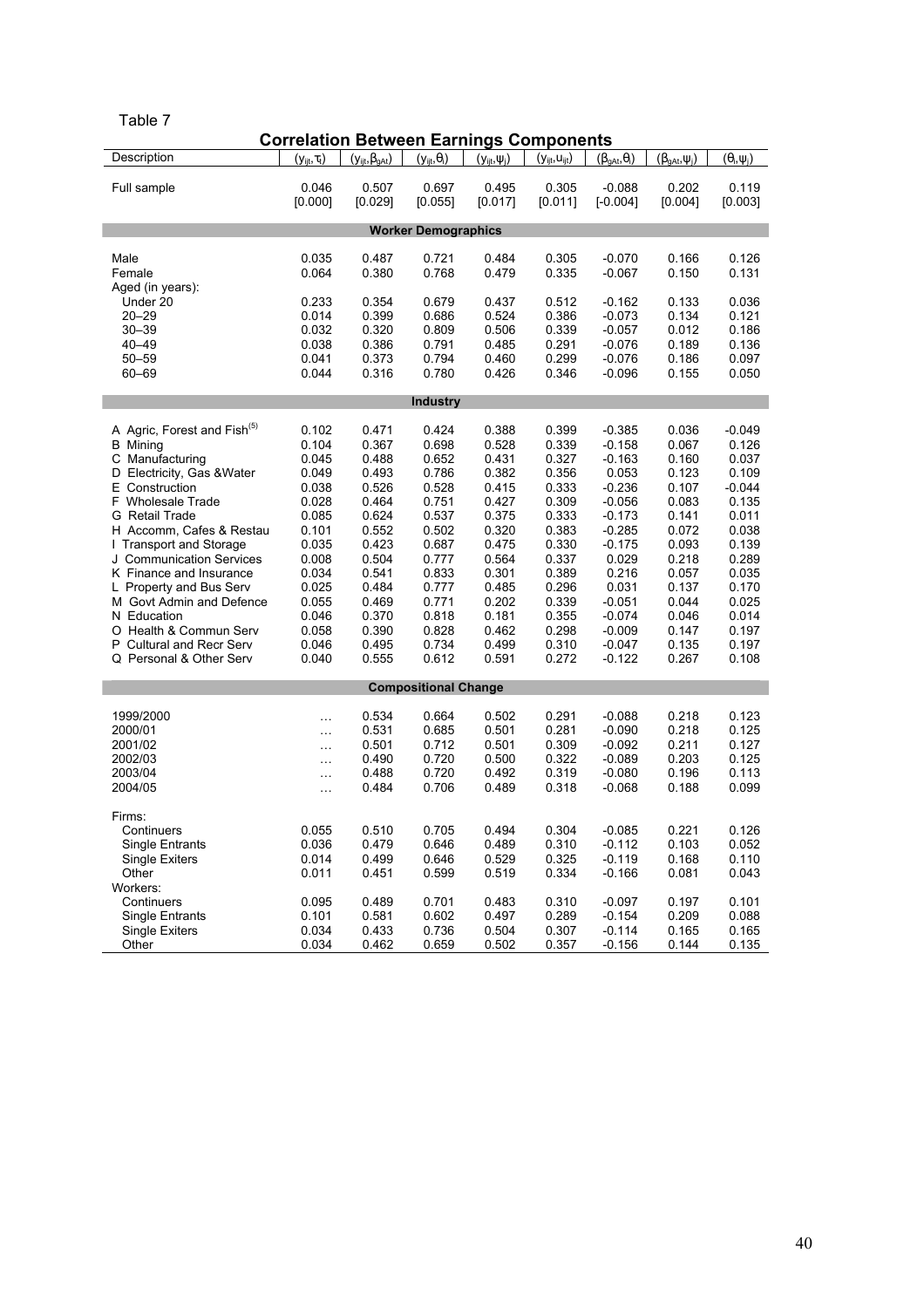# Table 7 (continued)

| ooneianon Detween Lannings Oomponents |                     |                          |                               |                     |                      |                           |                         |                      |
|---------------------------------------|---------------------|--------------------------|-------------------------------|---------------------|----------------------|---------------------------|-------------------------|----------------------|
| Description                           | $(y_{ijt}, \tau_t)$ | $(y_{ijt}, \beta_{gAt})$ | $(y_{ijt},\theta_i)$          | $(y_{ijt}, \psi_i)$ | $(y_{ijt}, U_{ijt})$ | $(\beta_{gAt}, \theta_i)$ | $(\beta_{gAt}, \psi_i)$ | $(\theta_i, \psi_j)$ |
|                                       |                     |                          |                               |                     |                      |                           |                         |                      |
|                                       |                     |                          | <b>Metro versus Non-metro</b> |                     |                      |                           |                         |                      |
|                                       |                     |                          |                               |                     |                      |                           |                         |                      |
| Auckland                              | 0.041               | 0.503                    | 0.734                         | 0.470               | 0.306                | $-0.042$                  | 0.187                   | 0.129                |
| Wellington                            | 0.028               | 0.496                    | 0.760                         | 0.518               | 0.295                | $-0.010$                  | 0.198                   | 0.195                |
| Christchurch                          | 0.057               | 0.530                    | 0.663                         | 0.455               | 0.311                | $-0.109$                  | 0.217                   | 0.045                |
| Other                                 | 0.057               | 0.524                    | 0.624                         | 0.483               | 0.317                | $-0.159$                  | 0.217                   | 0.044                |
|                                       |                     |                          |                               |                     |                      |                           |                         |                      |
| <b>Employment Stability</b>           |                     |                          |                               |                     |                      |                           |                         |                      |
|                                       |                     |                          |                               |                     |                      |                           |                         |                      |
| Firms:                                |                     |                          |                               |                     |                      |                           |                         |                      |
| Part year, Part-time                  | 0.046               | 0.506                    | 0.676                         | 0.446               | 0.334                | $-0.133$                  | 0.191                   | 0.110                |
| Full year, Part-time                  | 0.063               | 0.453                    | 0.721                         | 0.422               | 0.296                | $-0.099$                  | 0.091                   | 0.046                |
| Part year, Full-time                  | 0.014               | 0.424                    | 0.762                         | 0.390               | 0.322                | $-0.067$                  | 0.051                   | 0.119                |
| Full year, Full-time                  | 0.056               | 0.433                    | 0.735                         | 0.405               | 0.275                | $-0.069$                  | 0.068                   | 0.001                |
| Workers:                              |                     |                          |                               |                     |                      |                           |                         |                      |
| Part year, Part-time                  | 0.096               | 0.482                    | 0.338                         | 0.442               | 0.410                | $-0.040$                  | 0.129                   | $-0.012$             |
| Full year, Part-time                  | 0.081               | 0.486                    | 0.427                         | 0.457               | 0.348                | -0.380                    | 0.138                   | $-0.040$             |
| Part year, Full-time                  | 0.022               | 0.349                    | 0.692                         | 0.403               | 0.402                | $-0.143$                  | 0.073                   | 0.037                |
| Full year, Full-time                  | 0.047               | 0.382                    | 0.732                         | 0.401               | 0.177                | $-0.179$                  | 0.114                   | 0.018                |

# Correlation Between Earnings Components

Notes: Estimates are based on regressions weighted by FTE employment.

Symbols: metals and motion applicable in the symbols: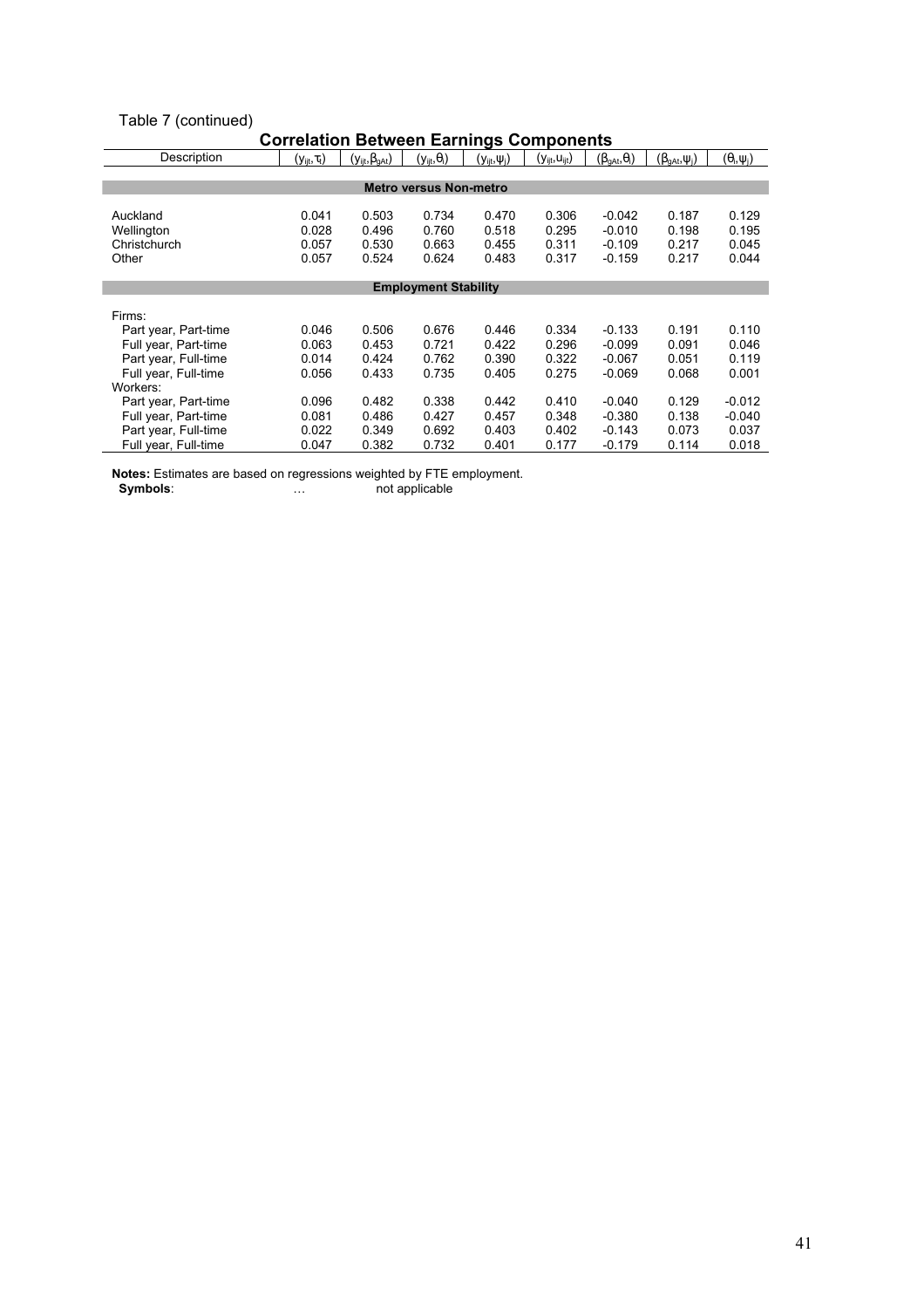Figure 1

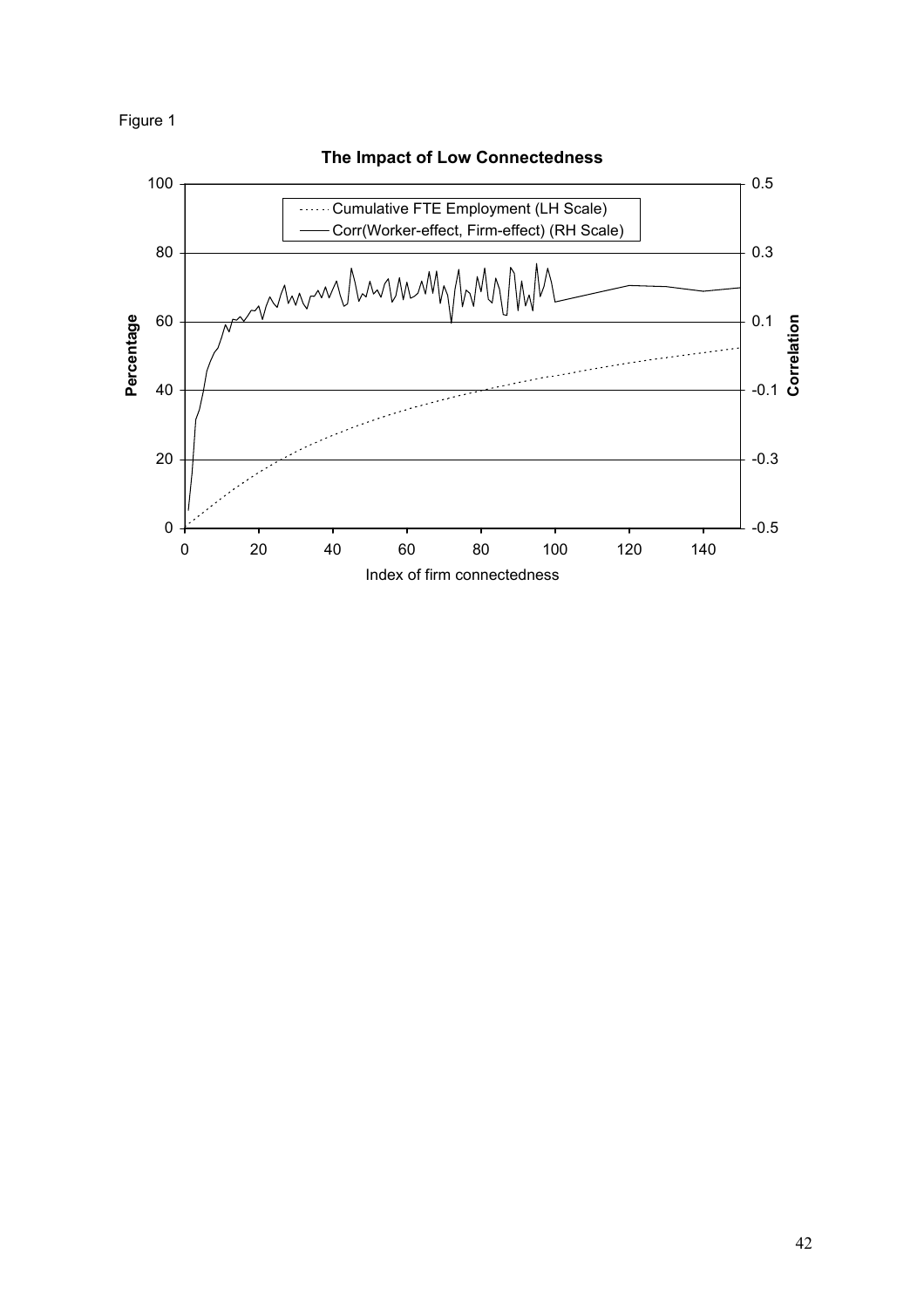

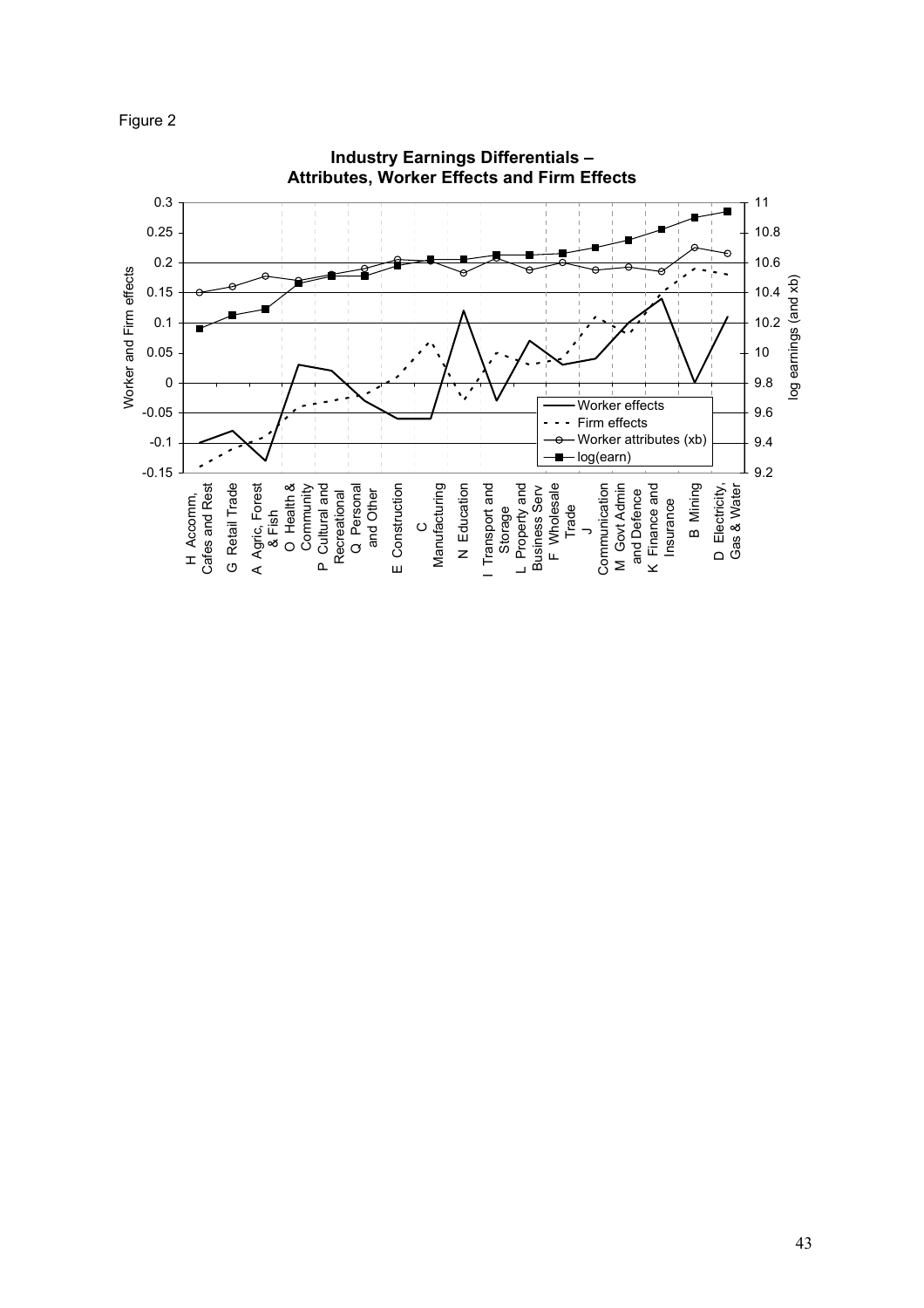|                                             | All   | Males | Females |  |  |  |  |  |  |
|---------------------------------------------|-------|-------|---------|--|--|--|--|--|--|
| <b>Average Monthly Employment Intensity</b> |       |       |         |  |  |  |  |  |  |
| LEED (Earnings)                             | 0.865 | 0.909 | 0.818   |  |  |  |  |  |  |
| HLFS-IS (Earnings)                          | 0.888 | 0.936 | 0.839   |  |  |  |  |  |  |
| HLFS (40 hours)                             | 0.845 | 0.921 | 0.766   |  |  |  |  |  |  |
| HLFS (30 hours)                             | 0.890 | 0.942 | 0.837   |  |  |  |  |  |  |
| <b>Fraction Employed Full-time</b>          |       |       |         |  |  |  |  |  |  |
| LEED (Earnings)                             | 0.733 | 0.819 | 0.643   |  |  |  |  |  |  |
| HLFS-IS (Earnings)                          | 0.764 | 0.868 | 0.656   |  |  |  |  |  |  |
| HLFS (40 hours)                             | 0.660 | 0.829 | 0.484   |  |  |  |  |  |  |
| HLFS (30 hours)                             | 0.778 | 0.894 | 0.658   |  |  |  |  |  |  |

# Appendix Table A1 Comparison of LEED and HLFS-based Measures of Employment Intensity

Notes: All estimates are based on workers aged 15 and over. The LEED estimates are based on PAYE employees, and the HLFS and HLFS-IS are based on wage and salary workers. The LEED and HLFS-IS employment intensity is measured as the lesser ratio of employment earnings to total income or full-time (40 hours per week) minimum wage earnings. The HLFS employment intensity is measured as reported "usual hours" worked, censored at 40 (or 30) hours, as a fraction of 40 (or 30).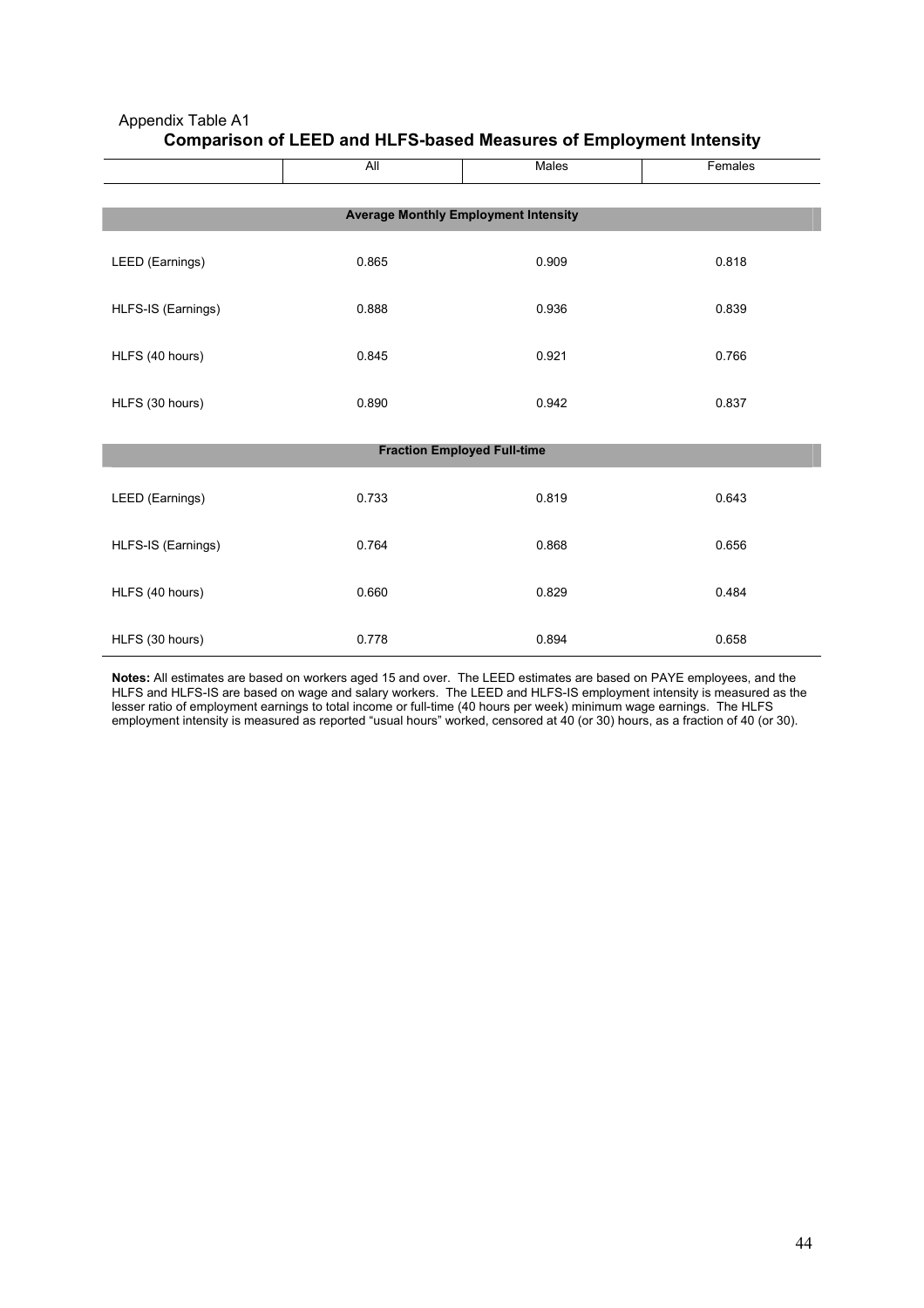|                              |             | un <del>c</del> rita, |                            |              | ∠∪         |             |
|------------------------------|-------------|-----------------------|----------------------------|--------------|------------|-------------|
| Mean                         | Log(Earning | First-stage           | Time                       | Worker       | Firm       | Residual    |
| (No. Obs)                    | Rate)       | Covariates            | Effects                    | Effects      | Effects    | $(u_{ijt})$ |
|                              | $(y_{ijt})$ | $(\beta_{gAt})$       | $(\tau_t)$                 | $(\theta_i)$ | $(\psi_i)$ |             |
|                              |             |                       |                            |              |            |             |
| Full sample                  | 10.57       | 10.54                 | 0.00                       | 0.01         | 0.02       | 0.00        |
|                              | (0.34)      | (0.17)                | (0.01)                     | (0.24)       | (0.09)     | (0.10)      |
|                              |             |                       |                            |              |            |             |
|                              |             |                       | <b>Worker Demographics</b> |              |            |             |
|                              |             |                       |                            |              |            |             |
| Male                         | 10.70       | 10.67                 | $-0.00$                    | $-0.01$      | 0.04       | 0.00        |
|                              | (0.36)      | (0.17)                | (0.01)                     | (0.26)       | (0.09)     | (0.11)      |
| Female                       | 10.42       | 10.40                 | $-0.00$                    | 0.03         | $-0.01$    | $-0.00$     |
|                              | (0.29)      | (0.11)                | (0.01)                     | (0.22)       | (0.08)     | (0.10)      |
| Aged (years):                |             |                       |                            |              |            |             |
| Under 20                     | 9.93        | 9.94                  | $-0.00$                    | 0.05         | $-0.07$    | 0.01        |
|                              | (0.19)      | (0.07)                | (0.01)                     | (0.13)       | (0.06)     | (0.08)      |
| $20 - 29$                    | 10.44       | 10.42                 | $-0.00$                    | 0.01         | 0.01       | $-0.00$     |
|                              | (0.23)      | (0.09)                | (0.01)                     | (0.15)       | (0.08)     | (0.10)      |
| $30 - 39$                    | 10.67       | 10.65                 | $-0.00$                    | $-0.01$      | 0.04       | $-0.00$     |
|                              | (0.33)      | (0.11)                | (0.01)                     | (0.26)       | (0.09)     | (0.11)      |
| $40 - 49$                    | 10.69       | 10.66                 | 0.00                       | 0.01         | 0.03       | 0.00        |
|                              | (0.38)      | (0.15)                | (0.02)                     | (0.30)       | (0.10)     | (0.11)      |
| $50 - 59$                    | 10.67       | 10.64                 | 0.00                       | 0.02         | 0.01       | 0.00        |
|                              |             |                       |                            |              |            |             |
|                              | (0.39)      | (0.15)                | (0.02)                     | (0.31)       | (0.10)     | (0.12)      |
| 60-69                        | 10.58       | 10.54                 | 0.00                       | 0.06         | 0.00       | $-0.02$     |
|                              | (0.36)      | (0.11)                | (0.01)                     | (0.29)       | (0.09)     | (0.13)      |
|                              |             |                       |                            |              |            |             |
|                              |             |                       | <b>Industry</b>            |              |            |             |
|                              |             |                       |                            |              |            |             |
| A Agriculture, Forestry      | 10.31       | 10.52                 | 0.01                       | $-0.13$      | $-0.08$    | 0.00        |
| and Fishing                  | (0.18)      | (0.13)                | (0.01)                     | (0.13)       | (0.06)     | (0.08)      |
| <b>B</b> Mining              | 10.94       | 10.71                 | 0.00                       | 0.01         | 0.23       | 0.00        |
|                              | (0.37)      | (0.16)                | (0.02)                     | (0.27)       | (0.14)     | (0.13)      |
| C Manufacturing              | 10.65       | 10.62                 | $-0.00$                    | $-0.05$      | 0.09       | 0.00        |
|                              | (0.33)      | (0.18)                | (0.02)                     | (0.25)       | (0.09)     | (0.11)      |
| D Electricity, Gas and       | 10.95       | 10.66                 | $-0.00$                    | 0.11         | 0.19       | 0.00        |
| <b>Water Supply</b>          | (0.42)      | (0.17)                | (0.02)                     | (0.31)       | (0.10)     | (0.14)      |
| E Construction               | 10.66       | 10.65                 | 0.00                       | $-0.05$      | 0.05       | $-0.00$     |
|                              | (0.29)      | (0.18)                | (0.02)                     | (0.21)       | (0.08)     | (0.11)      |
| F Wholesale Trade            | 10.69       | 10.59                 | $-0.00$                    | 0.04         | 0.06       | 0.00        |
|                              | (0.38)      | (0.18)                | (0.02)                     | (0.28)       | (0.09)     | (0.12)      |
| G Retail Trade               | 10.24       | 10.41                 | $-0.00$                    | $-0.07$      | $-0.11$    | $-0.00$     |
|                              | (0.29)      | (0.20)                | (0.01)                     | (0.19)       | (0.06)     | (0.09)      |
| H Accommodation,             | 10.17       | 10.40                 | $-0.00$                    | $-0.09$      | $-0.13$    | $-0.00$     |
| <b>Cafes and Restaurants</b> | (0.21)      | (0.15)                | (0.01)                     | (0.15)       | (0.04)     | (0.08)      |
| 1 Transport and Storage      | 10.68       | 10.64                 | $-0.00$                    | $-0.02$      | 0.07       | $-0.00$     |
|                              | (0.32)      | (0.17)                | (0.01)                     | (0.24)       | (0.09)     | (0.11)      |
| J Communication              | 10.72       | 10.55                 | $-0.00$                    | 0.05         | 0.12       | 0.00        |
| Services                     | (0.40)      | (0.16)                | (0.01)                     | (0.27)       | (0.10)     | (0.13)      |
| K Finance and                | 10.86       | 10.54                 | $-0.00$                    | 0.14         | 0.17       | 0.00        |
| Insurance                    | (0.45)      | (0.16)                | (0.02)                     | (0.33)       | (0.07)     | (0.14)      |
| L Property and Business      | 10.67       | 10.55                 | 0.00                       | 0.07         | 0.05       | 0.00        |
| Services                     | (0.35)      | (0.15)                | (0.01)                     | (0.25)       | (0.09)     | (0.11)      |
| M Government Admin           | 10.75       | 10.57                 | $-0.00$                    | 0.10         | 0.08       | 0.00        |
| and Defence                  | (0.33)      | (0.17)                | (0.02)                     | (0.26)       | (0.05)     | (0.11)      |
| N Education                  | 10.63       | 10.53                 | 0.00                       | 0.13         | $-0.03$    | $-0.00$     |
|                              | (0.31)      | (0.13)                | (0.01)                     | (0.26)       | (0.04)     | (0.11)      |
| O Health & Community         | 10.48       | 10.48                 | $-0.00$                    | 0.03         | $-0.03$    | 0.00        |
| Services                     | (0.35)      | (0.12)                | (0.01)                     | (0.27)       | (0.08)     | (0.10)      |
| P Cultural and               |             |                       | 0.00                       |              | $-0.01$    | 0.00        |
|                              | 10.54       | 10.52                 |                            | 0.03         |            |             |
| <b>Recreational Services</b> | (0.33)      | (0.16)                | (0.01)                     | (0.23)       | (0.08)     | (0.10)      |
| Q Personal and Other         | 10.63       | 10.59                 | 0.00                       | $-0.00$      | 0.04       | 0.00        |
| Services                     | (0.33)      | (0.18)                | (0.01)                     | (0.21)       | (0.10)     | (0.10)      |

#### Appendix Table A2 Summary of Earnings Components, Excluding Low-connected Firms (γ; <25)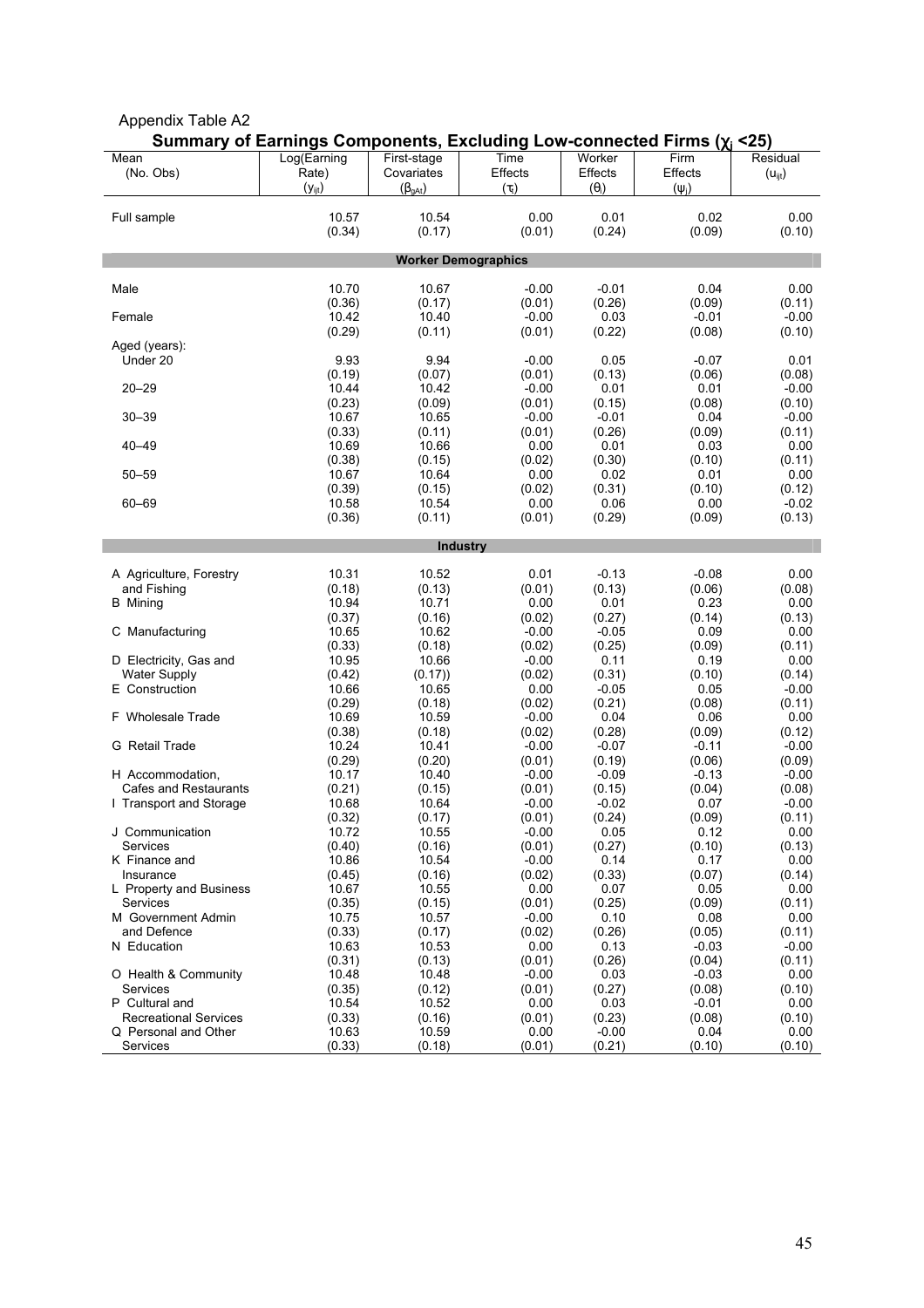| Summary of Earnings Components, Excluding Low-connected Firms $(\chi_i \leq 25)$ |                 |                 |                               |                   |                   |                   |  |  |
|----------------------------------------------------------------------------------|-----------------|-----------------|-------------------------------|-------------------|-------------------|-------------------|--|--|
| Mean                                                                             | Log(Earning     | First-stage     | Time                          | Worker            | Firm              | Residual          |  |  |
| (No. Obs)                                                                        | Rate)           | Covariates      | Effects                       | Effects           | Effects           | $(u_{ijt})$       |  |  |
|                                                                                  | $(y_{ijt})$     | $(\beta_{gAt})$ | $(\tau_t)$                    | $(\theta_i)$      | $(\psi_i)$        |                   |  |  |
|                                                                                  |                 |                 |                               |                   |                   |                   |  |  |
|                                                                                  |                 |                 | <b>Annual Composition</b>     |                   |                   |                   |  |  |
| 1999/2000                                                                        | 10.55           | 10.52           | $-0.03$                       | 0.04              | 0.02              | $-0.00$           |  |  |
|                                                                                  | (0.35)          | (0.19)          |                               | (0.25)            | (0.09)            | (0.12)            |  |  |
| 2000/01                                                                          | 10.54           | 10.52           | $-0.02$                       | 0.03              | 0.02              | $-0.00$           |  |  |
|                                                                                  | (0.34)          | (0.18)          |                               | (0.24)            | (0.09)            | (0.10)            |  |  |
| 2001/02                                                                          | 10.56           | 10.53           | $-0.01$                       | 0.02              | 0.02              | $-0.00$           |  |  |
|                                                                                  | (0.33)          | (0.16)          |                               | (0.24)            | (0.09)            | (0.10)            |  |  |
| 2002/03                                                                          | 10.56           | 10.54           | 0.00                          | 0.01              | 0.01              | 0.00              |  |  |
|                                                                                  | (0.33)          | (0.16)          |                               | (0.24)            | (0.09)            | (0.10)            |  |  |
| 2003/04                                                                          | 10.59           | 10.57           | 0.02                          | $-0.00$           | 0.01              | 0.00              |  |  |
|                                                                                  | (0.33)          | (0.16)          |                               | (0.23)            | (0.09)            | (0.10)            |  |  |
| 2004/05                                                                          | 10.61           | 10.58           | 0.03                          | $-0.02$           | 0.01              | 0.00              |  |  |
|                                                                                  | (0.33)          | (0.16)          |                               | (0.23)            | (0.09)            | (0.11)            |  |  |
| <b>Panel Transitions</b>                                                         |                 |                 |                               |                   |                   |                   |  |  |
| Firms:                                                                           |                 |                 |                               |                   |                   |                   |  |  |
| Continuers                                                                       | 10.58           | 10.55           | $-0.00$                       | 0.01              | 0.02              | $-0.00$           |  |  |
|                                                                                  | (0.34)          | (0.17)          |                               | (0.24)            | (0.09)            | (0.11)            |  |  |
| Single entrants                                                                  | 10.47           | 10.52           | 0.01                          | $-0.04$           | $-0.02$           | $-0.00$           |  |  |
|                                                                                  | (0.28)          | (0.14)          | (0.01)                        | (0.18)            | (0.08)            | (0.09)            |  |  |
| Single exiters                                                                   | 10.55           | 10.53           | $-0.02$                       | 0.00              | 0.04              | $-0.00$           |  |  |
| Other                                                                            | (0.32)<br>10.47 | (0.16)<br>10.51 | (0.01)<br>$-0.00$             | (0.21)<br>$-0.04$ | (0.09)<br>0.00    | (0.11)<br>$-0.00$ |  |  |
|                                                                                  | (0.25)          | (0.12)          | (0.01)                        | (0.16)            | (0.08)            | (0.09)            |  |  |
| Workers:                                                                         |                 |                 |                               |                   |                   |                   |  |  |
| Continuers                                                                       | 10.62           | 10.57           | $-0.00$                       | 0.03              | 0.02              | 0.00              |  |  |
|                                                                                  | (0.35)          | (0.17)          | (0.01)                        | (0.25)            | (0.10)            | (0.11)            |  |  |
| Single entrants                                                                  | 10.33           | 10.44           | 0.02                          | $-0.10$           | $-0.02$           | $-0.00$           |  |  |
|                                                                                  | (0.27)          | (0.16)          | (0.01)                        | (0.18)            | (0.07)            | (0.08)            |  |  |
| Single exiters                                                                   | 10.55           | 10.51           | $-0.02$                       | 0.04              | 0.02              | 0.00              |  |  |
|                                                                                  | (0.35)          | (0.16)          | (0.01)                        | (0.25)            | (0.09)            | (0.11)            |  |  |
| Other                                                                            | 10.37<br>(0.26) | 10.48<br>(0.13) | 0.00<br>(0.01)                | $-0.10$<br>(0.18) | $-0.01$<br>(0.07) | $-0.00$<br>(0.09) |  |  |
|                                                                                  |                 |                 |                               |                   |                   |                   |  |  |
|                                                                                  |                 |                 | <b>Metro versus Non-metro</b> |                   |                   |                   |  |  |
|                                                                                  |                 |                 |                               |                   |                   |                   |  |  |
| Auckland                                                                         | 10.64           | 10.54           | $-0.00$                       | 0.05              | 0.05              | $-0.00$           |  |  |
|                                                                                  | (0.36)          | (0.17)          | (0.01)                        | (0.26)            | (0.09)            | (0.11)            |  |  |
| Wellington                                                                       | 10.67           | 10.55           | $-0.00$                       | 0.08              | 0.05              | 0.00              |  |  |
| Christchurch                                                                     | (0.38)          | (0.17)          | (0.01)<br>$-0.00$             | (0.27)            | (0.10)            | (0.11)            |  |  |
|                                                                                  | 10.51<br>(0.32) | 10.55<br>(0.17) | (0.01)                        | $-0.02$<br>(0.22) | $-0.01$<br>(0.08) | 0.00<br>(0.10)    |  |  |
| Other                                                                            | 10.49           | 10.54           | 0.00                          | $-0.03$           | $-0.01$           | $-0.00$           |  |  |
|                                                                                  | (0.30)          | (0.17)          | (0.01)                        | (0.21)            | (0.09)            | (0.10)            |  |  |
|                                                                                  |                 |                 |                               |                   |                   |                   |  |  |
| <b>Employment Stability</b>                                                      |                 |                 |                               |                   |                   |                   |  |  |
| Firms:                                                                           |                 |                 |                               |                   |                   |                   |  |  |
| Part year, Part-time                                                             | 10.46           | 10.51           | $-0.00$                       | $-0.02$           | $-0.03$           | $-0.00$           |  |  |
|                                                                                  | (0.29)          | (0.16)          | (0.01)                        | (0.21)            | (0.07)            | (0.10)            |  |  |
| Full year, Part-time                                                             | 10.60<br>(0.38) | 10.55<br>(0.18) | 0.00<br>(0.02)                | 0.03<br>(0.29)    | 0.01<br>(0.09)    | $-0.00$<br>(0.11) |  |  |
| Part year, Full-time                                                             | 10.87           | 10.62           | $-0.00$                       | 0.10              | 0.15              | 0.00              |  |  |
|                                                                                  | (0.39)          | (0.18)          | (0.02)                        | (0.30)            | (0.09)            | (0.13)            |  |  |
| Full year, Full-time                                                             | 10.88           | 10.65           | 0.00                          | 0.08              | 0.15              | 0.00              |  |  |
|                                                                                  | (0.41)          | (0.19)          | (0.02)                        | (0.33)            | (0.10)            | (0.13)            |  |  |
| Workers:                                                                         |                 |                 |                               |                   |                   |                   |  |  |
| Part year, Part-time                                                             | 10.15           | 10.42           | $-0.00$                       | $-0.18$           | 0.04              | $-0.04$           |  |  |
|                                                                                  | (0.17)          | (0.12)          | (0.01)                        | (0.12)            | (0.05)            | (0.09)            |  |  |
| Full year, Part-time                                                             | 10.20           | 10.44           | 0.00                          | $-0.18$           | $-0.05$           | $-0.02$           |  |  |
| Part year, Full-time                                                             | (0.24)<br>10.81 | (0.17)<br>10.57 | (0.01)<br>$-0.00$             | (0.17)<br>0.13    | (0.08)<br>0.05    | (0.10)<br>0.05    |  |  |
|                                                                                  | (0.34)          | (0.15)          | (0.01)                        | (0.26)            | (0.09)            | (0.16)            |  |  |
| Full year, Full-time                                                             | 10.80           | 10.61           | $-0.00$                       | 0.12              | 0.05              | 0.01              |  |  |
|                                                                                  | (0.37)          | (0.19)          | (0.02)                        | (0.31)            | (0.11)            | (0.11)            |  |  |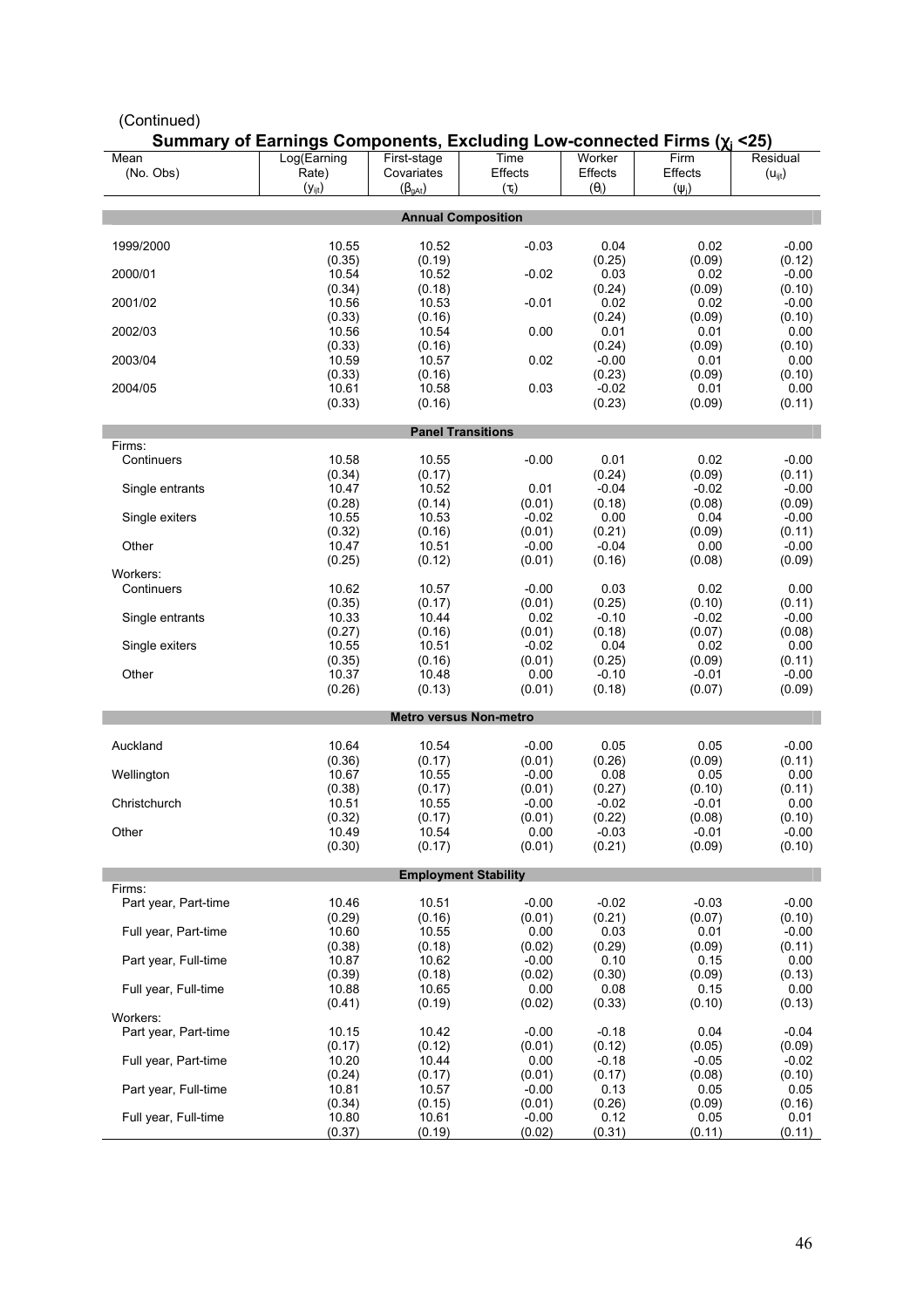| Correlation Between Earnings Components, Excluding Low-connected Firms (xi <25) |                     |                             |                       |                     |                      |                           |                              |                      |
|---------------------------------------------------------------------------------|---------------------|-----------------------------|-----------------------|---------------------|----------------------|---------------------------|------------------------------|----------------------|
| Description                                                                     | $(y_{ijt}, \tau_t)$ | $(y_{ijt}, \beta_{gAt})$    | $(y_{ijt}, \theta_i)$ | $(y_{ijt}, \psi_i)$ | $(y_{ijt}, u_{ijt})$ | $(\beta_{gAt}, \theta_i)$ | $(\beta_{gA_{t}}, \psi_{i})$ | $(\theta_i, \psi_j)$ |
| Full sample                                                                     | 0.044               | 0.519                       | 0.714                 | 0.518               | 0.311                | $-0.073$                  | 0.264                        | 0.168                |
| <b>Composition Effects</b>                                                      |                     |                             |                       |                     |                      |                           |                              |                      |
| 1999/2000                                                                       |                     | 0.547                       | 0.680                 | 0.519               | 0.292                | $-0.067$                  | 0.277                        | 0.162                |
| 2000/01                                                                         | $\ldots$            | 0.544                       | 0.701                 | 0.520               | 0.286                | $-0.072$                  | 0.276                        | 0.165                |
| 2001/02                                                                         | $\ldots$            | 0.513                       | 0.727                 | 0.520               | 0.314                | $-0.077$                  | 0.268                        | 0.169                |
| 2002/03                                                                         | .                   | 0.502                       | 0.736                 | 0.522               | 0.328                | $-0.074$                  | 0.264                        | 0.173                |
| 2003/04                                                                         |                     | 0.501                       | 0.738                 | 0.517               | 0.327                | $-0.066$                  | 0.261                        | 0.169                |
| 2004/05                                                                         | $\ddotsc$           | 0.497                       | 0.726                 | 0.516               | 0.327                | $-0.057$                  | 0.258                        | 0.163                |
| Firms:<br>Continuers                                                            |                     |                             |                       |                     |                      |                           |                              |                      |
| Single entrants                                                                 | 0.053<br>0.039      | 0.519<br>0.513              | 0.717<br>0.684        | 0.510<br>0.592      | 0.308<br>0.323       | $-0.072$<br>$-0.101$      | 0.267<br>0.234               | 0.159<br>0.267       |
| Single exiters                                                                  | $-0.009$            | 0.521                       | 0.688                 | 0.552               | 0.342                | $-0.076$                  | 0.259                        | 0.203                |
| Other                                                                           | $-0.015$            | 0.494                       | 0.667                 | 0.576               | 0.364                | $-0.114$                  | 0.212                        | 0.238                |
| Workers:                                                                        |                     |                             |                       |                     |                      |                           |                              |                      |
| Continuers                                                                      | 0.094               | 0.497                       | 0.716                 | 0.494               | 0.315                | $-0.087$                  | 0.249                        | 0.134                |
| Single entrants                                                                 | 0.108               | 0.598                       | 0.620                 | 0.560               | 0.294                | $-0.141$                  | 0.297                        | 0.181                |
| Single exiters                                                                  | 0.035               | 0.450                       | 0.757                 | 0.529               | 0.317                | $-0.085$                  | 0.224                        | 0.232                |
| Other                                                                           | 0.026               | 0.481                       | 0.682                 | 0.554               | 0.367                | $-0.137$                  | 0.221                        | 0.240                |
|                                                                                 |                     | <b>Worker Demographics</b>  |                       |                     |                      |                           |                              |                      |
| Male                                                                            | 0.034               | 0.498                       | 0.745                 | 0.497               | 0.311                | $-0.046$                  | 0.214                        | 0.179                |
| Female                                                                          | 0.062               | 0.394                       | 0.784                 | 0.494               | 0.340                | $-0.051$                  | 0.189                        | 0.186                |
| Aged (years):                                                                   |                     |                             |                       |                     |                      |                           |                              |                      |
| Under 20                                                                        | 0.240               | 0.364                       | 0.695                 | 0.486               | 0.529                | $-0.159$                  | 0.162                        | 0.147                |
| $20 - 29$                                                                       | 0.008               | 0.409                       | 0.703                 | 0.542               | 0.392                | $-0.062$                  | 0.170                        | 0.181                |
| $30 - 39$                                                                       | 0.031               | 0.325                       | 0.822                 | 0.513               | 0.346                | $-0.060$                  | 0.161                        | 0.232                |
| $40 - 49$<br>$50 - 59$                                                          | 0.037<br>0.037      | 0.396                       | 0.803                 | 0.494               | 0.296<br>0.305       | $-0.074$                  | 0.251                        | 0.174                |
| 60-69                                                                           | 0.039               | 0.380<br>0.314              | 0.808<br>0.798        | 0.468<br>0.439      | 0.361                | $-0.077$<br>$-0.104$      | 0.250<br>0.215               | 0.141<br>0.120       |
|                                                                                 |                     |                             |                       |                     |                      |                           |                              |                      |
|                                                                                 |                     | <b>Industry</b>             |                       |                     |                      |                           |                              |                      |
| A Agriculture, Forest and Fishing                                               | 0.083               | 0.474                       | 0.475                 | 0.433               | 0.404                | $-0.369$                  | 0.074                        | 0.099                |
| <b>B</b> Mining                                                                 | 0.095               | 0.387                       | 0.712                 | 0.498               | 0.350                | $-0.028$                  | 0.070                        | 0.071                |
| C Manufacturing                                                                 | 0.045               | 0.489                       | 0.669                 | 0.425               | 0.335                | $-0.155$                  | 0.183                        | 0.061                |
| D Electricity, Gas and Water Supply                                             | 0.052               | 0.496                       | 0.789                 | 0.376               | 0.359                | 0.055                     | 0.126                        | 0.114                |
| E Construction                                                                  | 0.038               | 0.501                       | 0.593                 | 0.390               | 0.354                | $-0.229$                  | 0.112                        | 0.061                |
| F Wholesale Trade                                                               | 0.030<br>0.086      | 0.473<br>0.655              | 0.773<br>0.559        | 0.460<br>0.422      | 0.316<br>0.345       | $-0.042$                  | 0.122<br>0.235               | 0.233<br>0.093       |
| G Retail Trade<br>H Accomm, Cafes and Restaurants                               | 0.101               | 0.576                       | 0.509                 | 0.327               | 0.386                | $-0.133$<br>$-0.260$      | 0.122                        | 0.046                |
| I Transport and Storage                                                         | 0.032               | 0.435                       | 0.700                 | 0.469               | 0.336                | $-0.162$                  | 0.111                        | 0.172                |
| J Communication Services                                                        | 0.008               | 0.515                       | 0.783                 | 0.561               | 0.344                | 0.042                     | 0.248                        | 0.301                |
| K Finance and Insurance                                                         | 0.037               | 0.551                       | 0.856                 | 0.281               | 0.352                | 0.230                     | 0.068                        | 0.121                |
| L Property and Business Services                                                | 0.022               | 0.489                       | 0.801                 | 0.548               | 0.300                | 0.038                     | 0.186                        | 0.312                |
| M Government Admin and Defence                                                  | 0.056               | 0.472                       | 0.772                 | 0.205               | 0.340                | $-0.050$                  | 0.045                        | 0.043                |
| N Education                                                                     | 0.046               | 0.368                       | 0.821                 | 0.135               | 0.360                | $-0.074$                  | 0.032                        | $-0.012$             |
| O Health & Community Services                                                   | 0.054               | 0.388                       | 0.841                 | 0.514               | 0.298                | $-0.009$                  | 0.180                        | 0.291                |
| P Cultural and Recr Services                                                    | 0.043               | 0.513                       | 0.750                 | 0.513               | 0.318                | $-0.021$                  | 0.171                        | 0.249                |
| Q Personal and Other Services                                                   | 0.032               | 0.569                       | 0.643                 | 0.624               | 0.292                | $-0.107$                  | 0.361                        | 0.201                |
| <b>Metro versus Non-metro</b>                                                   |                     |                             |                       |                     |                      |                           |                              |                      |
| Auckland                                                                        | 0.043               | 0.518                       | 0.748                 | 0.499               | 0.312                | $-0.029$                  | 0.256                        | 0.191                |
| Wellington                                                                      | 0.027               | 0.508                       | 0.775                 | 0.546               | 0.301                | 0.005                     | 0.255                        | 0.258                |
| Christchurch                                                                    | 0.053               | 0.543                       | 0.680                 | 0.474               | 0.316                | $-0.094$                  | 0.287                        | 0.083                |
| Other                                                                           | 0.052               | 0.535                       | 0.644                 | 0.502               | 0.322                | $-0.142$                  | 0.282                        | 0.078                |
|                                                                                 |                     | <b>Employment Stability</b> |                       |                     |                      |                           |                              |                      |
| Firms:                                                                          |                     |                             |                       |                     |                      |                           |                              |                      |
| Part year, Part-time                                                            | 0.044               | 0.513                       | 0.688                 | 0.454               | 0.336                | $-0.119$                  | 0.225                        | 0.127                |
| Full year, Part-time                                                            | 0.060               | 0.457                       | 0.773                 | 0.397               | 0.299                | $-0.069$                  | 0.155                        | 0.124                |
| Part year, Full-time                                                            | 0.015               | 0.418                       | 0.785                 | 0.349               | 0.338                | $-0.056$                  | 0.028                        | 0.147                |
| Full year, Full-time                                                            | 0.053               | 0.435                       | 0.790                 | 0.345               | 0.302                | $-0.054$                  | 0.084                        | 0.096                |
| Workers:                                                                        |                     |                             |                       |                     |                      |                           |                              |                      |
| Part year, Part-time                                                            | 0.094               | 0.495                       | 0.352                 | 0.482               | 0.421                | $-0.397$                  | 0.199                        | 0.037                |
| Full year, Part-time                                                            | 0.075               | 0.506                       | 0.442                 | 0.500               | 0.357                | $-0.374$                  | 0.218                        | 0.028                |
| Part year, Full-time                                                            | 0.022               | 0.365                       | 0.715                 | 0.414               | 0.417                | $-0.126$                  | 0.138                        | 0.118                |
| Full year, Full-time                                                            | 0.045               | 0.388                       | 0.749                 | 0.392               | 0.176                | $-0.171$                  | 0.154                        | 0.039                |

#### Notes: Estimates are based on regressions weighted by FTE employment.

Symbols: … not applicable

Appendix Table A3

47